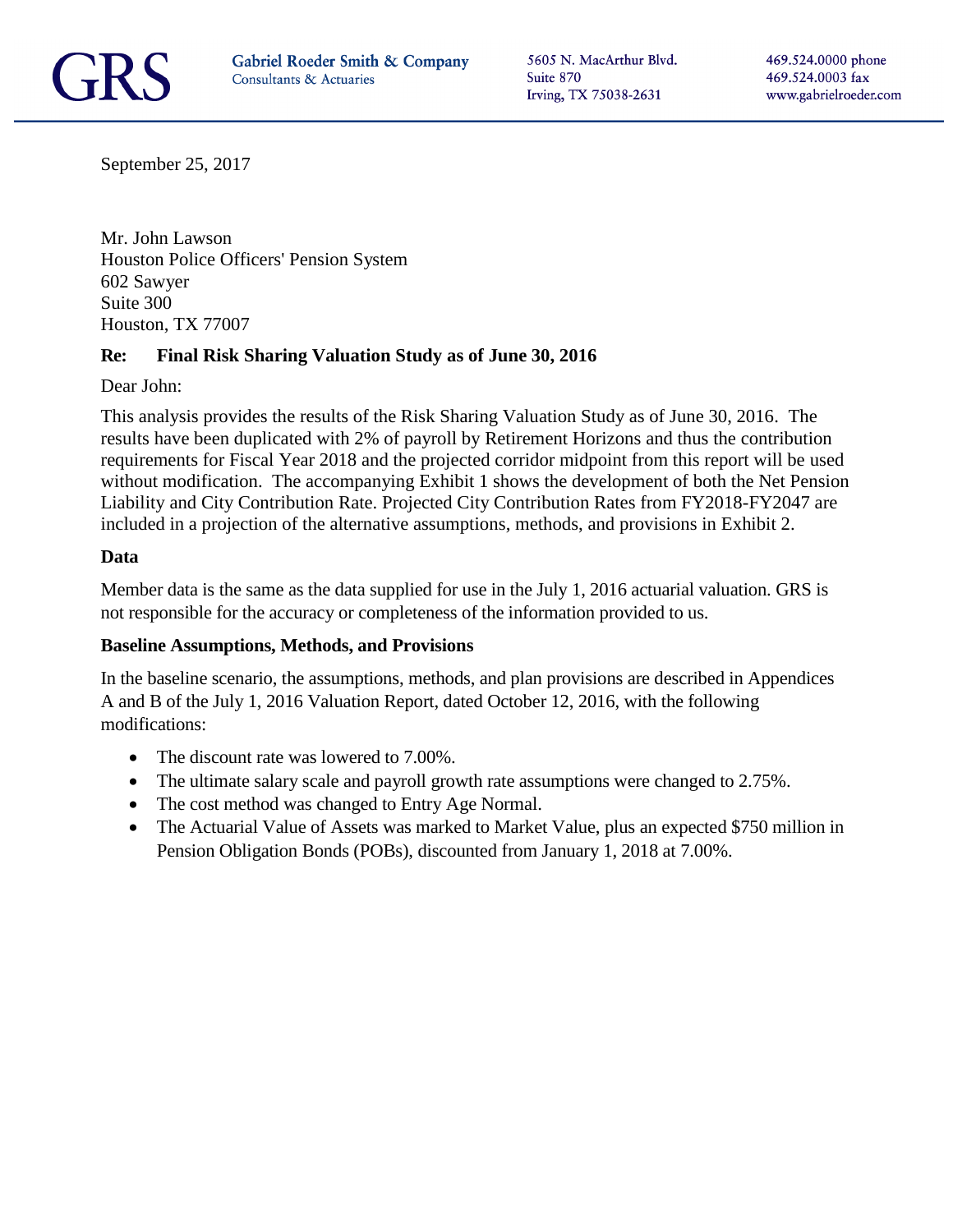Mr. John Lawson September 25, 2017 Page 2

#### **Alternative Assumptions, Methods, and Provisions**

In the scenario reflecting SB 2190, the following changes were made in addition to those described in the previous section:

- Prospective Cost of Living Adjustments (COLAs) were calculated as 100% of the average five-year investment return less five percentage points, with a minimum of 0% and a maximum of 4%. The assumed COLA is 2.00% per year.
- The DROP Interest Credit formula is 65% of the five-year investment return, with a minimum of 2.50%. The assumed DROP Interest Credit is 5.10%. This also applies to PROP.
- There will be a 3-year moratorium on all COLAs for members under the age of 70. Afterwards, COLAs will be delayed until age 55. Line-of-Duty Survivors and any participants or survivors of participants receiving benefits before June 8, 1995 will begin receiving COLAs following the moratorium and are not subject to the age 55 requirement.
- Participants will no longer receive COLAs while actively employed in the DROP.
- Normal retirement eligibility for members sworn after 10/9/2004 also includes a 'rule of 70' provision, where participants are eligible to retire when the sum of age and years of service equals or exceeds 70. Participants affected by this new eligibility were assumed to be more likely to retire in their first year of retirement eligibility. At the age of first retirement eligibility, 3% per year that the member's retirement age exceeds 45 was added to the original probability of retirement, with up to a maximum of 30% being added at age 55. For example, a member with first retirement eligibility age 53 would be 24% more likely to retire at age 53.
- For current and future participants in the DROP, future employee contributions will no longer be credited to DROP accounts. Due to this change, the retirement rates for participants currently in DROP were multiplied by 110%.
- The prospective employee contribution rate will be 10.50% for all participants.
- Current and future participants in the DROP may not participate in the DROP more than 20 years.
- The cost method was changed to Ultimate Entry Age Normal.
- For setting the generational mortality assumption in the ultimate entry age pass, each member's birth year was set to the valuation date minus the age at entry.
- To perform an open group projection, a new entrant profile was created based on recent new hires into the System. Each annual cohort of new entrants had their beginning salaries increased by the 2.75% wage inflation assumption over the previous cohort. For the application of generational mortality, the birth year was set to the valuation date minus the age at entry.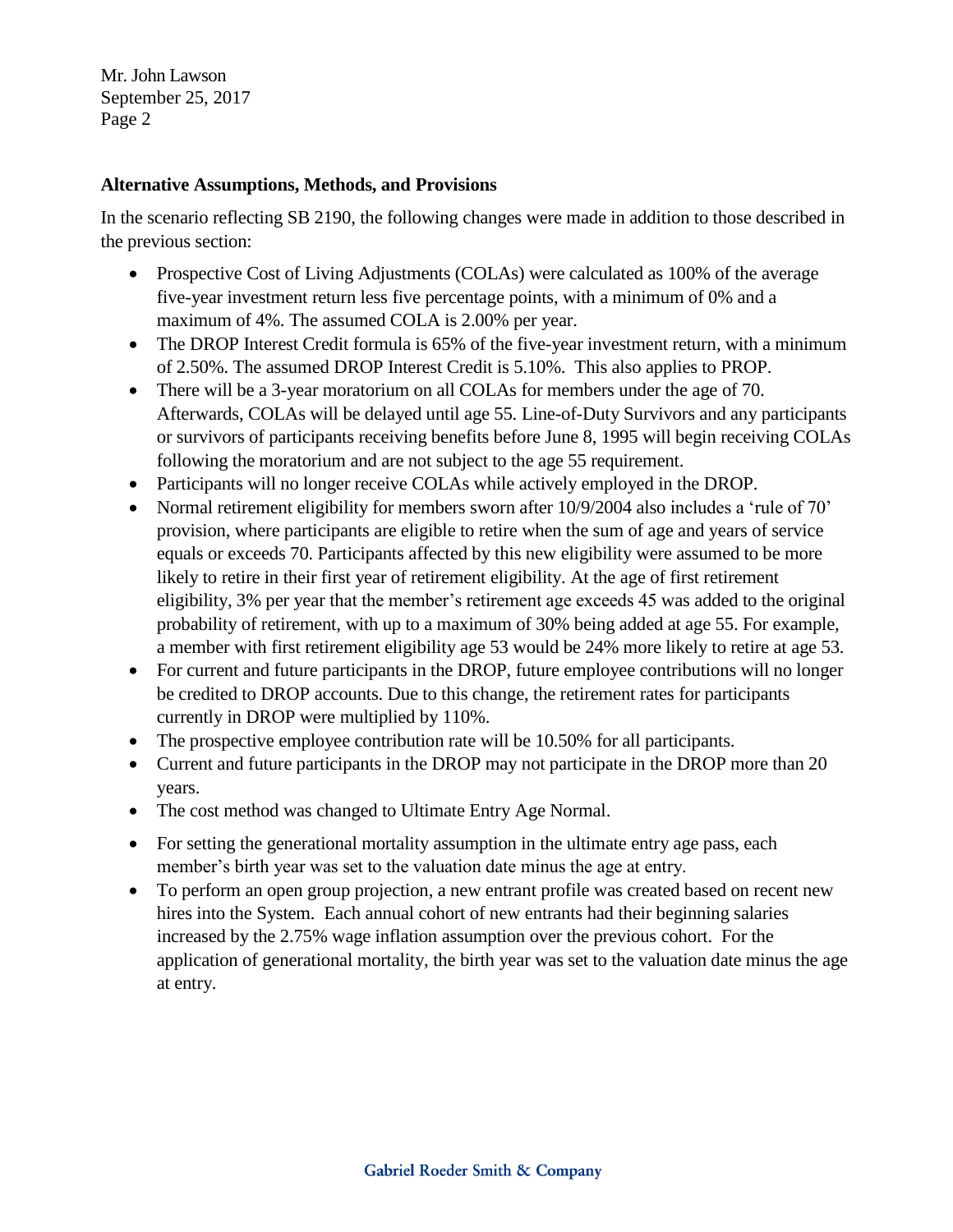Mr. John Lawson September 25, 2017 Page 3

#### **General Comments**

Our calculations are based upon assumptions regarding future events, which may or may not materialize. Please bear in mind that actual results could deviate significantly from our projections, depending on actual plan experience.

Nothing in this letter should be construed as providing legal or tax advice. Please feel free to call if you have any questions about this information.

The undersigned are members of the American Academy of Actuaries and meet all of the Qualification Standards of the American Academy of Actuaries to render the actuarial opinions contained herein.

Sincerely,

Mark R. Randall

Mark R. Randall, FCA, MAAA, EA Chief Executive Officer

Flewton

Joseph P. Newton, FSA, EA, MAAA Pension Market Leader and Actuary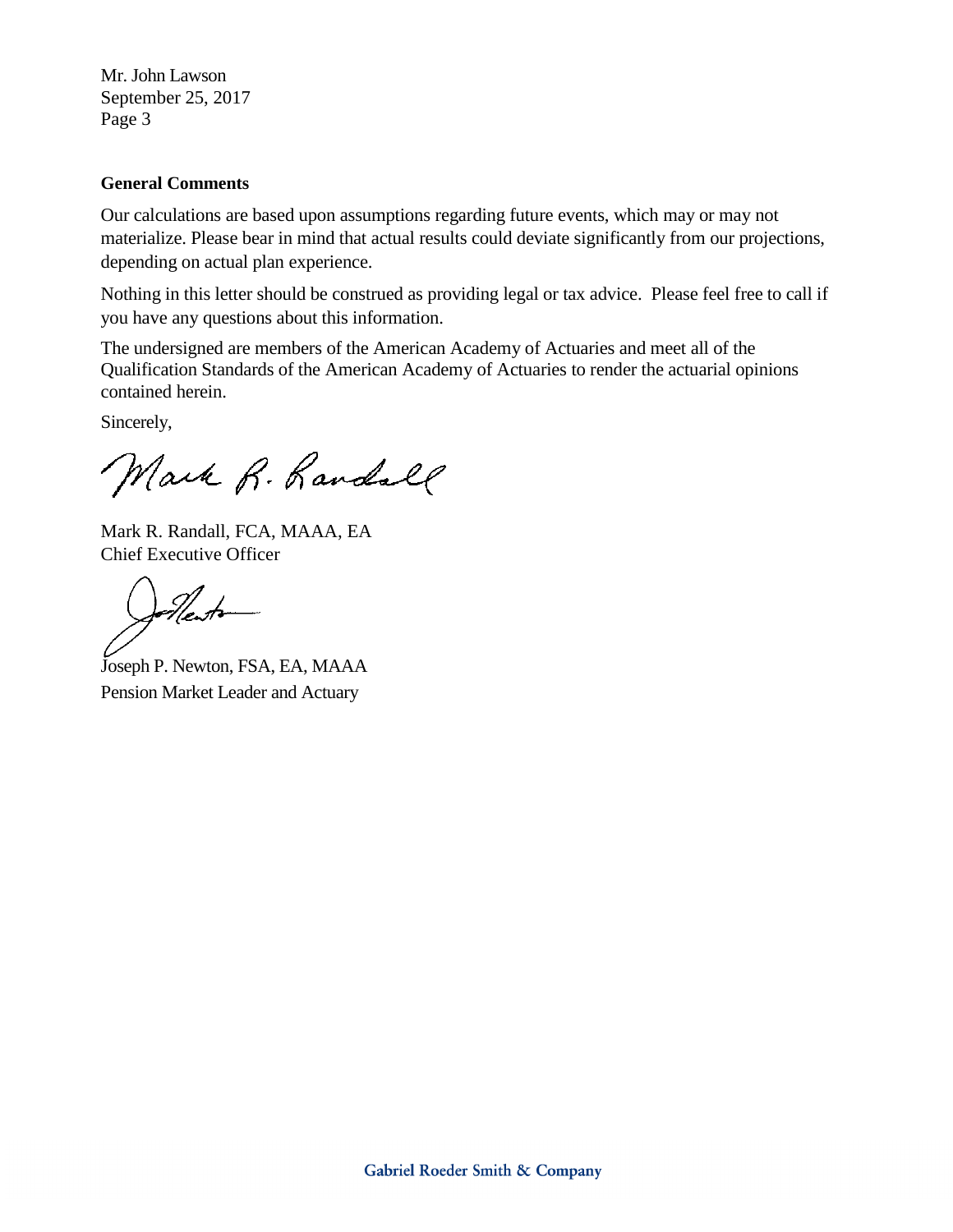# **Houston Police Officers' Pension System**

# **Based on July 1, 2016 Actuarial Valuation Due to Proposed Plan Changes Impact on Contribution Requirement**

### **(\$ amounts in 000s)**

| <b>Scenario</b>                                                  | 2016 Valuation, 7%<br><b>Discount Rate</b> | <b>Assumption and</b><br><b>Benefit Changes,</b><br><b>Ultimate EAN</b> |
|------------------------------------------------------------------|--------------------------------------------|-------------------------------------------------------------------------|
| <b>Interest Rate</b>                                             | 7.00%                                      |                                                                         |
| <b>Future COLAs</b>                                              | 2.70%                                      | 2.00%                                                                   |
| <b>DROP</b> Crediting Rate                                       | 100%                                       | 65%                                                                     |
| <b>Ultimate Salary Scale</b>                                     | 2.75%                                      |                                                                         |
| <b>Payroll Growth Rate</b>                                       | 2.75%                                      |                                                                         |
| COLA delayed until specified $age2$                              | No                                         | 55                                                                      |
| <b>Active DROP COLA Allowed</b>                                  | Yes                                        | N <sub>0</sub>                                                          |
| Hired pre-2004 accrual rate, $\langle 20 \rangle$ years service  | 2.75%                                      |                                                                         |
| Post-2004 Hires Retirement Eligibility                           | 55&10                                      | 55&10, Rule of 70                                                       |
| Future employee contributions excluded from DROP balance         | N <sub>o</sub>                             | Yes <sup>1</sup>                                                        |
| Contribution Rate (Pre/Post)                                     | 9.00%/10.25%                               | 10.50%/10.50%                                                           |
| Period for DROP Accrual*                                         | Unlimited                                  | 20 Years                                                                |
| DROP elections recalculated using Police service                 | N <sub>0</sub>                             |                                                                         |
| Pay to calculate contributions in DROP reflects future increases | Yes                                        |                                                                         |
| <b>Recalculate DROP Benefit</b>                                  | N <sub>0</sub>                             |                                                                         |
| COLA holiday for age $\langle 70 \rangle$                        | N <sub>0</sub>                             | 3 Years                                                                 |
| <b>Cost Method</b>                                               | <b>EAN</b>                                 | <b>Ultimate EAN</b>                                                     |

*Where assumptions are not shown, the assumptions used in the previous scenario were applied.*

AAL

| AAL                                           |                                  |           |
|-----------------------------------------------|----------------------------------|-----------|
| Actives                                       | \$<br>3,173,440<br>$\mathcal{S}$ | 2,700,020 |
| Inactives                                     | 8,189                            | 7,640     |
| Retirees/Beneficiaries                        | 3,712,645                        | 3,373,731 |
| Total                                         | 6,894,274                        | 6,081,391 |
| AVA <sup>3</sup>                              | 4,758,079                        | 4,758,079 |
| <b>UAAL</b>                                   | 2,136,195                        | 1,323,312 |
| <b>Funded Ratio</b>                           | 69.0%                            | 78.2%     |
| 30 Years Beginning July 1, 2017               |                                  |           |
| <b>Amortization Charge</b>                    | 29.82%                           | 17.91%    |
| <b>Employer Normal Cost</b>                   | 22.14%                           | 12.86%    |
| <b>Administrative Expense</b>                 | 1.00%                            | 1.00%     |
| Contribution Requirement for Fiscal Year 2018 | 52.96%                           | 31.77%    |

*1 Retirement rates for members currently in DROP are assumed to increase by 10%.*

*2 Line-of-Duty Survivors are assumed to receive COLAs after the 3 year COLA moratorium, if applicable, and are not subject to the age 55 COLA delay.* 

*3 The assets for these scenarios were the market assets available July 1, 2016 plus \$750 million in pension obligation bonds discounted from January 1, 2018.* 

*4 The amortization charge in the second column above was determined using an estimated \$424.3M FY2017 payroll.*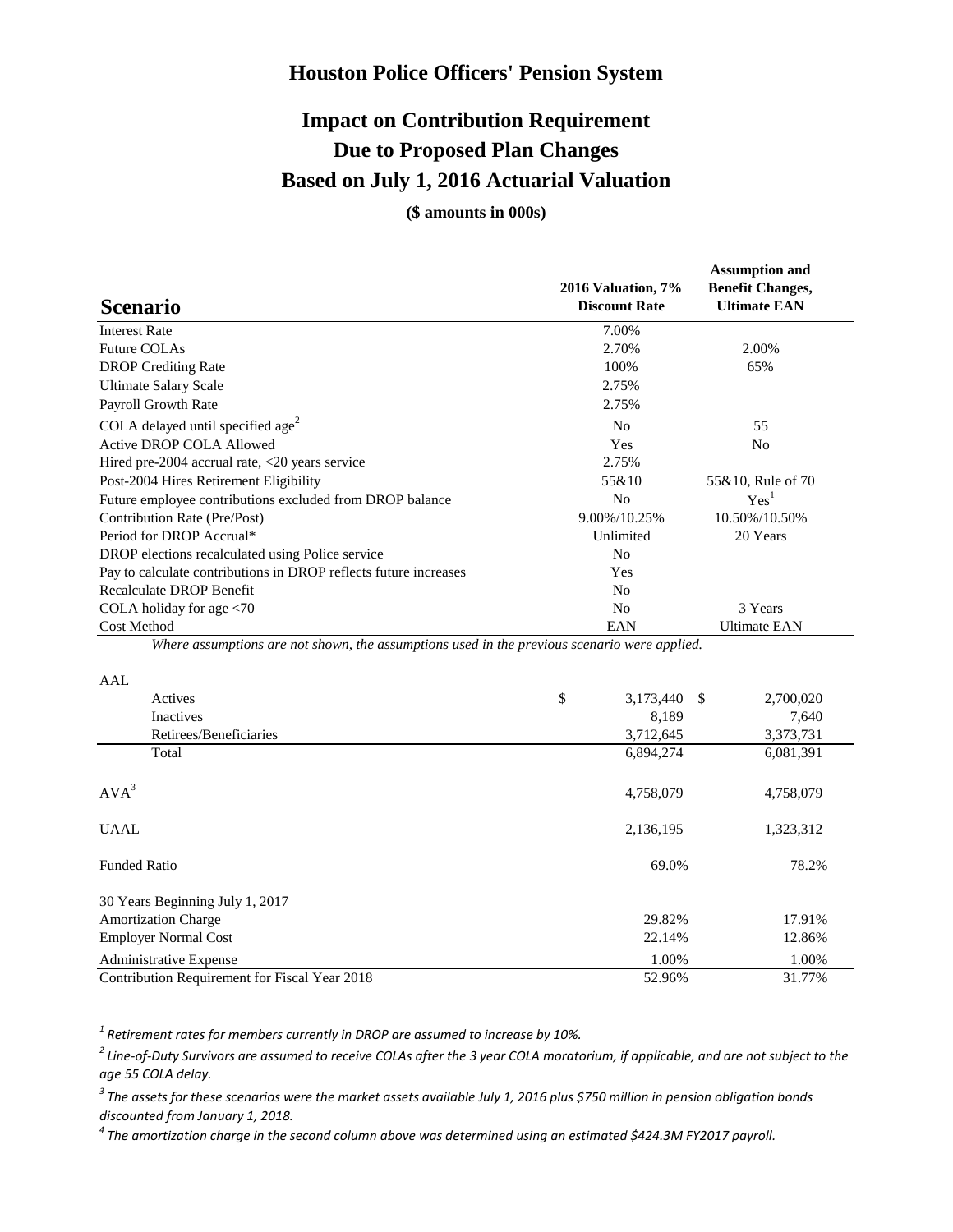# **Houston Police Officers' Pension System**

# **Impact on Accounting Information Due to Proposed Plan Changes Based on July 1, 2016 Actuarial Valuation**

**(\$ amounts in 000s)**

|                                                                                              | 2016 Valuation, 7%   | <b>Assumption and</b>  |
|----------------------------------------------------------------------------------------------|----------------------|------------------------|
| <b>Scenario</b>                                                                              | <b>Discount Rate</b> | <b>Benefit Changes</b> |
| <b>Interest Rate</b>                                                                         | 7.00%                |                        |
| <b>Future COLAs</b>                                                                          | 2.70%                | 2.00%                  |
| DROP Crediting Rate (% of 5 Year Rate)                                                       | 100%                 | 65%                    |
| <b>Ultimate Salary Scale</b>                                                                 | 2.75%                |                        |
| Payroll Growth Rate                                                                          | 2.75%                |                        |
| COLA delayed until specified age <sup>2</sup>                                                | N <sub>0</sub>       | 55                     |
| <b>Active DROP COLA Allowed</b>                                                              | Yes                  | N <sub>o</sub>         |
| Hired pre-2004 accrual rate, $\langle 20 \rangle$ years service                              | 2.75%                |                        |
| Post-2004 Hires Retirement Eligibility                                                       | 55&10                | 55&10, Rule of 70      |
| Future employee contributions excluded from DROP balance                                     | N <sub>0</sub>       | Yes <sup>1</sup>       |
| Contribution Rate (Pre/Post)                                                                 | 9.00%/10.25%         | 10.50%/10.50%          |
| Period for DROP Accrual*                                                                     | Unlimited            | Limited, $(E)$         |
| DROP elections recalculated using Police service                                             | No                   |                        |
| Pay to calculate contributions in DROP reflects future increases                             | Yes                  |                        |
| <b>Recalculate DROP Benefit</b>                                                              | N <sub>0</sub>       |                        |
| COLA Holiday for age <70                                                                     | N <sub>o</sub>       | 3 Years                |
| Where assumptions are not shown, the assumptions used in the previous scenario were applied. |                      |                        |
| <b>Total Pension Liability</b>                                                               |                      |                        |
| Actives                                                                                      | 3,679,000            | 3,012,000              |
| Inactives                                                                                    | 8,000                | 8,000                  |

| 11100 U V O                        | v.vvv     | $v_{\bullet}v_{\bullet}v_{\bullet}$ |
|------------------------------------|-----------|-------------------------------------|
| Retirees/Beneficiaries             | 3,713,000 | 3,374,000                           |
| Total                              | 7,400,000 | 6,394,000                           |
| <b>Plan Fiduciary Net Position</b> | 4,080,000 | 4,080,000                           |
| Net Pension Liability              | 3,320,000 | 2,314,000                           |

*1 Retirement rates for members currently in DROP are assumed to increase by 10%.*

*2 Line-of-Duty Survivors are assumed to receive COLAs after the 3 year COLA moratorium, if applicable, and are not subject to the age 55 COLA delay.*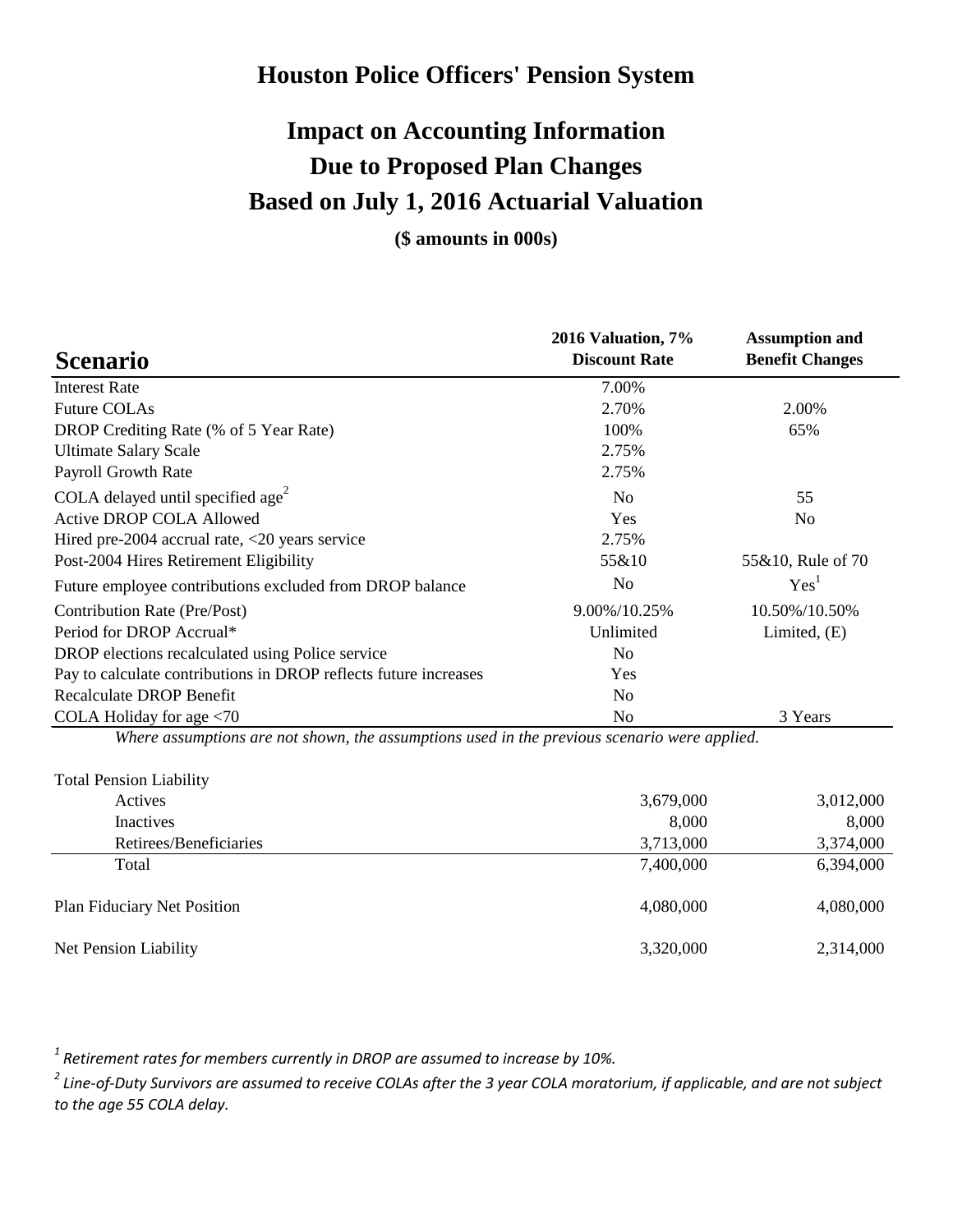# **Exhibit II**

|                 |                  | Employer              |                                |                    |                          |                     | Unfunded                            |                     | Calculated       |         |                     |             |
|-----------------|------------------|-----------------------|--------------------------------|--------------------|--------------------------|---------------------|-------------------------------------|---------------------|------------------|---------|---------------------|-------------|
|                 | Market Return    | Contribution          |                                |                    | Actuarial                |                     | Actuarial                           |                     | Employer         |         |                     |             |
|                 | for FY Beginning | Rate for Fiscal       |                                | Employer           | <b>Accrued Liability</b> |                     | Actuarial Value   Accrued Liability |                     | Contribution     |         |                     |             |
| Valuation as of | on Valuation     | Year Following        | Compensation                   | Contributions (in) | (AAL, in                 | of Assets (AVA,     | (UAAL, in                           |                     | Rate, Applicable | Funding | <b>Total Normal</b> | Employer    |
| July 1,         | Date             | <b>Valuation Date</b> | (in Millions)                  | Millions)          | Millions)                | in Millions)        | Millions)                           | <b>Funded Ratio</b> | next FY          | Period  | Cost                | Normal Cost |
| (1)             | (2)              | (3)                   | (4)                            | (5)                | (6)                      | (7)                 | (8)                                 | (9)                 | (10)             | (11)    | (12)                | (13)        |
|                 |                  |                       |                                |                    |                          |                     |                                     |                     |                  |         |                     |             |
| 2016            | 7.00%            | 31.35%                | $\mathcal{S}$<br>424.3 $\sqrt$ | $133.0$ \$         | $6,081$ \$               | 4,758 $\frac{1}{2}$ | 1,323                               | 78.2%               | 31.77%           | 30      | 24.36%              | 13.86%      |
| 2017            | 7.00%            | 31.77%                | 436.0                          | 138.5              | 6,255                    | 4,914               | 1,341                               | 78.6%               | 31.85%           | 30      | 24.39%              | 13.89%      |
| 2018            | 7.00%            | 31.85%                | 448.0                          | 142.7              | 6,412                    | 5,058               | 1,354                               | 78.9%               | 31.82%           | 30      | 24.36%              | 13.86%      |
| 2019            | 7.00%            | 31.82%                | 460.3                          | 146.5              | 6,553                    | 5,187               | 1,366                               | 79.2%               | 31.84%           | 30      | 24.38%              | 13.88%      |
| 2020            | 7.00%            | 31.84%                | 472.9                          | 150.6              | 6,679                    | 5,302               | 1,376                               | 79.4%               | 31.92%           | 30      | 24.45%              | 13.95%      |
|                 |                  |                       |                                |                    |                          |                     |                                     |                     |                  |         |                     |             |
| 2021            | 7.00%            | 31.92%                | 485.9                          | 155.1              | 6,786                    | 5,400               | 1,386                               | 79.6%               | 31.98%           | 30      | 24.50%              | 14.00%      |
| 2022            | 7.00%            | 31.98%                | 499.3                          | 159.7              | 6,873                    | 5,480               | 1,393                               | 79.7%               | 32.03%           | 30      | 24.54%              | 14.04%      |
| 2023            | 7.00%            | 32.03%                | 513.0                          | 164.3              | 6,939                    | 5,541               | 1,399                               | 79.8%               | 32.07%           | 30      | 24.57%              | 14.07%      |
| 2024            | 7.00%            | 32.07%                | 527.1                          | 169.1              | 6,983                    | 5,581               | 1,402                               | 79.9%               | 32.10%           | 30      | 24.59%              | 14.09%      |
| 2025            | 7.00%            | 32.10%                | 541.6                          | 173.9              | 7,003                    | 5,601               | 1,403                               | 80.0%               | 32.12%           | 30      | 24.60%              | 14.10%      |
|                 |                  |                       |                                |                    |                          |                     |                                     |                     |                  |         |                     |             |
| 2026            | 7.00%            | 32.12%                | 556.5                          | 178.8              | 6,999                    | 5,600               | 1,400                               | 80.0%               | 32.13%           | 30      | 24.61%              | 14.11%      |
| 2027            | 7.00%            | 32.13%                | 571.8                          | 183.7              | 7,118                    | 5,724               | 1,394                               | 80.4%               | 32.13%           | 30      | 24.61%              | 14.11%      |
| 2028            | 7.00%            | 32.13%                | 587.6                          | 188.8              | 7,243                    | 5,858               | 1,385                               | 80.9%               | 32.13%           | 30      | 24.61%              | 14.11%      |
| 2029            | 7.00%            | 32.13%                | 603.7                          | 194.0              | 7,375                    | 6,003               | 1,373                               | 81.4%               | 32.14%           | 30      | 24.62%              | 14.12%      |
| 2030            | 7.00%            | 32.14%                | 620.3                          | 199.4              | 7,515                    | 6,159               | 1,356                               | 82.0%               | 32.14%           | 30      | 24.62%              | 14.12%      |
|                 |                  |                       |                                |                    |                          |                     |                                     |                     |                  |         |                     |             |
| 2031            | 7.00%            | 32.14%                | 637.4                          | 204.8              | 7,663                    | 6,328               | 1,335                               | 82.6%               | 32.14%           | 30      | 24.62%              | 14.12%      |
| 2032            | 7.00%            | 32.14%                | 654.9                          | 210.5              | 7,821                    | 6,512               | 1,310                               | 83.3%               | 32.15%           | 30      | 24.63%              | 14.13%      |
| 2033            | 7.00%            | 32.15%                | 672.9                          | 216.3              | 7,991                    | 6,712               | 1,279                               | 84.0%               | 32.14%           | 30      | 24.63%              | 14.13%      |
| 2034            | 7.00%            | 32.14%                | 691.4                          | 222.2              | 8,173                    | 6,930               | 1,242                               | 84.8%               | 32.14%           | 30      | 24.63%              | 14.13%      |
| 2035            | 7.00%            | 32.14%                | 710.4                          | 228.3              | 8,369                    | 7,169               | 1,200                               | 85.7%               | 32.14%           | 30      | 24.64%              | 14.14%      |
|                 |                  |                       |                                |                    |                          |                     |                                     |                     |                  |         |                     |             |
| 2036            | 7.00%            | 32.14%                | 730.0                          | 234.6              | 8,581                    | 7,430               | 1,151                               | 86.6%               | 32.14%           | 30      | 24.64%              | 14.14%      |
| 2037            | 7.00%            | 32.14%                | 750.1                          | 241.1              | 8,808                    | 7,713               | 1,095                               | 87.6%               | 32.13%           | 30      | 24.64%              | 14.14%      |
| 2038            | 7.00%            | 32.13%                | 770.7                          | 247.6              | 9,049                    | 8,018               | 1,031                               | 88.6%               | 32.14%           | 30      | 24.65%              | 14.15%      |
| 2039            | 7.00%            | 32.14%                | 791.9                          | 254.5              | 9,306                    | 8,347               | 959                                 | 89.7%               | 32.13%           | 30      | 24.65%              | 14.15%      |
| 2040            | 7.00%            | 32.13%                | 813.6                          | 261.5              | 9,580                    | 8,701               | 879                                 | 90.8%               | 32.13%           | 30      | 24.65%              | 14.15%      |
|                 |                  |                       |                                |                    |                          |                     |                                     |                     |                  |         |                     |             |
| 2041            | 7.00%            | 32.13%                | 836.0                          | 268.6              | 9,870                    | 9,082               | 788                                 | 92.0%               | 32.13%           | 30      | 24.66%              | 14.16%      |
| 2042            | 7.00%            | 32.13%                | 859.0                          | 276.0              | 10,178                   | 9,491               | 687                                 | 93.2%               | 32.13%           | 30      | 24.66%              | 14.16%      |
| 2043            | 7.00%            | 32.13%                | 882.6                          | 283.6              | 10,504                   | 9,929               | 575                                 | 94.5%               | 32.13%           | 30      | 24.66%              | 14.16%      |
| 2044            | 7.00%            | 32.13%                | 906.9                          | 291.4              | 10,848                   | 10,397              | 451                                 | 95.8%               | 32.13%           | 30      | 24.67%              | 14.17%      |
| 2045            | 7.00%            | 32.13%                | 931.9                          | 299.4              | 11,209                   | 10,896              | 313                                 | 97.2%               | 32.13%           | 30      | 24.67%              | 14.17%      |
|                 |                  |                       |                                |                    |                          |                     |                                     |                     |                  |         |                     |             |
| 2046            | 7.00%            | 32.13%                | 957.5                          | 307.7              | 11,588                   | 11,426              | 162                                 | 98.6%               | 14.17%           | 30      | 24.67%              | 14.17%      |
| 2047            | 7.00%            | 14.17%                | 983.8                          | 139.4              | 11,983                   | 11,987              | (5)                                 | 100.0%              | 14.18%           | 30      | 24.68%              | 14.18%      |

Assumption and Benefit changes, as described in Letter Market Earnings: 7% each year

## **Houston Police Officers Pension System Projection Results Based on July 1, 2016 Actuarial Valuation and Adopting Cost-Saving Provisions**

Contribution Rate: Laddered Amortization Bases with 30 year periods created annually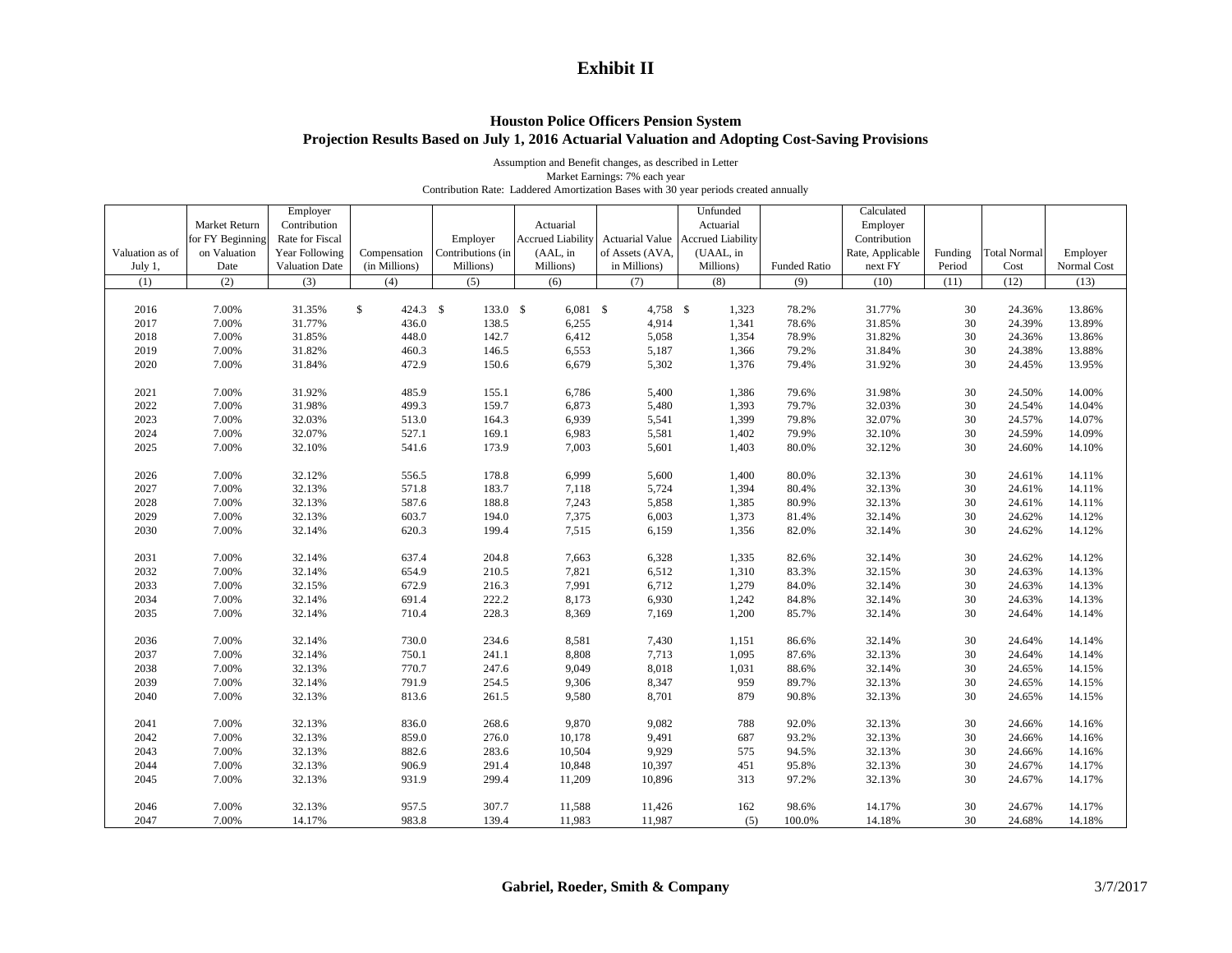# **APPENDIX A**

SUMMARY OF ACTUARIAL ASSUMPTIONS AND **METHODS**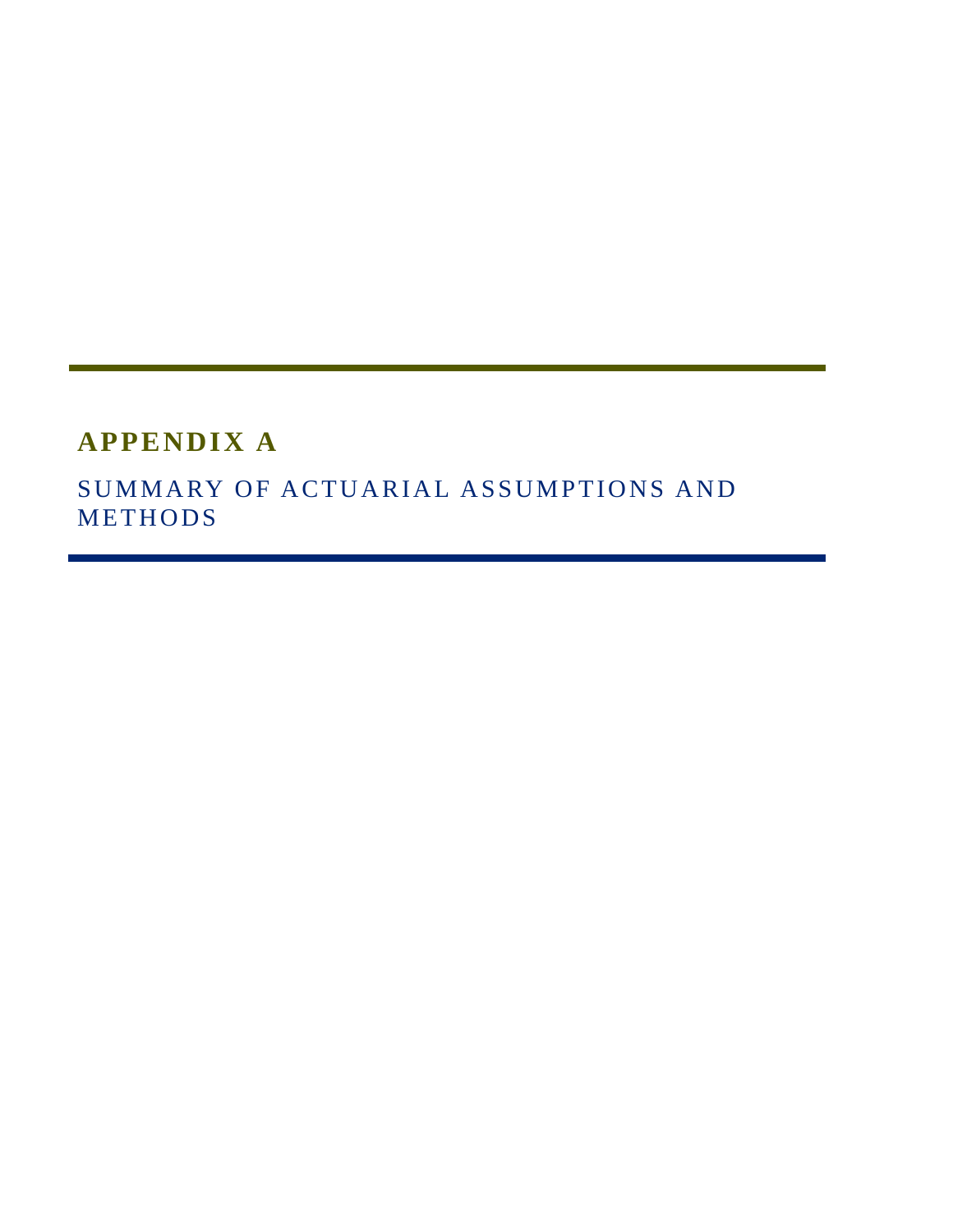#### **Summary of Actuarial Assumptions and Methods**

The following methods and assumptions were used in preparing the July 1, 2016 actuarial valuation report.

#### 1. Valuation Date

The valuation date is as of July  $1<sup>st</sup>$ , the first day of each plan year. This is the date as of which the actuarial present value of future benefits and the actuarial value of assets are determined.

#### 2. Actuarial Cost Method

The Ultimate Entry Age Normal (UEAN) actuarial cost method allocates the System's actuarial present value of future benefits to various periods based upon service. The portion of the present value of future benefits allocated to years of service prior to the valuation date is the actuarial accrued liability, and the portion allocated to years following the valuation date is the present value of future normal costs. The normal cost is determined for each active member as the level percent of payroll necessary to fully fund the expected benefits to be earned over the career of each individual active member. Under UEAN, the normal cost calculation is done assuming all members earn benefits that would be applicable to a newly hired member so that the normal cost should remain fairly stable as the relative distribution of active employees in different benefit groups changes. The normal cost is partially funded with active member contributions with the remainder funded by employer contributions.

An unfunded accrued liability exists in the amount equal to the excess of accrued liability over valuation assets. The amortization period of the System is the number of years required to fully amortize the unfunded accrued liability, on an actuarial value of asset basis, with the expected amount of employer contributions in excess of the employers' portion of the normal cost.

The contribution rate determined by this valuation will not be effective until one year later, but the determination of the rate does not reflect this deferral. It is assumed that there will be no change in the employer normal cost rate due to the deferral, and it is assumed that payments are made uniformly throughout the year.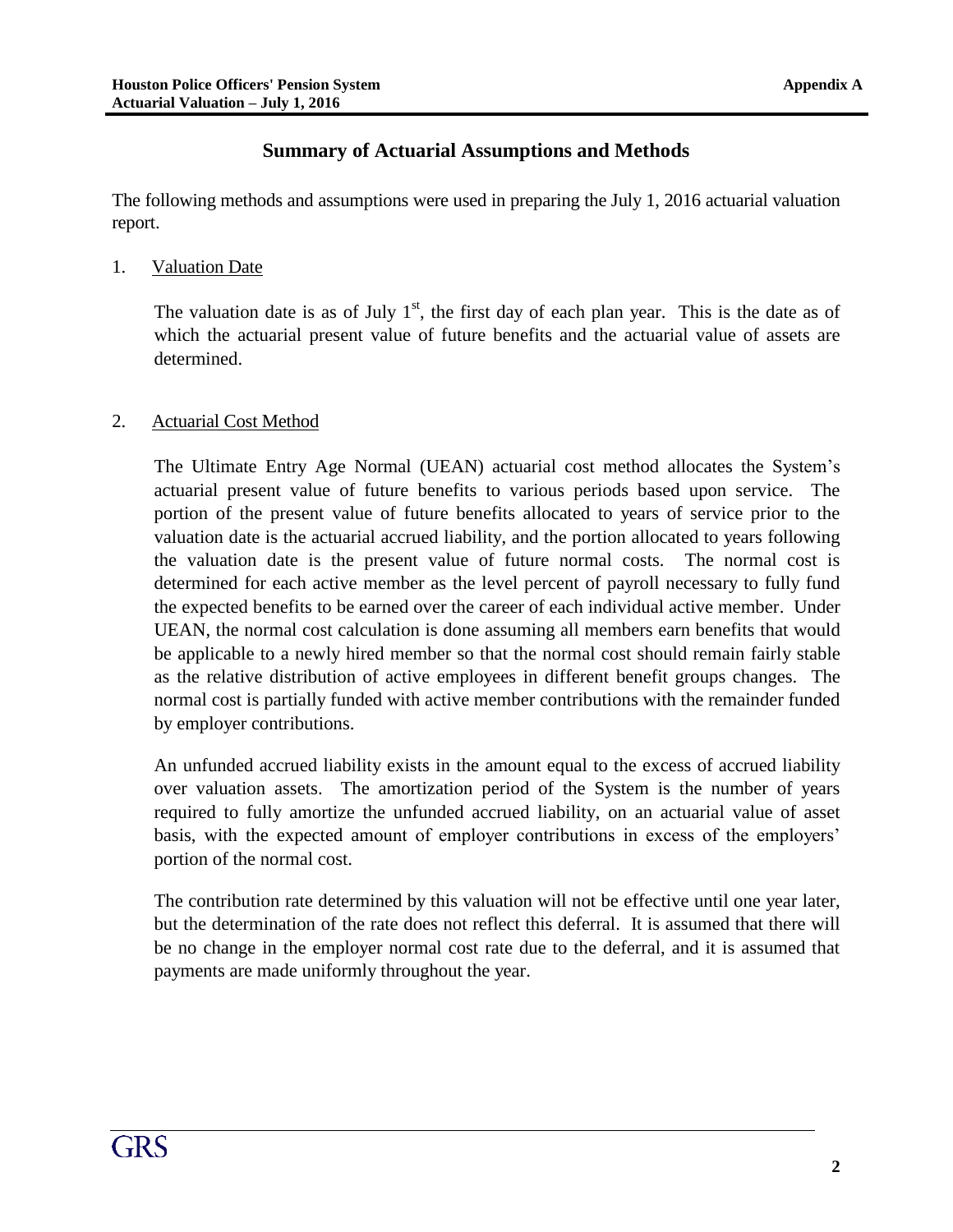#### 3. Actuarial Value of Assets

The actuarial value of assets is equal to the market value of assets less a five-year phase in of the excess (shortfall) between expected investment return and actual income. The actual calculation is based on the difference between actual market value and the expected actuarial value of assets each year, and recognizes the cumulative excess return (or shortfall) over at a minimum rate of 20% per year. Each year a base is set up to reflect this difference. If the current year's base is of opposite sign to the deferred bases then it is offset dollar for dollar against the deferred bases. Any remaining bases are then recognized over the remaining period for the base (5 less the number of years between the bases year and the valuation year). This is intended to ensure the smoothed value of assets will converge towards the market value in a reasonable amount of time. Expected earnings are determined using the assumed investment return rate and the beginning of year actuarial value of assets (adjusted for receipts and disbursements during the year). The returns are computed net of investment expenses.

The actuarial value of assets was set equal to the market value of assets as of July 1, 2016.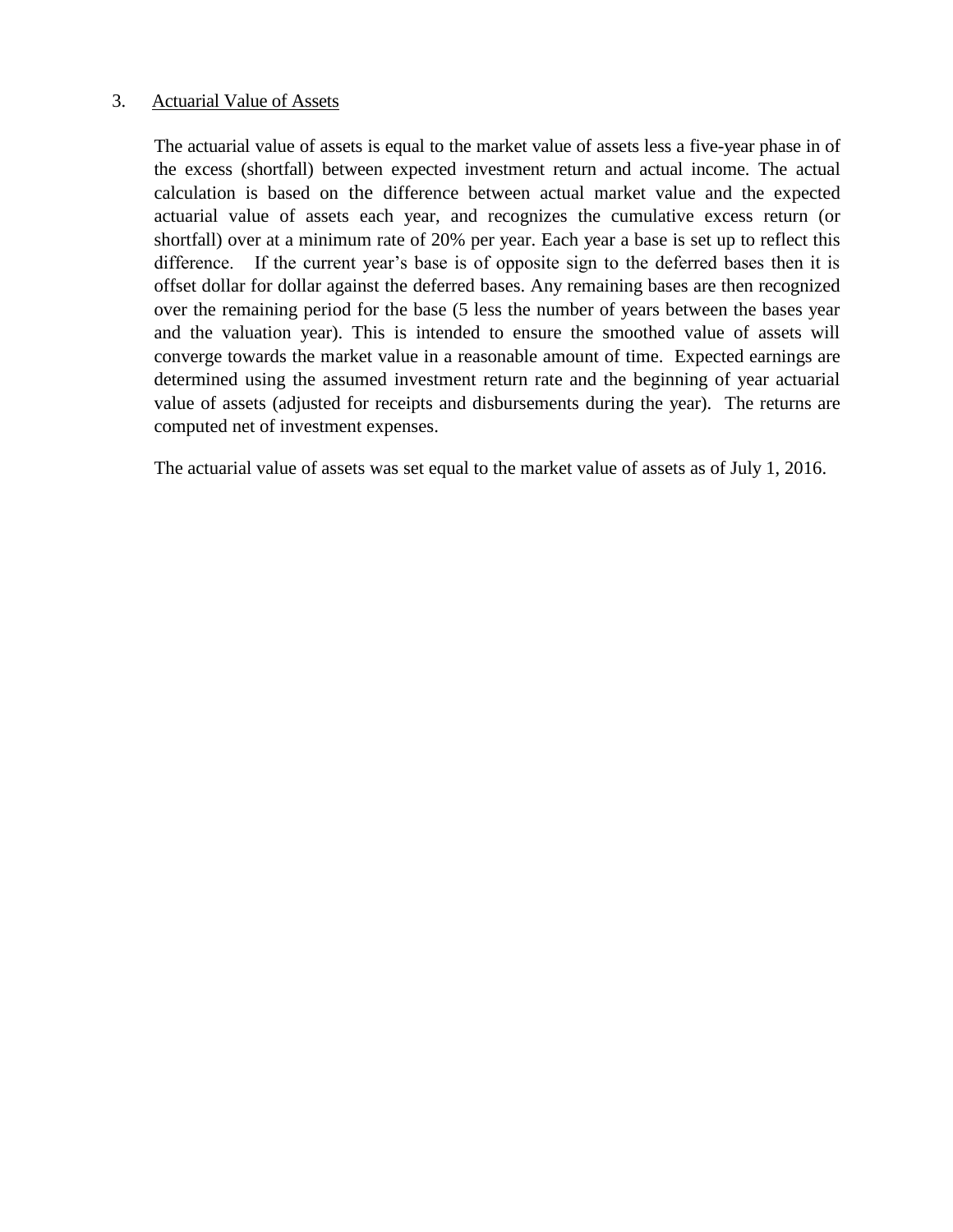#### 4. Economic Assumptions

- a. Investment return: 7.00% per year, compounded annually, composed of an assumed 2.75% inflation rate and a 4.25% net real rate of return. This rate represents the assumed return, net of all investment expenses.
- b. Cost of Living Adjustment (COLA): Monthly benefits for participants receiving payments are increased each April 1 by 100% of the five-year average investment return minus 5.00%, with a minimum of 0.00% and a maximum of 4.00%. For this valuation, the annual COLA is assumed to be 2.00%.
- c. Salary increase rate: A service-related component, plus a 2.75% inflation and productivity component, as follows:

| Years of Service | Service-related<br>Component | <b>Total Annual Rate of Increase</b><br>Including 2.75% Inflation &<br>Productivity Component |
|------------------|------------------------------|-----------------------------------------------------------------------------------------------|
| (1)              | (2)                          | (3)                                                                                           |
| 1                | 12.00%                       | 14.75%                                                                                        |
| 2                | 9.00%                        | 11.75%                                                                                        |
| 3                | 7.25%                        | 10.00%                                                                                        |
| 4                | $6.00\%$                     | 8.75%                                                                                         |
| 5                | 5.50%                        | 8.25%                                                                                         |
| 6                | 5.00%                        | 7.75%                                                                                         |
| 7                | 4.25%                        | 7.00%                                                                                         |
| 8                | 4.00%                        | 6.75%                                                                                         |
| 9                | 3.50%                        | 6.25%                                                                                         |
| 10               | 3.25%                        | $6.00\%$                                                                                      |
| 11               | 3.00%                        | 5.75%                                                                                         |
| 12               | 2.75%                        | 5.50%                                                                                         |
| 13               | 2.50%                        | 5.25%                                                                                         |
| 14               | 2.25%                        | 5.00%                                                                                         |
| 15               | 2.00%                        | 4.75%                                                                                         |
| 16               | 1.75%                        | 4.50%                                                                                         |
| 17               | 1.50%                        | 4.25%                                                                                         |
| 18 and Over      | $0.00\%$                     | 2.75%                                                                                         |

d. Payroll growth rate: In the amortization of the unfunded actuarial accrued liability, payroll is assumed to increase 2.75% per year. This increase rate is solely due to the effect of inflation on salaries, with no allowance for future membership growth.

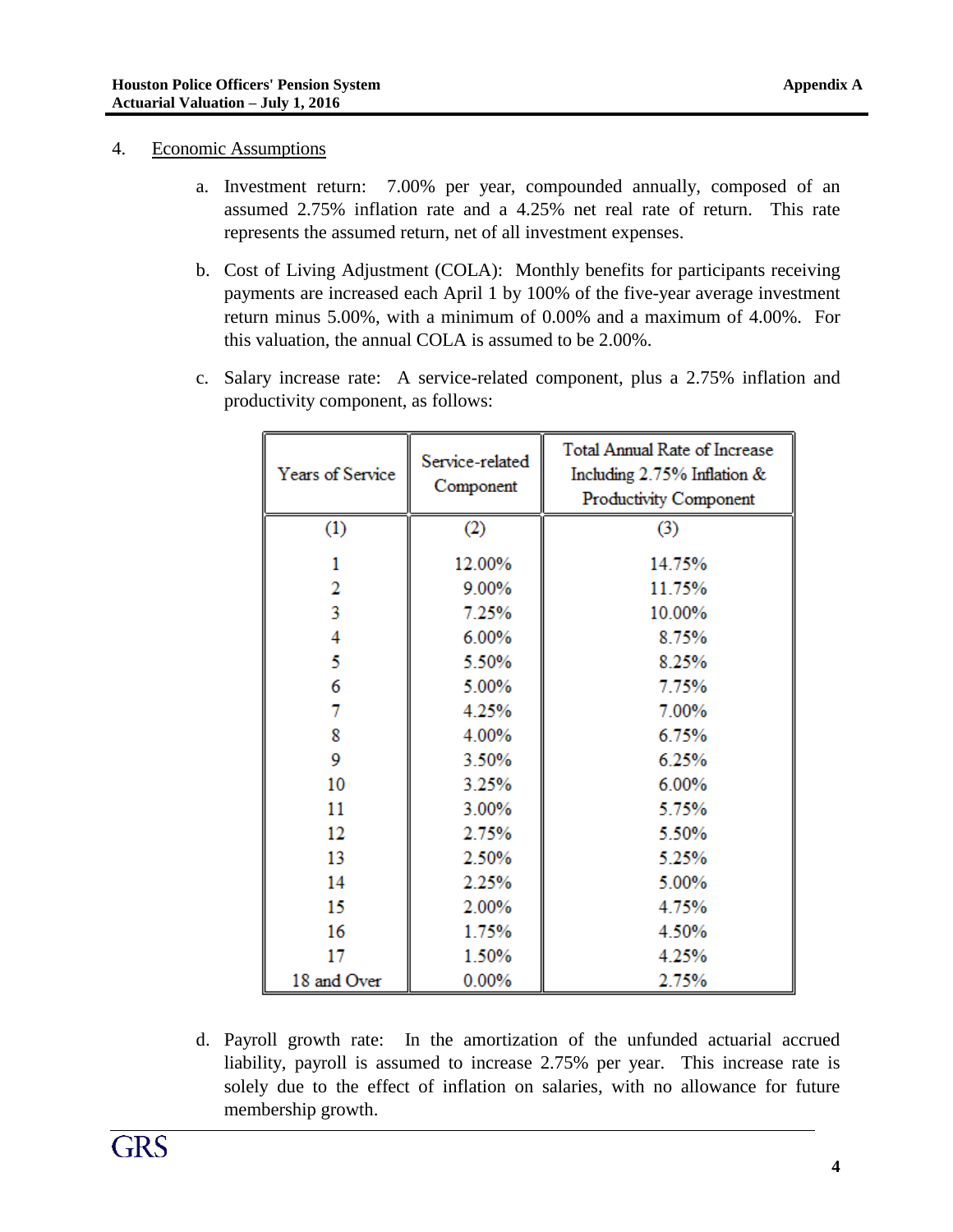#### 5. Demographic Assumptions

a. Retirement Rates

|           |         | Service   |        |  |  |  |
|-----------|---------|-----------|--------|--|--|--|
| Age       | ${<}25$ | $25 - 29$ | $30+$  |  |  |  |
| 40-49     | 4.0%    | 6.0%      | 10.0%  |  |  |  |
| $50-54$   | 4.0%    | 6.0%      | 10.0%  |  |  |  |
| 55-59     | 6.8%    | 10.2%     | 17.0%  |  |  |  |
| $60 - 64$ | 9.6%    | 14.4%     | 24.0%  |  |  |  |
| $65 +$    | 100.0%  | 100.0%    | 100.0% |  |  |  |

For members hired after October 9, 2004, 3% per year the member's first retirement eligibility exceeds 45 is added to the retirement rate at first eligibility up to a maximum increase of 30% at age 55. For members in DROP as of July 1, 2016, retirement rates are multiplied by 110% to reflect that future employee contributions are no longer credited to the DROP balance.

b. DROP Participation

100% of eligible active participants are assumed to elect the DROP.

c. DROP Entry Date

Active members (not already in DROP) are assumed to take advantage of the DROP and enter when first eligible. Participants are assumed to elect the maximum duration for the back DROP, up to 20 years.

d. DROP Interest Credit

Interest in the amount of 65% of the five-year average investment return, with a minimum of 2.50%, will be credited to existing DROP accounts on a monthly basis. For this actuarial valuation, the drop interest credit is assumed to be 5.10%.

e. Withdrawal of DROP and PROP Balances

Members are assumed to withdraw balances in equal annual installments over 10 years.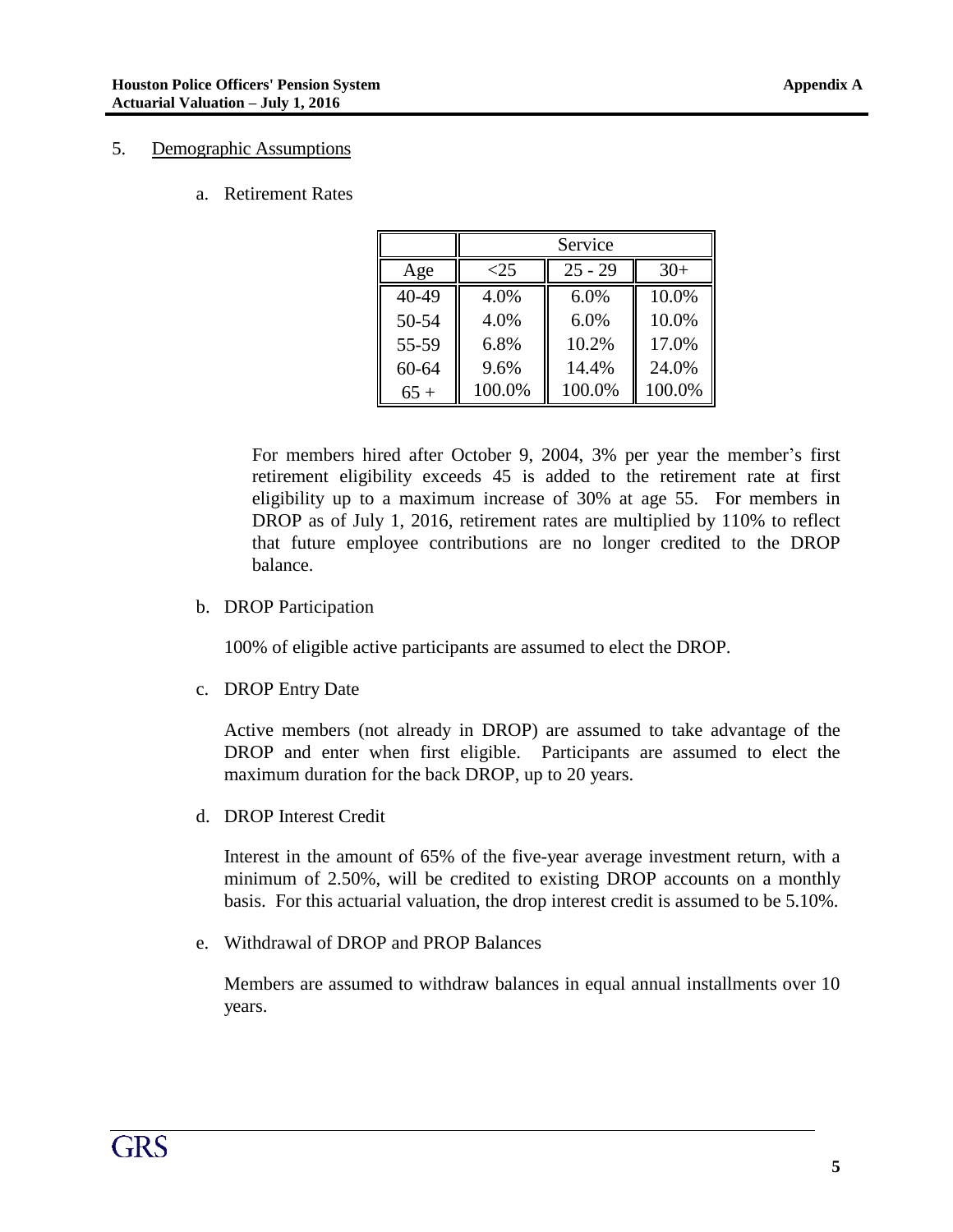- f. Mortality rates (for active and retired members)
	- Healthy retirees The Gender-distinct RP-2000 Combined Healthy Mortality Tables with Blue Collar Adjustment are used with male rates multiplied by 109% and female rates multiplied by 103%. The rates are projected on a fully generational basis by scale BB to account for future mortality improvements.
	- Disabled males and females The gender-distinct RP-2000 Disabled Retiree Mortality Tables are used without adjustment. The rates are projected on a fully generational basis by scale BB to account for future mortality improvements.
	- Active members The Gender-distinct RP-2000 Combined Healthy Mortality Tables with Blue Collar Adjustment are used with male rates multiplied by 54% and female rates multiplied by 51%. The rates are projected on a fully generational basis by scale BB to account for future mortality improvements. An additive factor of .0003 is applied to all active mortality rates. All active deaths are assumed to be duty-related.

|     | Healthy | Healthy |          |          | Healthy | Healthy |
|-----|---------|---------|----------|----------|---------|---------|
|     | Retired | Retired | Disabled | Disabled | Active  | Active  |
| Age | Males   | Females | Males    | Females  | Males   | Females |
| (1) | (2)     | (3)     | (4)      | (5)      | (6)     | (7)     |
|     |         |         |          |          |         |         |
| 25  | 0.04%   | 0.02%   | 2.15%    | 0.71%    | 0.05%   | 0.04%   |
| 30  | 0.08%   | 0.03%   | 2.15%    | 0.71%    | 0.07%   | 0.04%   |
| 35  | 0.11%   | 0.05%   | 2.15%    | 0.71%    | 0.09%   | 0.06%   |
| 40  | 0.14%   | 0.09%   | 2.15%    | 0.71%    | 0.10%   | 0.07%   |
| 45  | 0.19%   | 0.14%   | 2.15%    | 0.71%    | 0.12%   | 0.10%   |
| 50  | 0.25%   | 0.19%   | 2.76%    | 1.10%    | 0.15%   | 0.13%   |
| 55  | 0.44%   | 0.27%   | 3.38%    | 1.53%    | 0.25%   | 0.16%   |
| 60  | 0.81%   | 0.43%   | 3.76%    | 1.86%    | 0.43%   | 0.24%   |
| 65  | 1.40%   | 0.88%   | 4.14%    | 2.31%    | 0.72%   | 0.47%   |
| 70  | 2.29%   | 1.58%   | 4.91%    | 3.10%    | 1.16%   | 0.81%   |
| 75  | 3.69%   | 2.62%   | 6.44%    | 4.31%    | 1.86%   | 1.33%   |
| 80  | 6.04%   | 4.16%   | 8.59%    | 5.96%    | 3.02%   | 2.09%   |

Sample rates are shown below for 2016: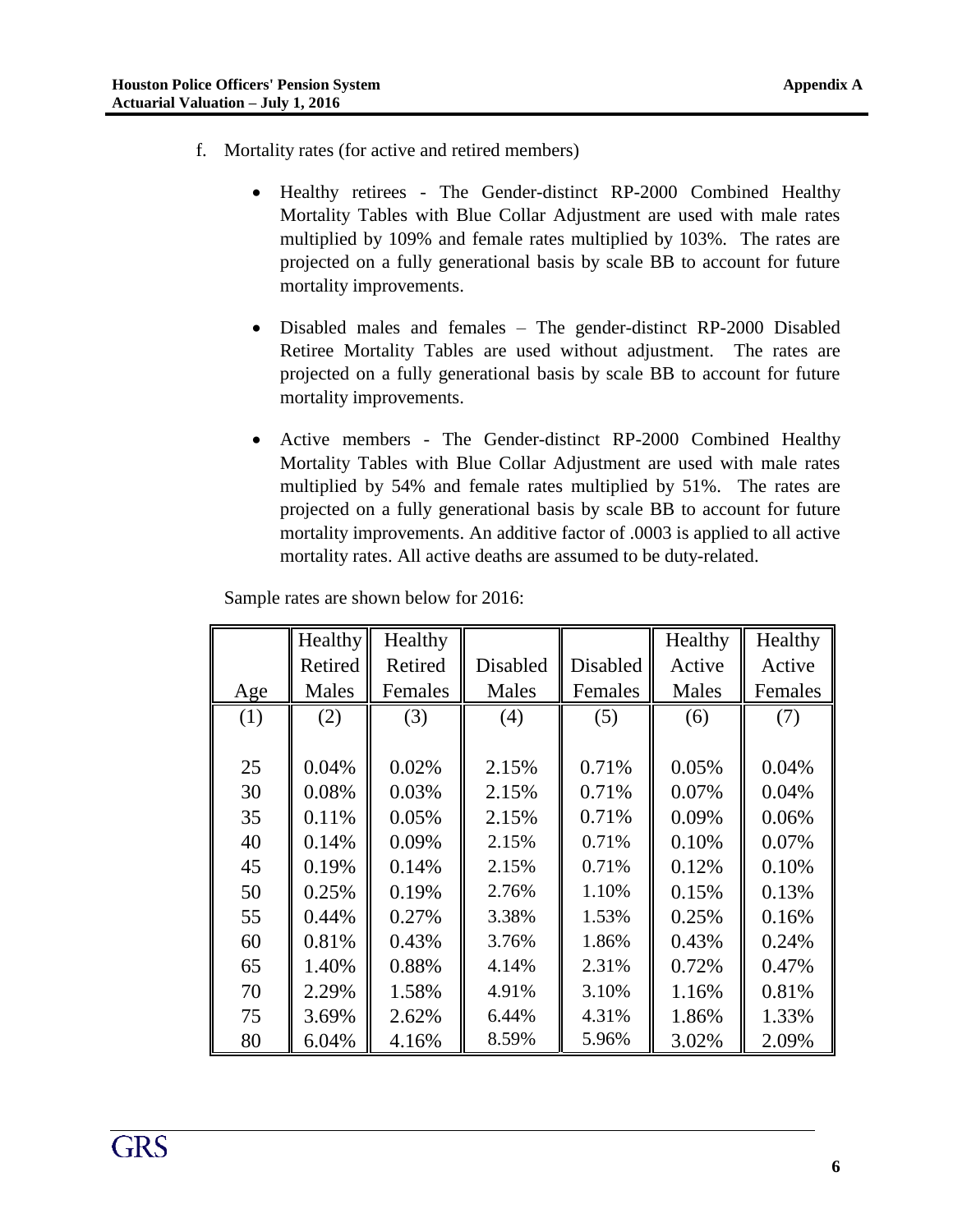g. Termination Rates and Disability Rates

Termination rates (for causes other than death, disability or retirement) are a function of the member's service and are not applied after a member becomes eligible for a retirement benefit. Disability rates are age-based and not applied for members in the DROP or those members eligible to back DROP. All disabilities are assumed to be duty-related. Rates at selected ages and service levels are shown below.

| Service Based Rates of Termination |       |        |  |  |  |
|------------------------------------|-------|--------|--|--|--|
| Service                            | Male  | Female |  |  |  |
|                                    | 2.71% | 2.71%  |  |  |  |
| 3                                  | 1.95% | 1.95%  |  |  |  |
| 5                                  | 1.40% | 1.40%  |  |  |  |
| 7                                  | 1.01% | 1.01%  |  |  |  |
| 9                                  | 0.72% | 0.72%  |  |  |  |
| 11                                 | 0.52% | 0.52%  |  |  |  |
| 13                                 | 0.37% | 0.37%  |  |  |  |
| 15                                 | 0.27% | 0.27%  |  |  |  |
| 17                                 | 0.19% | 0.19%  |  |  |  |
| 19                                 | 0.14% | 0.14%  |  |  |  |
| 20                                 | 0.10% | 0.10%  |  |  |  |

| Age Based Rates of Disability |         |         |  |  |  |  |
|-------------------------------|---------|---------|--|--|--|--|
| Age                           | Male    | Female  |  |  |  |  |
| 20                            | 0.1149% | 0.1149% |  |  |  |  |
| 25                            | 0.1145% | 0.1145% |  |  |  |  |
| 30                            | 0.1197% | 0.1197% |  |  |  |  |
| 35                            | 0.1321% | 0.1321% |  |  |  |  |
| 40                            | 0.1516% | 0.1516% |  |  |  |  |
| 45                            | 0.1785% | 0.1785% |  |  |  |  |
| 50                            | 0.2126% | 0.2126% |  |  |  |  |
| 55                            | 0.2538% | 0.2538% |  |  |  |  |
| 60                            | 0.3023% | 0.3023% |  |  |  |  |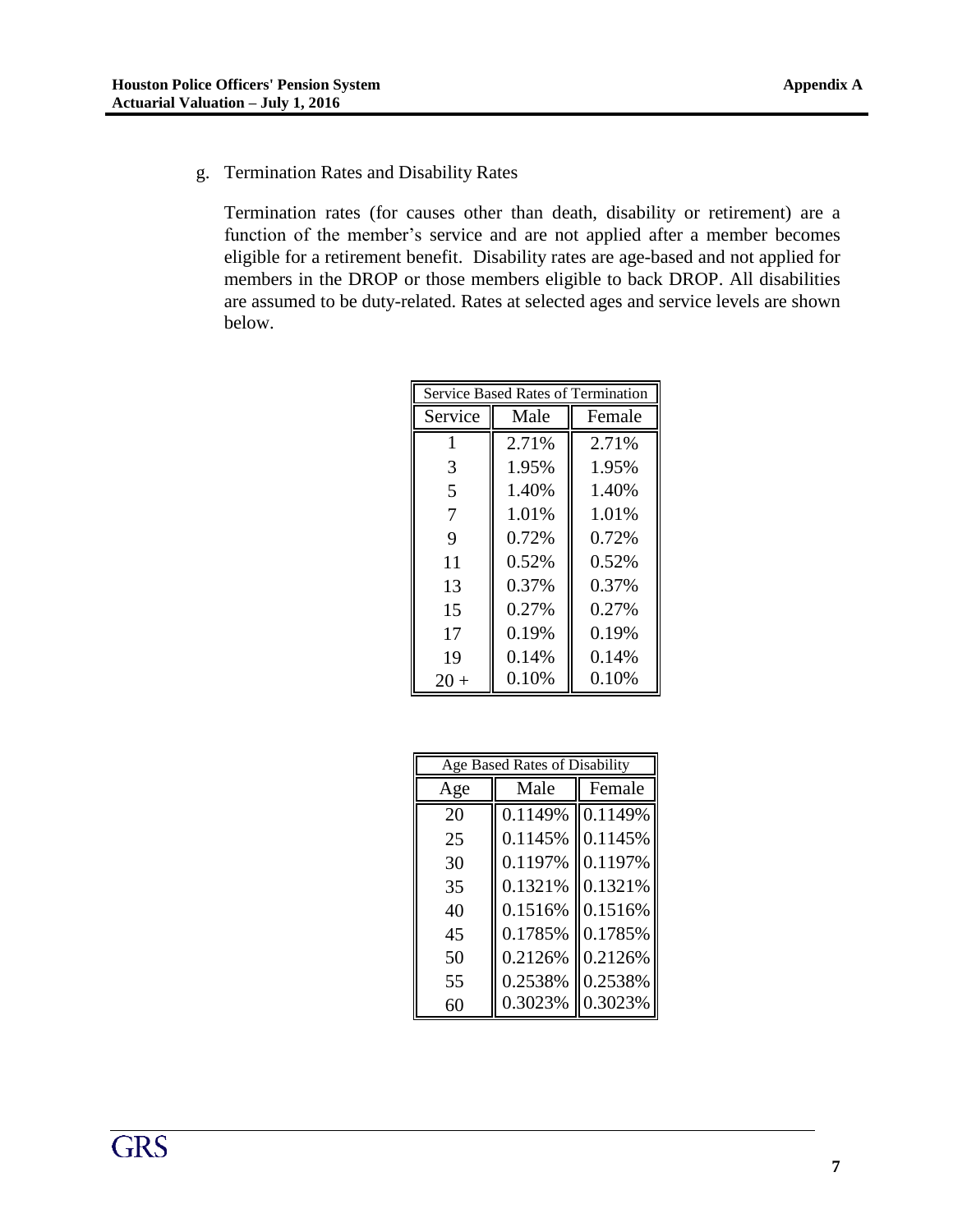#### 6. Other Assumptions

- a. Percent married: 90% of employees are assumed to be married. (No beneficiaries other than the spouse assumed.)
- b. Age difference: Male members are assumed to be three years older than their spouses, and female members are assumed to be three years younger than their spouses.
- c. Percent electing annuity on death (when eligible): All of the spouses of vested, married participants are assumed to elect an annuity.
- d. Percent electing deferred termination benefit: 50% of vested terminating members are assumed to elect a refund rather than take a deferred benefit at age 60.
- e. There will be no recoveries once disabled.
- f. No surviving spouse will remarry.
- g. Assumed age for commencement of deferred benefits: Members electing to receive a deferred benefit are assumed to commence receipt at the first age at which unreduced benefits are available.
- h. Administrative expenses: Administrative expenses are accounted for as an explicit component on the normal cost rate.
- i. Pay increase timing**:** Beginning of (fiscal) year. This is equivalent to assuming that reported pays represent amounts paid to members during the year ended on the valuation date.
- j. Decrement timing: Decrements of all types are assumed to occur mid-year.
- k. Eligibility testing: Eligibility for benefits is determined based upon the age nearest birthday and service nearest whole year on the date the decrement is assumed to occur.
- l. Decrement relativity: Decrement rates are converted to probabilities in order to account for multiple decrements.
- m. Incidence of Contributions**:** Contributions are assumed to be received continuously throughout the year based upon the computed percent of payroll shown in our Report, and the actual payroll payable at the time contributions are made.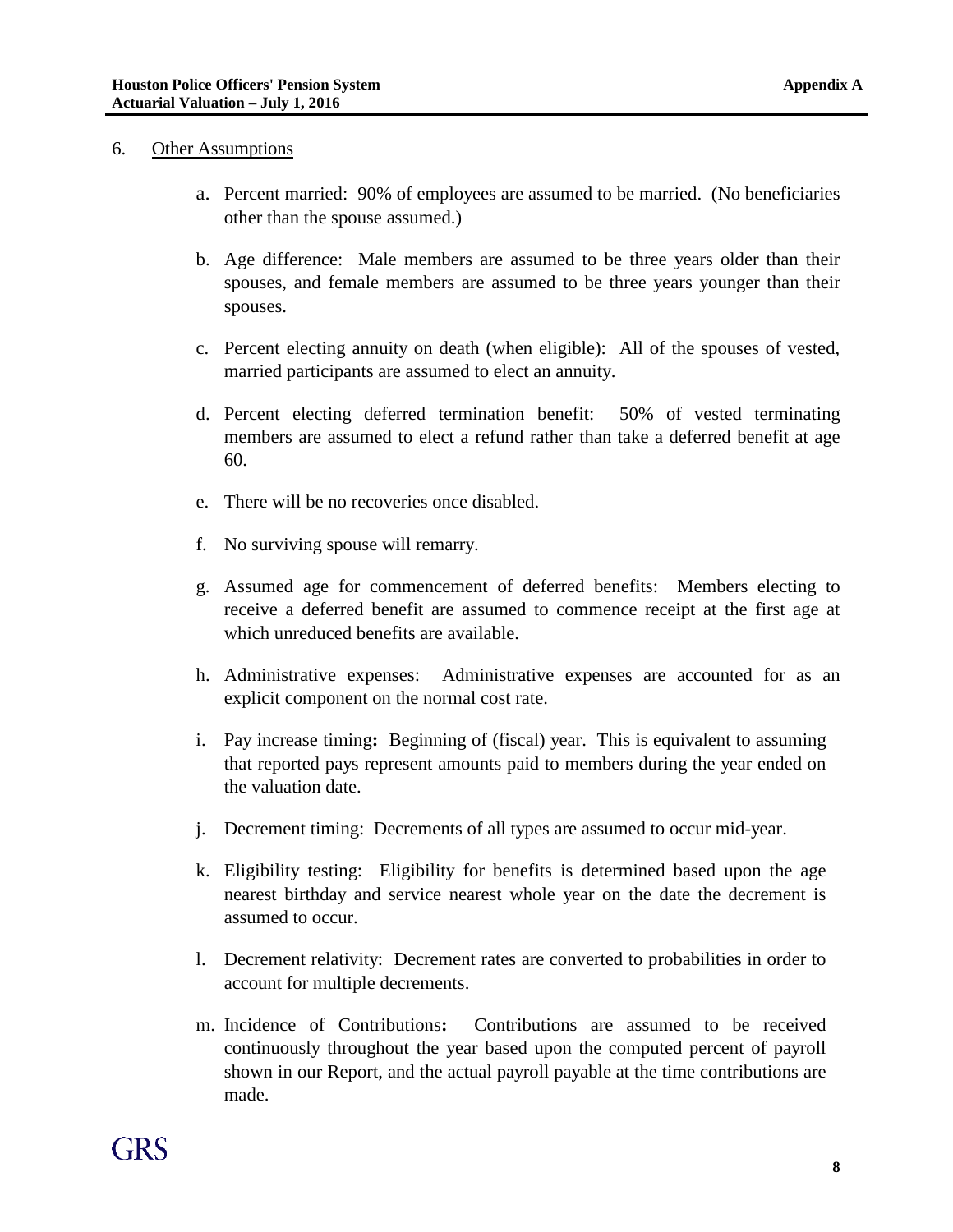n. Benefit Service: All members are assumed to accrue one year of service each year**.** Exact fractional service is used to determine the amount of benefit payable.

#### 7. Participant Data

Participant data was supplied in electronic files. There were separate files for (i) active members, (ii) inactive members, and (iii) members and beneficiaries receiving benefits.

The data for active members included birth date, gender, most recent hire date, salary paid during last fiscal year, hours worked by the employee, and employee contribution amounts. For retired members and beneficiaries, the data included date of birth, gender, amount of monthly benefit, and date of retirement. Also included was the member's Group and for members participating in DROP, their account balances and monthly DROP income.

All healthy and disabled retirees are assumed to have 100% joint and survivor annuities, prorated by the 90% marriage assumption and reflecting the three year spousal age differential described above. All beneficiaries are assumed to have life annuity only benefits.

Salary supplied for the current year was based on the earnings for the year preceding the valuation date. This salary was adjusted by the salary increase rate for one year.

In fiscal years when a  $27<sup>th</sup>$  pay period occurs the individual pays for employees who were employed throughout the year will be adjusted by multiplying their reported pay by the ratio of 26/27. In years that have only 26 pay periods no adjustment would be needed.

Assumptions were made to correct for missing, bad, or inconsistent data. These had no material impact on the results presented.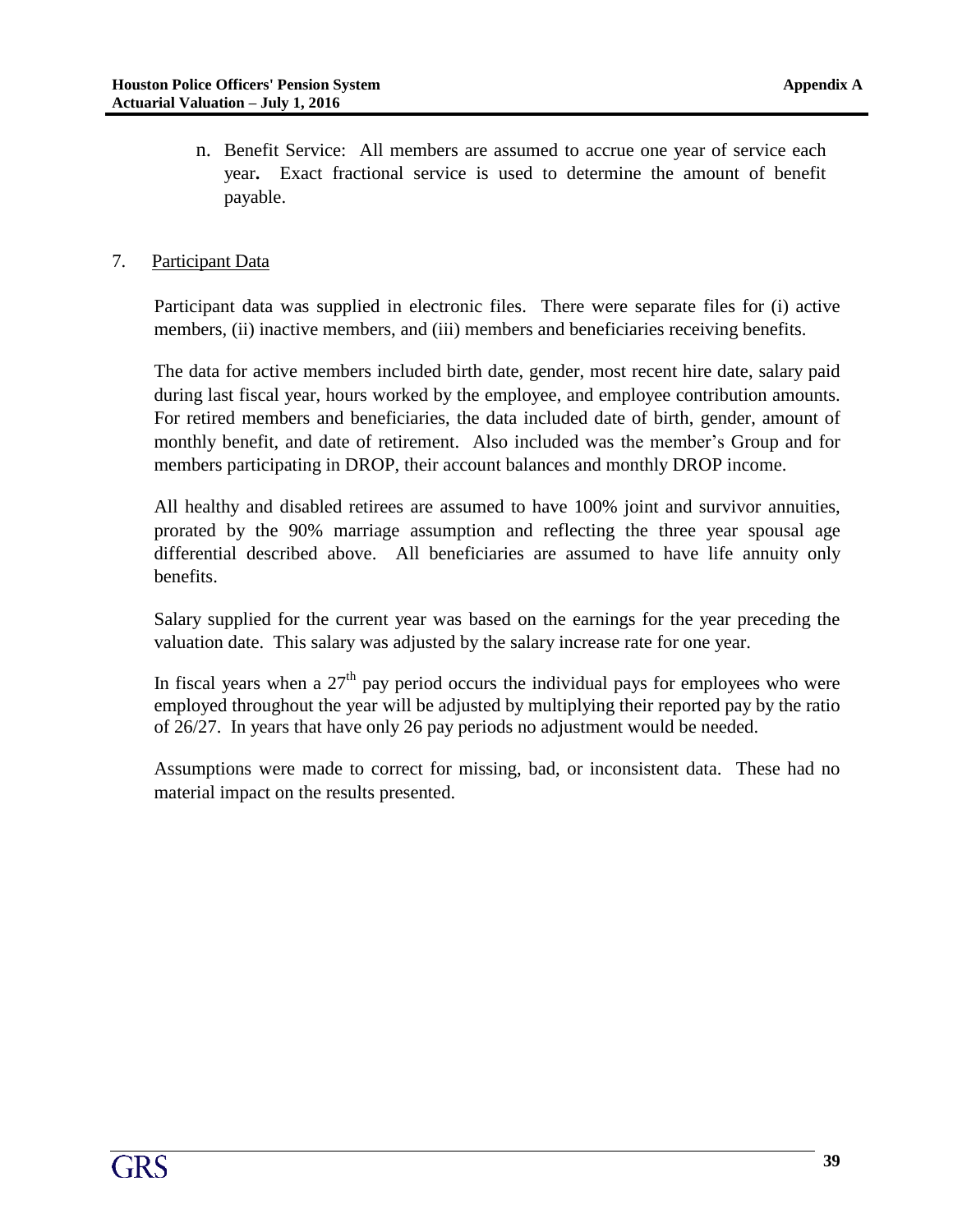# **APPENDIX B**

# SUMMARY OF PLAN PROVISIONS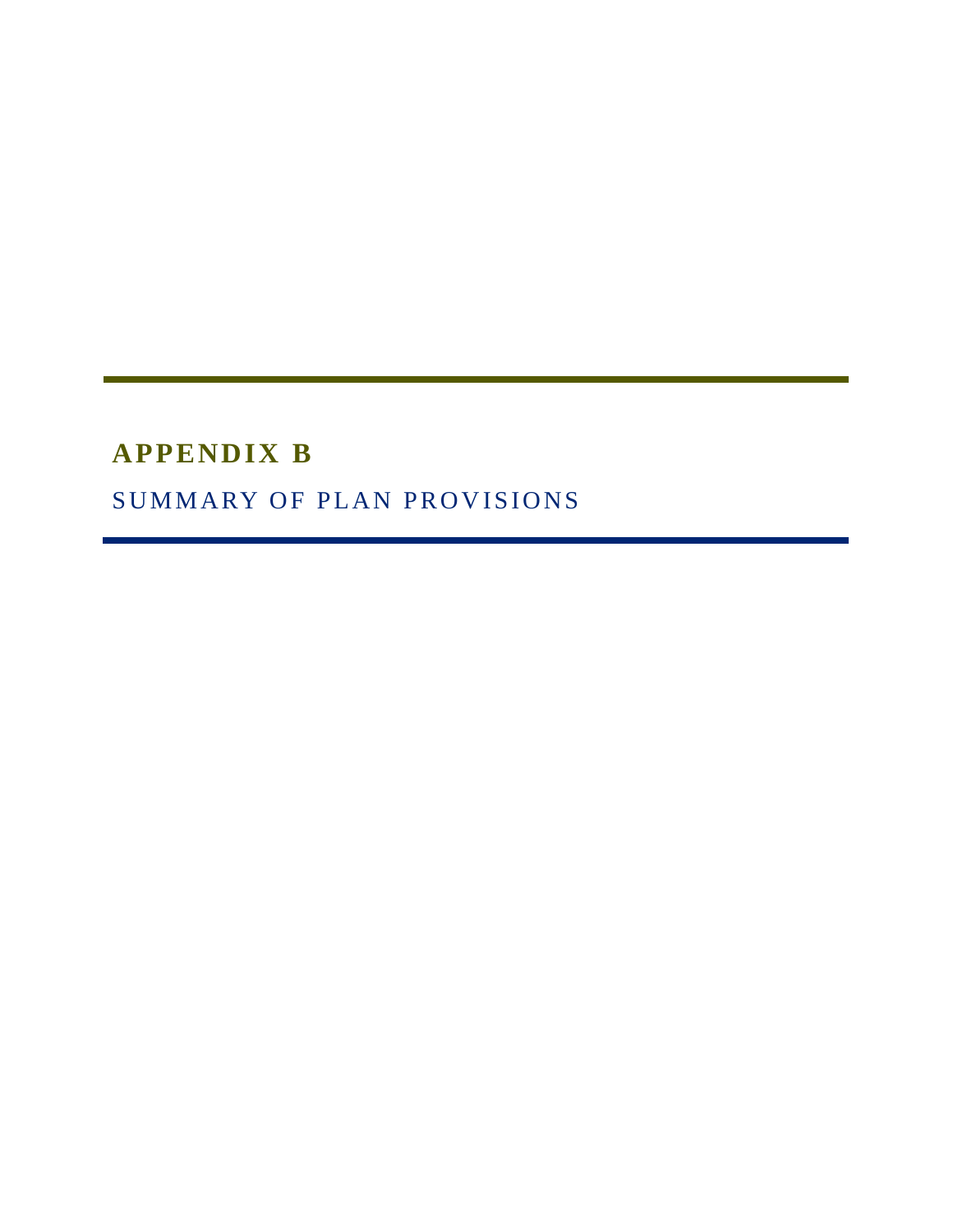| <b>Covered Members</b>                               | All police officers sworn before September 1, 1975 are covered<br>under Plan 1, except those who elected by December 31, 1981 to<br>participate in Plan 3.                                                                                                                                                                 |
|------------------------------------------------------|----------------------------------------------------------------------------------------------------------------------------------------------------------------------------------------------------------------------------------------------------------------------------------------------------------------------------|
|                                                      | All police officers sworn on or after September 1, 1975, but before<br>September 1, 1981 are covered under Plan 2, except those who<br>elected by December 31, 1981 to participate in Plan 3 and those<br>Plan 1.                                                                                                          |
|                                                      | All other police officers are covered by Plan 3, except those from<br>Police Cadet Classes 70 and 71 who elected to pay additional<br>contributions and transfer to Plan 1.                                                                                                                                                |
| <b>Final Compensation</b>                            |                                                                                                                                                                                                                                                                                                                            |
| Prior to November 28, 1998                           | Monthly base salary paid to the participant in his/her last month of<br>service. For any participant from a position held for less than 3<br>years, final compensation is the average monthly base salary for<br>the 3 years prior to retirement.                                                                          |
| After November 28, 1998 but<br>prior to July 1, 2001 | Monthly total direct pay less overtime paid to the participant in<br>his/her last month of service. For any participant from a position<br>held for less than 3 years, final compensation is the average<br>monthly base pay for the 3 years prior to retirement plus the other<br>current components of total direct pay. |
| After July 1, 2001 but prior to                      | Highest biweekly pay period (excluding overtime) during the last                                                                                                                                                                                                                                                           |
| October 9, 2004                                      | 26 pay periods annualized. Amounts not paid on a biweekly basis<br>are deducted from period paid. Annual amounts are divided by 26<br>and added to the highest pay period, including motorcycle<br>allowances.                                                                                                             |
| After October 9, 2004                                | Average of the last three years of compensation (excluding<br>exempt time, overtime and strategic officer staffing pay). This<br>average will be phased in beginning with the pay period ending<br>after October 9, 2004 until the new definition is fully phased in<br>after 78 pay periods.                              |
| <b>Service Retirement</b>                            |                                                                                                                                                                                                                                                                                                                            |
| Eligibility                                          |                                                                                                                                                                                                                                                                                                                            |
| Sworn prior to<br>October 9, 2004                    | 20 years of service.                                                                                                                                                                                                                                                                                                       |
| Sworn on or after<br>October 9, 2004                 | Age 55 with 10 years of service or the sum of age and years of<br>service is at least 70 (Rule of 70).                                                                                                                                                                                                                     |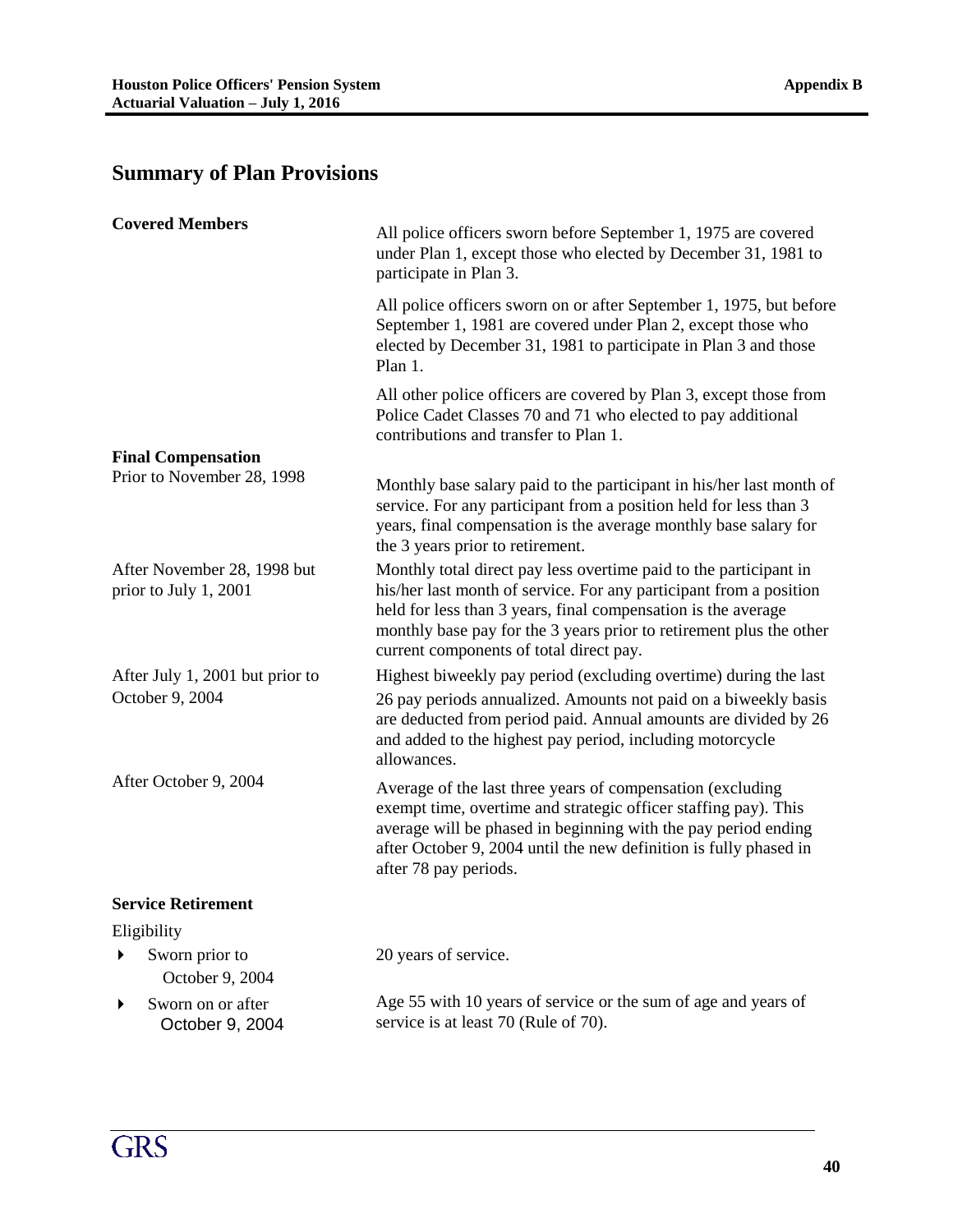Benefit

| ▶ | Prior to November 1, 1955                               | \$75 per month plus \$2 per month for each year of service in<br>excess of 25 years.                                                                                                                                                                                                                                                                                                                                                                                                                                                                                                                                                                               |
|---|---------------------------------------------------------|--------------------------------------------------------------------------------------------------------------------------------------------------------------------------------------------------------------------------------------------------------------------------------------------------------------------------------------------------------------------------------------------------------------------------------------------------------------------------------------------------------------------------------------------------------------------------------------------------------------------------------------------------------------------|
| ▶ | After November 1, 1955 but<br>prior to January 13, 1968 | 30% of final compensation plus 1 % of final compensation for each<br>year of service in excess of 20 years.                                                                                                                                                                                                                                                                                                                                                                                                                                                                                                                                                        |
| ▶ | After January 13, 1968 but<br>prior to July 1, 1986     | Plans 1 and 2:30% of final compensation plus 2% of final<br>compensation for each year of service in excess of 20 years.                                                                                                                                                                                                                                                                                                                                                                                                                                                                                                                                           |
|   |                                                         | Plan 3:2% of final compensation for each year of service up to 40<br>years, reduced 0.42% for each month benefit commencement<br>precedes age 55.                                                                                                                                                                                                                                                                                                                                                                                                                                                                                                                  |
| ▶ | After July 1, 1986 but prior<br>to July 1, 1988         | 2% of final compensation for each year of service up to 40 years.                                                                                                                                                                                                                                                                                                                                                                                                                                                                                                                                                                                                  |
| ▶ | After July 1, 1988 but prior<br>to September 1, 1997    | 45% of final compensation plus 2% of final compensation for each<br>year of service in excess of 20 years; maximum 80% of final<br>compensation. Benefit based on prior formula is payable until July<br>1, 1991 and recomputed benefit is payable thereafter.                                                                                                                                                                                                                                                                                                                                                                                                     |
| ▶ | After September 1, 1997 but<br>prior to July 1, 2001    | 50% of final compensation plus 2% of final compensation for each<br>year of service in excess of 20 years; maximum 80% of final<br>compensation.                                                                                                                                                                                                                                                                                                                                                                                                                                                                                                                   |
|   | After July 1, 2001 but prior<br>to October 9, 2004      | 55% of final compensation plus 2% of final compensation for<br>service in excess of 20 years.<br>The Pension System recomputed the benefit of each person who<br>retired before July 1, 2001. The retiree's benefit was increased by<br>the result of multiplying the difference between 55% and the<br>percentage used at the time of retirement in computing the<br>retiree's benefit for the first 20 years of service by the base salary<br>of the retiree at the time of retirement. Retroactive cost-of-living<br>increases were not applied to the increased benefit. This<br>recomputed benefit is effective for all payments on or after July 1,<br>2001. |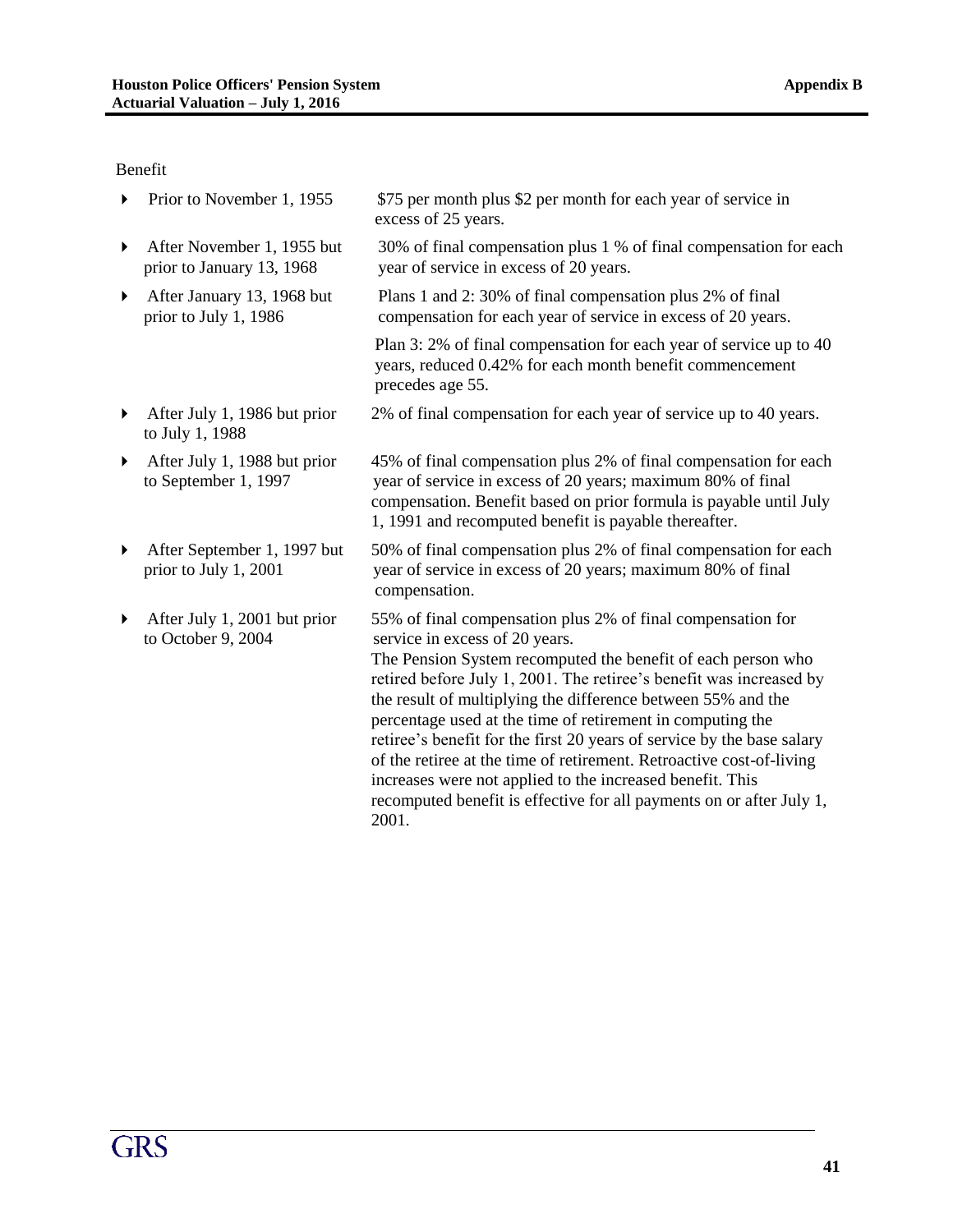| After October 9, 2004                                                                                                                                                                                                                                                           | Participants sworn prior to October 9, 2004 will receive the<br>highest of the following alternatives using Final Average<br>Compensation effective after October 9, 2004, from October 9,<br>2004 through October 7, 2007:                                                                                                                                                                                                 |  |  |  |
|---------------------------------------------------------------------------------------------------------------------------------------------------------------------------------------------------------------------------------------------------------------------------------|-----------------------------------------------------------------------------------------------------------------------------------------------------------------------------------------------------------------------------------------------------------------------------------------------------------------------------------------------------------------------------------------------------------------------------|--|--|--|
|                                                                                                                                                                                                                                                                                 | 1)<br>2.75% of Final Average Compensation for each of the<br>first 20 years of service plus 2% of Final Average<br>Compensation for each year of service in excess of 20<br>years, with a maximum of 80% of Final Average<br>Compensation.                                                                                                                                                                                  |  |  |  |
|                                                                                                                                                                                                                                                                                 | 2)<br>Benefit participant would have received had participant<br>retired or entered the DROP immediately before<br>October 9, 2004                                                                                                                                                                                                                                                                                          |  |  |  |
|                                                                                                                                                                                                                                                                                 | 3)<br>Benefit calculated using a sliding average of the pay<br>received for the pay periods elapsed since October 9,<br>2004.                                                                                                                                                                                                                                                                                               |  |  |  |
|                                                                                                                                                                                                                                                                                 | New participants after October 9, 2004:                                                                                                                                                                                                                                                                                                                                                                                     |  |  |  |
| <b>Additional Benefits</b>                                                                                                                                                                                                                                                      | 2.25% of Final Average Compensation for each of the first 20<br>years of service plus 2% of Final Average Compensation for each<br>year of service in excess of 20 years, with a maximum of 80% of<br>Final Average Compensation.<br>An extra monthly benefit of \$150.00 is payable for life. Effective<br>November 28, 1998, a \$5,000 lump sum is payable upon retirement<br>for members sworn prior to October 9, 2004. |  |  |  |
| <b>Terminated Vested</b>                                                                                                                                                                                                                                                        |                                                                                                                                                                                                                                                                                                                                                                                                                             |  |  |  |
| <b>Pension Benefit</b>                                                                                                                                                                                                                                                          |                                                                                                                                                                                                                                                                                                                                                                                                                             |  |  |  |
| Eligibility                                                                                                                                                                                                                                                                     | Sworn in before October 9, 2004 and more than 10 but less than 20 years<br>of service. Termination on or after November 28, 1998.                                                                                                                                                                                                                                                                                           |  |  |  |
| Benefit                                                                                                                                                                                                                                                                         | 2.75% of final average compensation times years of service. This benefit<br>commences at age 60 or at termination of service if later.                                                                                                                                                                                                                                                                                      |  |  |  |
| <b>Deferred Retirement</b>                                                                                                                                                                                                                                                      |                                                                                                                                                                                                                                                                                                                                                                                                                             |  |  |  |
| <b>Option Plan (DROP)</b>                                                                                                                                                                                                                                                       |                                                                                                                                                                                                                                                                                                                                                                                                                             |  |  |  |
| Eligibility                                                                                                                                                                                                                                                                     | 20 years of service and sworn in prior to October 9, 2004.                                                                                                                                                                                                                                                                                                                                                                  |  |  |  |
| Benefit                                                                                                                                                                                                                                                                         |                                                                                                                                                                                                                                                                                                                                                                                                                             |  |  |  |
| After September 1, 1995 but<br>Eligible participants may elect to participate in the DROP until<br>prior to September 1, 1997<br>they leave active service. The member's retirement pension will be<br>calculated based on service and earnings at the time the DROP is elected |                                                                                                                                                                                                                                                                                                                                                                                                                             |  |  |  |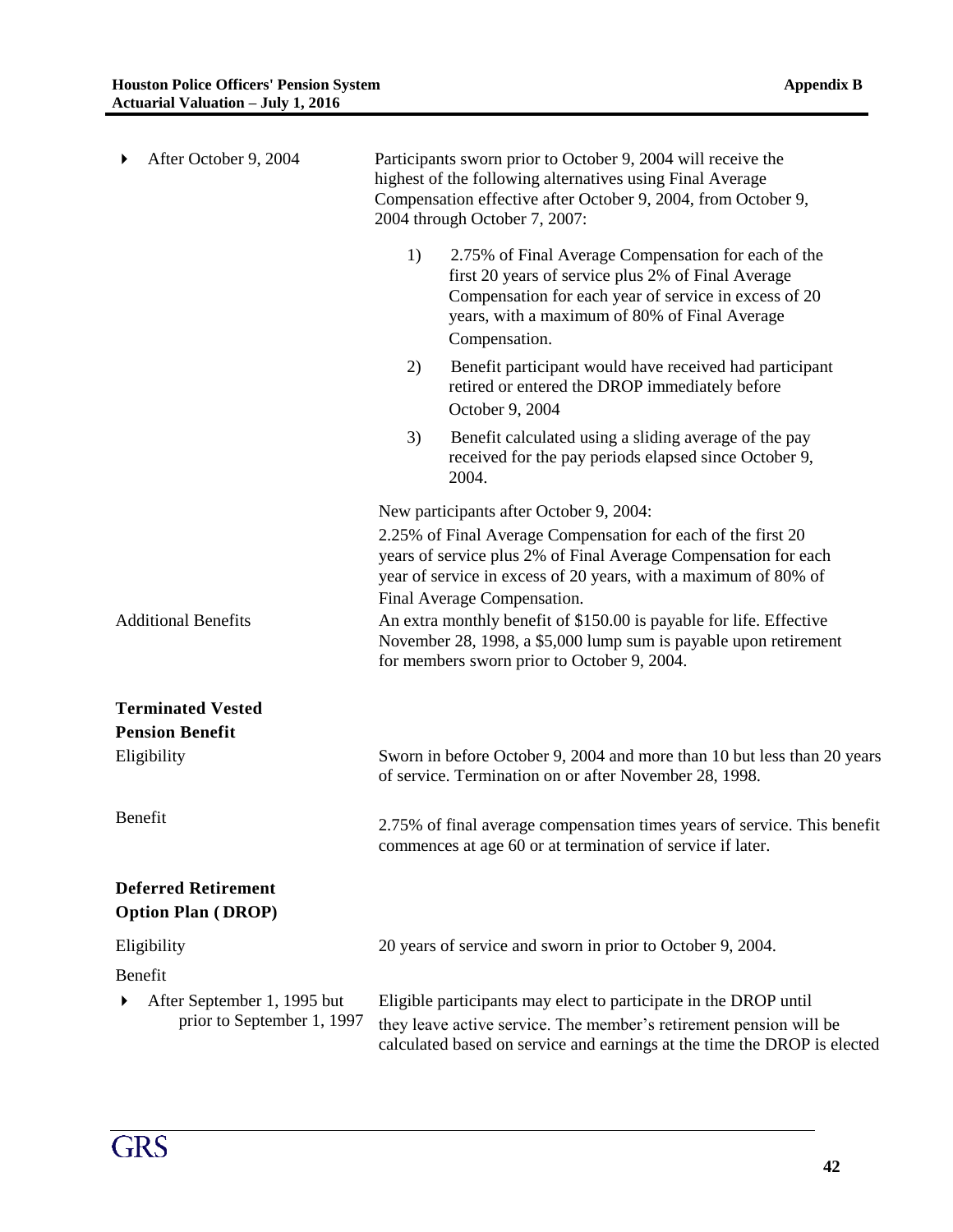|   |                                                          | - The member's monthly retirement pension, including<br>applicable cost-of-living adjustments,<br>- The member's contribution to the Pension System, limited to<br>8.75% of pay, and                                                                                                                                                                                                                                                                                                                                                                                                                     |
|---|----------------------------------------------------------|----------------------------------------------------------------------------------------------------------------------------------------------------------------------------------------------------------------------------------------------------------------------------------------------------------------------------------------------------------------------------------------------------------------------------------------------------------------------------------------------------------------------------------------------------------------------------------------------------------|
|   |                                                          | - Investment earnings/losses at the rate of the Pension<br>System's earnings/losses averaged over a five-year period.<br>Effective July 1, 2001, this rate is subject to a minimum of<br>0%.                                                                                                                                                                                                                                                                                                                                                                                                             |
|   |                                                          | A benefit equal to the DROP account balance is paid at the time<br>the member leaves active service. The payment is made as a<br>single lump sum.                                                                                                                                                                                                                                                                                                                                                                                                                                                        |
|   |                                                          | If a DROP participant suffers an on-duty disability resulting in the<br>inability to perform his/her usual and customary duties as a police<br>officer or dies in the line of duty, he (or his survivors) are allowed<br>to revoke the DROP election and to receive the more generous<br>on-duty disability or death benefits.                                                                                                                                                                                                                                                                           |
| ▶ | After September 1, 1997 but<br>prior to December 1, 1998 | The Pension System recomputed the benefit of each person who<br>entered the DROP before September 1, 1997. The benefit was<br>increased in the same manner as the retiree's benefit.                                                                                                                                                                                                                                                                                                                                                                                                                     |
| ▶ | After December 1, 1998 but<br>prior to July 1, 2001      | The Pension System recomputed the benefit of each person who<br>entered the DROP before December 1, 1998. The benefit was<br>recalculated based on Total Direct Pay less overtime upon entry<br>to the DROP. This recomputed benefit is effective for all payments<br>on or after December 1, 1998.                                                                                                                                                                                                                                                                                                      |
| ▶ | After July 1, 2001 but prior<br>to October 9, 2004       | The Pension System recomputed the benefit of each person who<br>entered the DROP before July 1, 2001. The member's benefit was<br>increased by the result of multiplying the difference between 55%<br>and the percentage used at the time of DROP entry in computing<br>the member's benefit for the first 20 years of service by the base<br>salary of the member at the time of DROP entry. Retroactive cost-<br>of-living increases were applied to the increased benefit. The<br>account balance for each participant was recomputed as if this<br>new benefit had been effective since DROP entry. |
| ▶ | After October 9, 2004 but<br>prior to July 1, 2016       | A minimum of 3.00% interest will be credited to existing DROP<br>accounts with a maximum of 7.00%. If the actuary certifies that<br>past service costs are fully funded, the credit may be as high as<br>10.00%.                                                                                                                                                                                                                                                                                                                                                                                         |
| ▶ | After July 1, 2016                                       | Participants may participate in the DROP for a maximum of 20 years.<br>Cost of living adjustments will not be granted while still active, and<br>the member's contributions to the Pension System will no longer be<br>credited to the DROP account. DROP accounts will be credited with<br>interest equal 65% of the five-year average investment return, with a<br>minimum of 2.50%.                                                                                                                                                                                                                   |

member is participant of the DROP:

A notional account will be maintained for each DROP participant. This account will be credited with the following amounts while the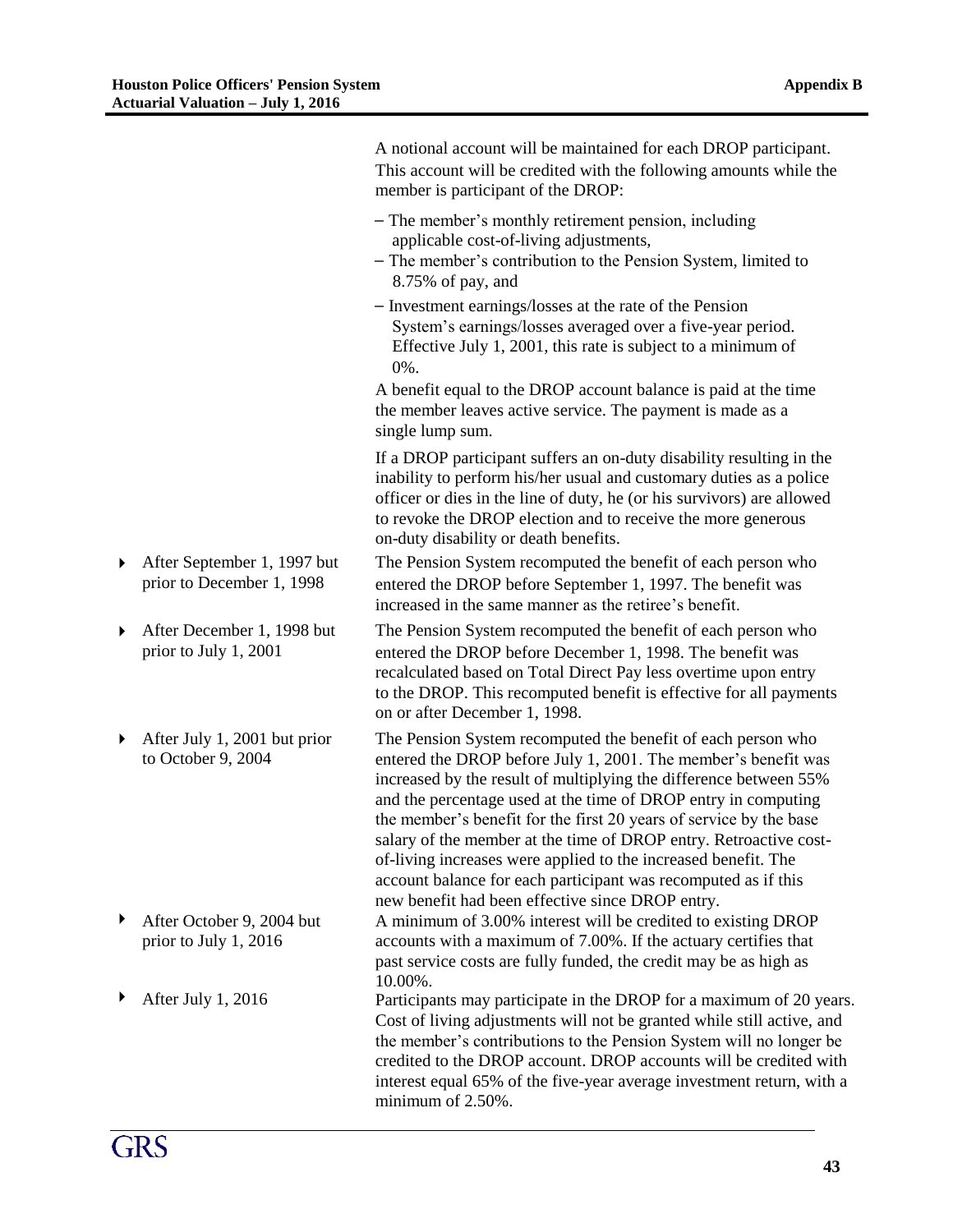| <b>Benefit Recalculation</b>                              | Effective July 1, 2001, monthly benefit at retirement will be<br>recalculated to be the greater of (i) current monthly benefit, or (ii)<br>monthly benefit based on service at DROP entry and Final<br>Compensation at retirement date.                                                                                                                                                                                                                     |  |
|-----------------------------------------------------------|-------------------------------------------------------------------------------------------------------------------------------------------------------------------------------------------------------------------------------------------------------------------------------------------------------------------------------------------------------------------------------------------------------------------------------------------------------------|--|
| <b>Back DROP Option</b>                                   | Effective on July 1, 2001, a back DROP option is available for all<br>eligible participants. The DROP account is recalculated under the<br>option based on what the account balance would have been had<br>the participant elected the DROP earlier than he/she actually did.<br>The initial DROP entry date cannot be backdated prior to<br>September 1, 1995 or prior to 20 years of credited service, and<br>must be on the first of the month selected. |  |
| Postretirement<br><b>Option Plan (PROP)</b>               |                                                                                                                                                                                                                                                                                                                                                                                                                                                             |  |
| Eligibility                                               | Retired from DROP and sworn in prior to October 9, 2004.                                                                                                                                                                                                                                                                                                                                                                                                    |  |
| Benefit                                                   |                                                                                                                                                                                                                                                                                                                                                                                                                                                             |  |
| After November 28, 1998<br>but prior to July 1, 2001      | A retired member is allowed to leave all or a portion of their DROP<br>account in the System. These accounts are credited every<br>calendar year with the 30-year Treasury bond rate as of June of<br>the preceding year.                                                                                                                                                                                                                                   |  |
| After July 1, 2001                                        | The interest rate earned on PROP accounts will be the same as<br>the interest rate credited to DROP accounts, including a minimum<br>credited rate of 0%.                                                                                                                                                                                                                                                                                                   |  |
| <b>Partial Lump Sum</b><br><b>Optional Payment (PLOP)</b> |                                                                                                                                                                                                                                                                                                                                                                                                                                                             |  |
|                                                           |                                                                                                                                                                                                                                                                                                                                                                                                                                                             |  |
| Eligibility<br>Benefit                                    | Participant on or after October 9, 2004.                                                                                                                                                                                                                                                                                                                                                                                                                    |  |
| After October 9, 2004                                     | Up to 20% of the actuarial value of the accrued pension at<br>retirement.                                                                                                                                                                                                                                                                                                                                                                                   |  |
| <b>Disability Retirement</b>                              |                                                                                                                                                                                                                                                                                                                                                                                                                                                             |  |
| Eligibility                                               | Effective July 1, 2001, a disabled participant is<br>eligible for Disability Retirement as defined below:                                                                                                                                                                                                                                                                                                                                                   |  |
|                                                           | - Disability is defined as "unable to perform his/her usual<br>and customary duties as a police officer".                                                                                                                                                                                                                                                                                                                                                   |  |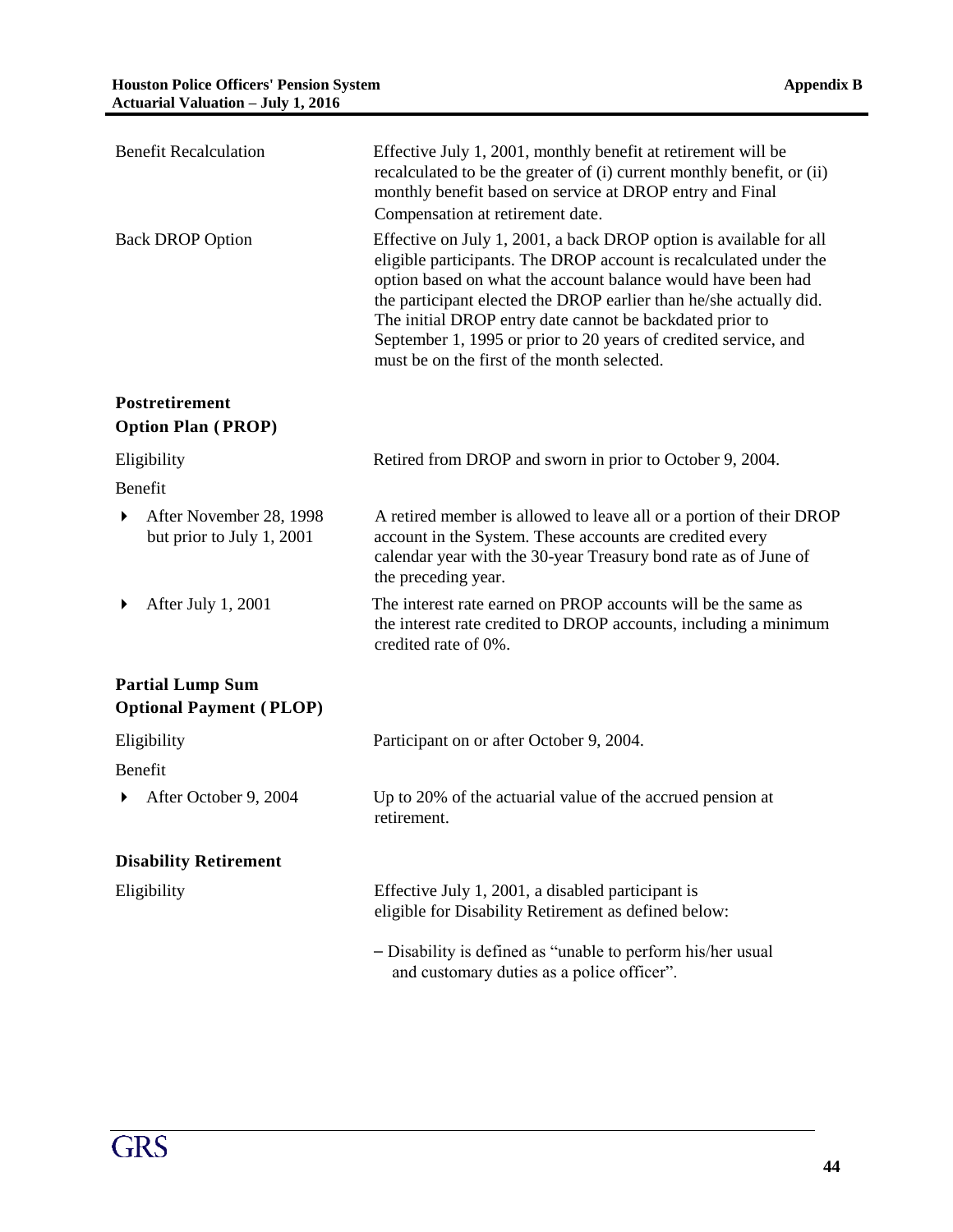#### Benefit

| Duty-connected<br>▶        | The service retirement benefit accrued to date of disability.<br>For participants before October 9, 2004, the disability<br>benefit is 2.75% of final average pay times years of service<br>with a minimum of 55% of final average pay. For participants after<br>October 9, 2004, the disability benefit is 2.25% of final average pay<br>times years of service with a minimum of 45% of final average pay. |  |  |
|----------------------------|---------------------------------------------------------------------------------------------------------------------------------------------------------------------------------------------------------------------------------------------------------------------------------------------------------------------------------------------------------------------------------------------------------------|--|--|
| <b>Additional Benefits</b> | For participants before October 9, 2004, an education allowance<br>equal to 100% of final compensation less disability benefit is<br>payable for up to four years for off-duty or duty-related disability.<br>Proportionate members injured while on-duty as a municipal<br>worker will receive immediate off-duty benefit upon Board<br>approval.                                                            |  |  |
| <b>Survivor Benefits</b>   |                                                                                                                                                                                                                                                                                                                                                                                                               |  |  |
| Eligibility                | Surviving spouses and dependent children and parents of<br>participants, including surviving spouses of retired or disabled<br>participants who were not married at the time of retirement or<br>disability, provided the spouse was married to the participant for<br>at least 5 years at the time of death.                                                                                                 |  |  |
| Benefit                    |                                                                                                                                                                                                                                                                                                                                                                                                               |  |  |
| Prior to September 1, 1997 | If duty-connected: monthly lifetime benefit equal to 100% of final<br>compensation at date of death.                                                                                                                                                                                                                                                                                                          |  |  |
|                            | If not duty-connected: monthly lifetime benefit equal to 100% of<br>the service retirement benefit the participant had accrued at the<br>time of death.                                                                                                                                                                                                                                                       |  |  |
|                            | Spouse's benefit upon death after retirement: monthly lifetime<br>benefit equal to actual benefit payable at time of death.                                                                                                                                                                                                                                                                                   |  |  |
|                            | Dependent children's benefit if no surviving spouse: the benefit<br>that would have been payable to the spouse is divided equally<br>among the dependent children.                                                                                                                                                                                                                                            |  |  |
|                            | If there is a surviving spouse, the dependent children of Plan 1<br>and Plan 2 participants receive \$25 per month. Dependent<br>children include unmarried children who are under age 18, and<br>for Plan 3, full-time students under age 22, or permanently<br>disabled children.                                                                                                                           |  |  |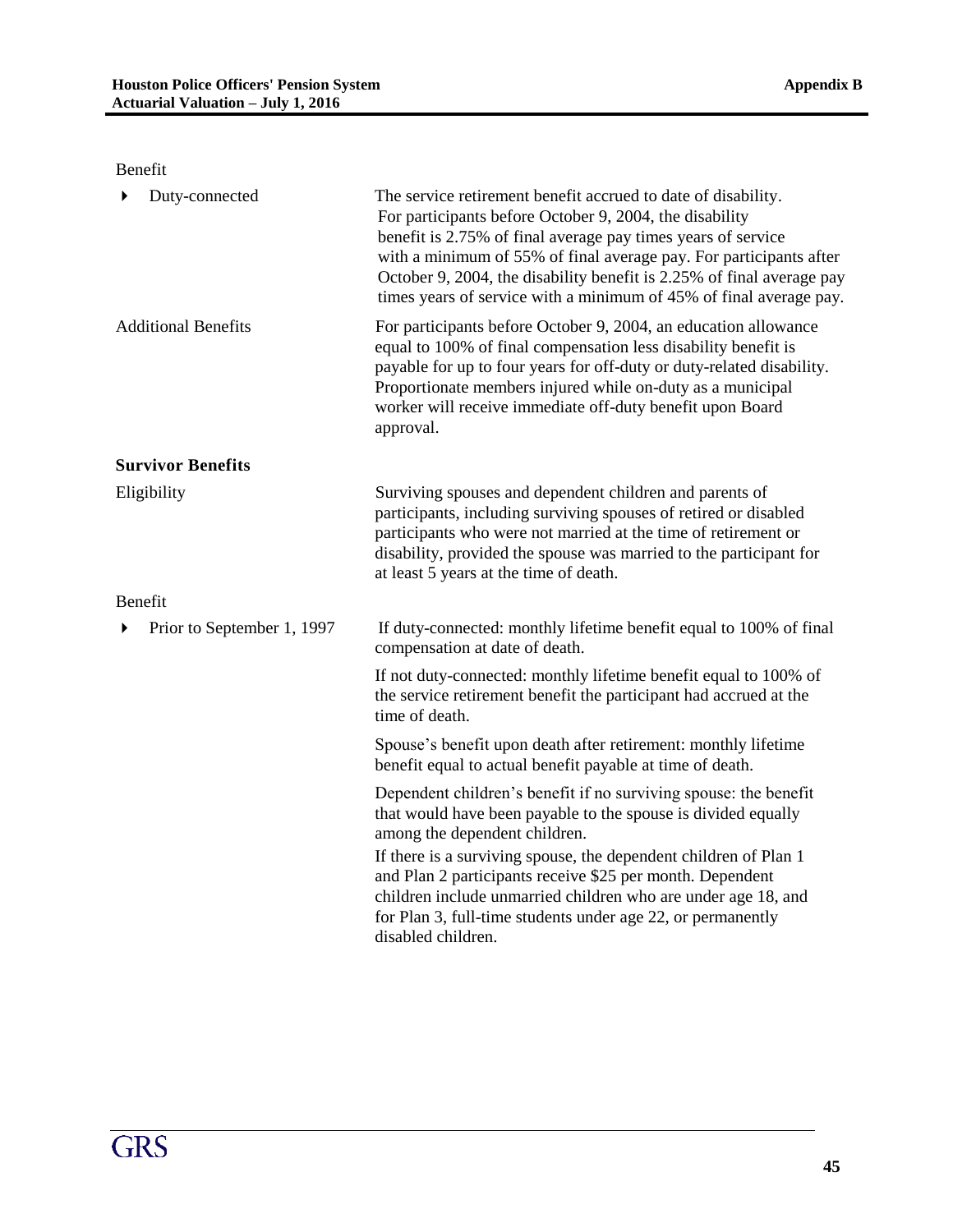|                                                                               | Dependent parent's income if no surviving spouse or children,<br>but there is a dependent parent: the benefit that would have been<br>payable to the spouse will be paid to the dependent parent.          |
|-------------------------------------------------------------------------------|------------------------------------------------------------------------------------------------------------------------------------------------------------------------------------------------------------|
| After September 1, 1997 but<br>$\blacktriangleright$<br>prior to July 1, 2001 | The Pension System recomputed the benefit of each survivor<br>whose original benefit was computed prior to September 1, 1997.<br>The benefit was increased in the same manner as the retiree's<br>benefit. |
| After July 1, 2001<br>▶                                                       | The Pension System recomputed the benefit of each survivor<br>whose original benefit was computed prior to July 1, 2001. The<br>benefit was increased in the same manner as the retiree's benefit.         |
| <b>Additional Benefits</b>                                                    | Effective December 1, 1998, a \$5,000 lump sum is paid upon the<br>death of an active member who was sworn in prior to October 9,<br>2004.                                                                 |
|                                                                               | Effective July 1, 2001, an extra monthly benefit of \$150.00 is<br>payable for life. Children receiving equivalent of the spouse's<br>benefit do not receive this additional benefit.                      |
| <b>Benefit Adjustments</b>                                                    |                                                                                                                                                                                                            |

Cost-of-Living

| ▶ | Prior to October 9, 2004                    | Monthly benefits for participants receiving payments are.<br>increased each April 1 by 2/3 of the increase in the Consumer<br>Price Index for All Urban Consumers (CPI-U) for the preceding<br>calendar year. Effective September 1, 1997 this increase is<br>subject to a minimum of 3.0% per year compounded and a<br>maximum increase of 8.0% per year compounded.                                                                                                   |
|---|---------------------------------------------|-------------------------------------------------------------------------------------------------------------------------------------------------------------------------------------------------------------------------------------------------------------------------------------------------------------------------------------------------------------------------------------------------------------------------------------------------------------------------|
| ▶ | Between October 9, 2004<br>and July 1, 2016 | Monthly benefits for participants receiving payments are<br>increased each April 1 by 80% of the increase in the Consumer<br>Price Index for All Urban Consumers (CPI-U) for the preceding<br>year, with a minimum of 2.4% and a maximum of 8%.                                                                                                                                                                                                                         |
| ▶ | After July 1, 2016                          | Monthly benefits for participants receiving payments are.<br>increased each April 1 by 100% of the five-year average investment<br>return minus 5.00%, with a minimum of 0.00% and a maximum of<br>$4.00\%$ .<br>COLAs are suspended from July 1, 2017 through July 1, 2020 for<br>members who are not over the age of 70 or receiving a line of duty<br>-connected survivor benefit. Following this period, members will<br>receive their COLA once they reach age 55. |

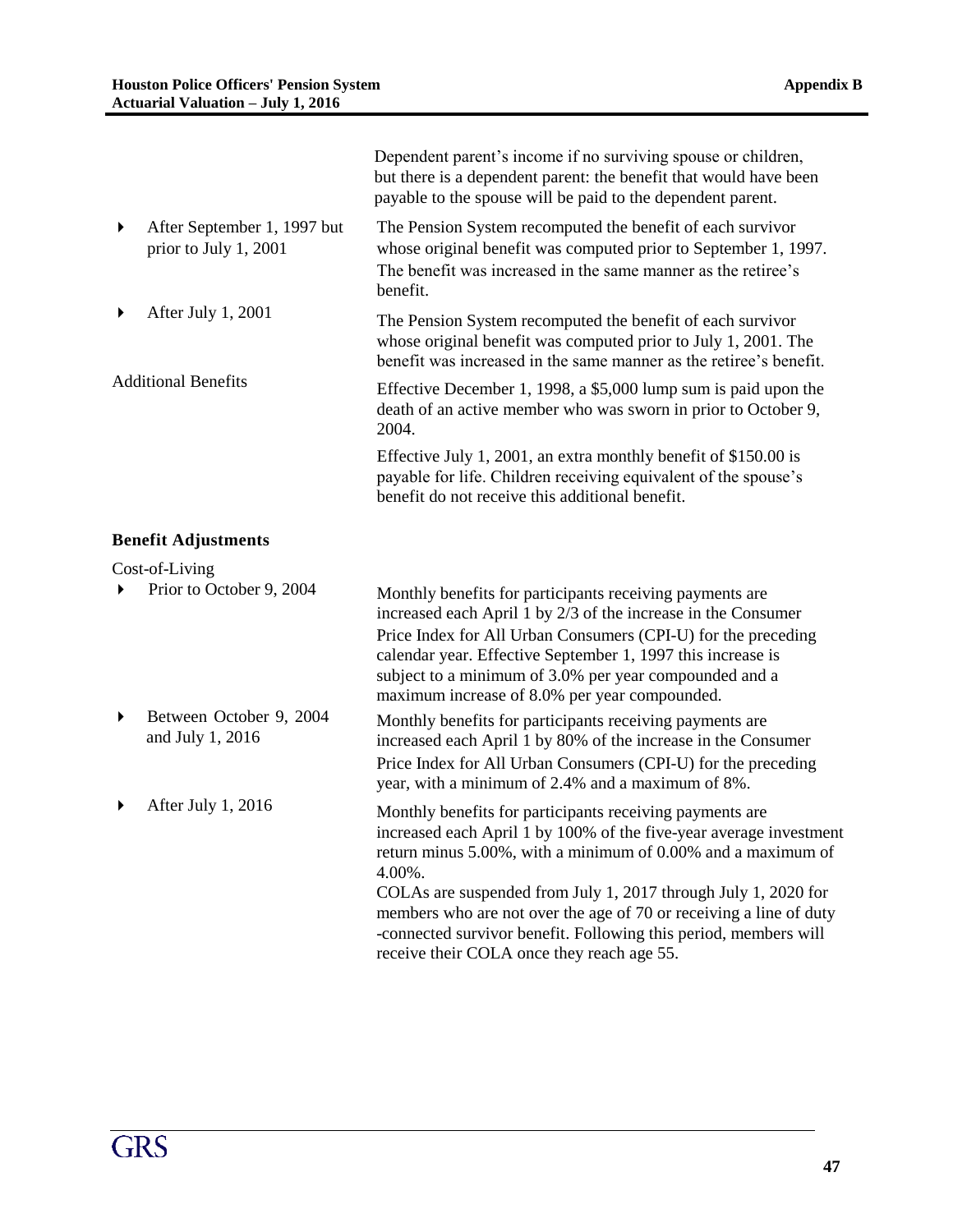| Service Adjustments |                                                                                   | Effective November 28, 1998, participants with previous service<br>with the City in non-classified positions may use that service to<br>satisfy the service requirement of 20 years for retirement<br>purposes only.                                     |  |  |  |
|---------------------|-----------------------------------------------------------------------------------|----------------------------------------------------------------------------------------------------------------------------------------------------------------------------------------------------------------------------------------------------------|--|--|--|
|                     |                                                                                   | Effective July 1, 2001, participants who have service credit in<br>more than one City of Houston Pension Plan may use their<br>combined service to qualify for DROP participation.                                                                       |  |  |  |
|                     |                                                                                   | Effective July 1, 2001, participants involuntarily transferred to the<br>System from the Houston Municipal Employees System will<br>receive service under this plan for years worked while serving as<br>a City Marshall, Airport Police or Park Police. |  |  |  |
|                     | <b>Contributions</b>                                                              |                                                                                                                                                                                                                                                          |  |  |  |
|                     | <b>Employee Contributions</b>                                                     |                                                                                                                                                                                                                                                          |  |  |  |
| ▶<br>▶              | Prior to December 1, 1998<br>After December 1, 1998 but<br>before October 9, 2004 | Each participant contributes 8.75% of base salary.<br>Each participant contributes 8.75% of average total direct pay less<br>overtime.                                                                                                                   |  |  |  |
| ▶                   | Between October 9, 2004<br>and $\text{Inly } 1$ 2016                              |                                                                                                                                                                                                                                                          |  |  |  |

| ▶ | Prior to December 1, 1998                            | Each participant contributes 8.75% of base salary.                                                                                                                                        |
|---|------------------------------------------------------|-------------------------------------------------------------------------------------------------------------------------------------------------------------------------------------------|
| ▶ | After December 1, 1998 but<br>before October 9, 2004 | Each participant contributes 8.75% of average total direct pay less<br>overtime.                                                                                                          |
| ▶ | Between October 9, 2004<br>and July 1, 2016          |                                                                                                                                                                                           |
|   | - Members sworn in prior<br>to October 9, 2004       | Each participant contributes 9.00% of pay. The additional 0.25%<br>will be credited to the Plan's general fund. 8.75% of pay is used for<br>purposes of crediting eligible DROP accounts. |
|   | $-$ Others                                           | Each participant contributes 10.25% of pay, which will be credited<br>to the Plan's general fund.                                                                                         |
|   | After July 1, 2016                                   | Each participant contributes 10.50% of pay, which will be credited<br>to the Plan's general fund.                                                                                         |
|   | Refunds                                              | Contributions are refunded without interest.                                                                                                                                              |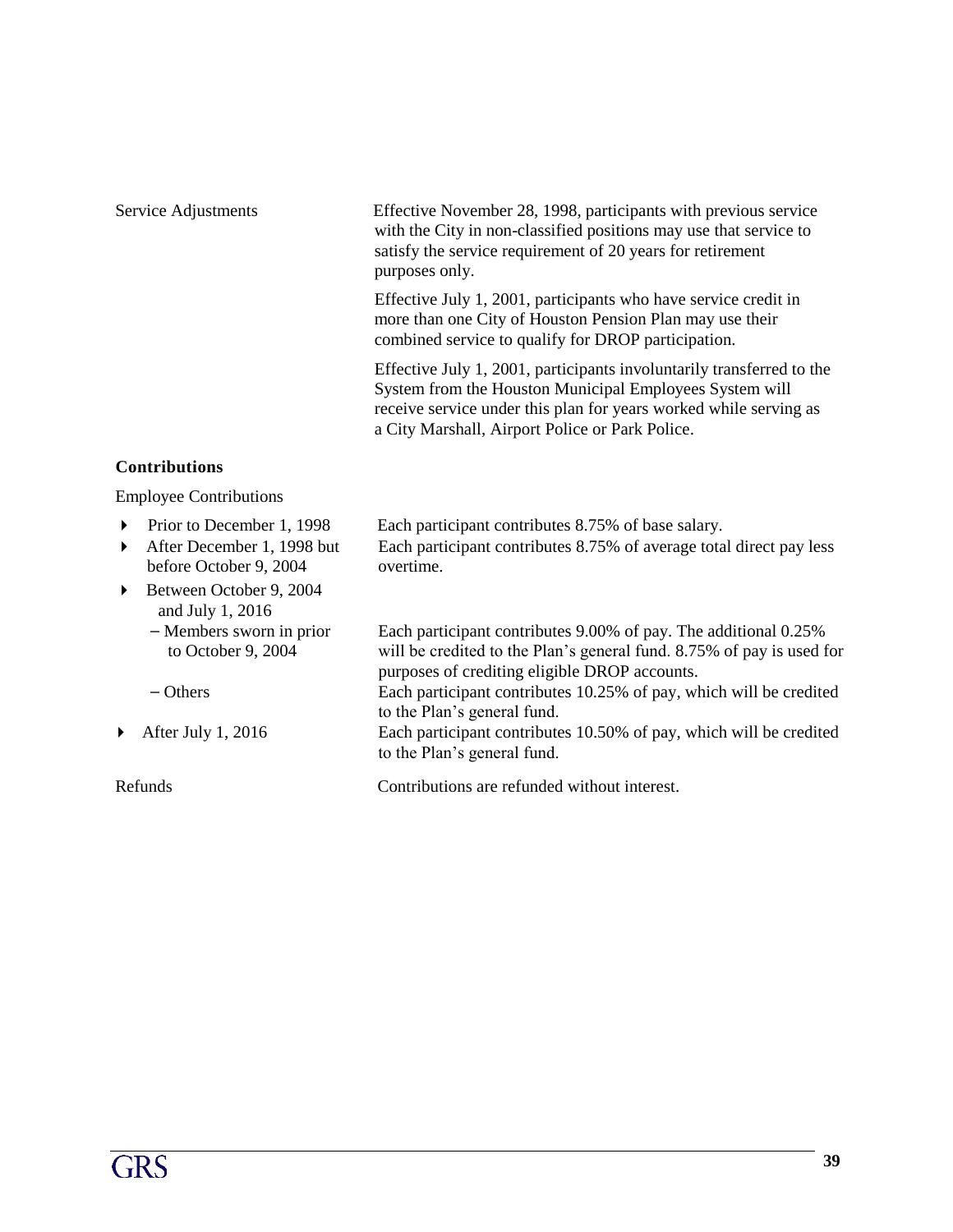Employer Contribution The City of Houston will contribute the City Contribution Rate which will consistent of a normal cost contribution and a fixed layer closed amortization schedule with each new loss layer having a 30 year period. Each layer will be assumed to begin with the fiscal year beginning 12 months after the valuation date.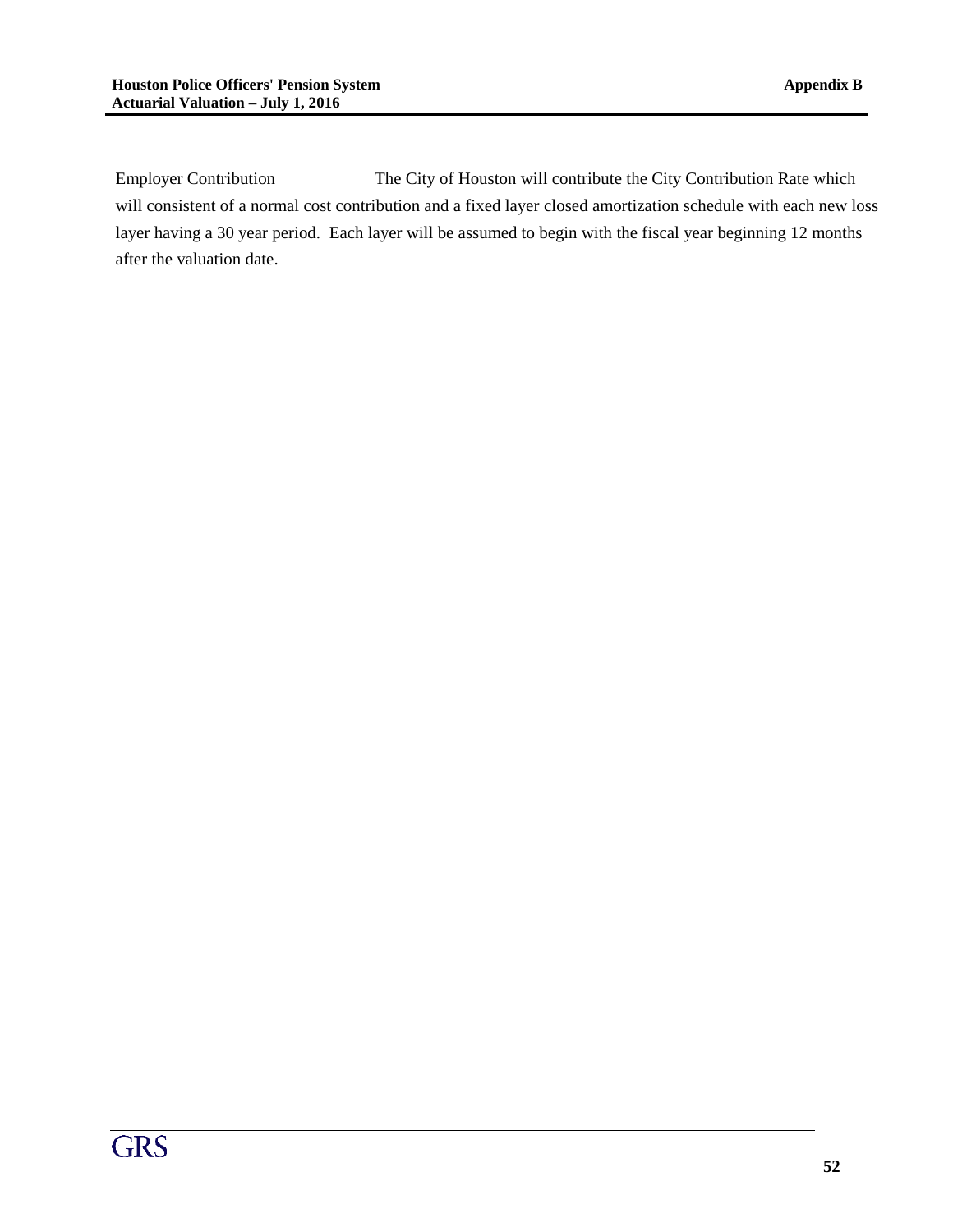# **GRS**

 $\bullet$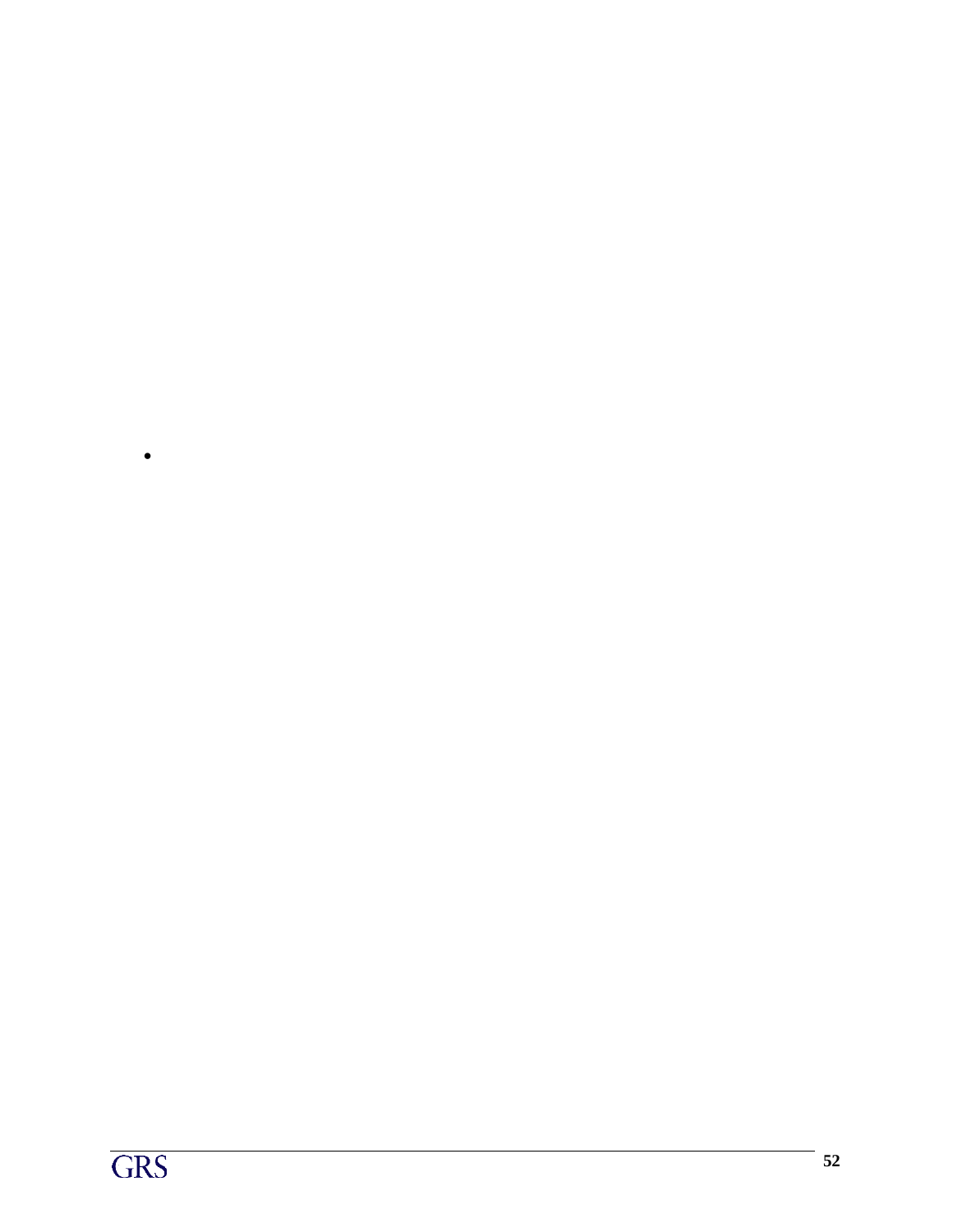



City of Houston **HPOPS** Proposed Initial Risk Sharing Valuation Study As of July 1, 2016

**August 25, 2017**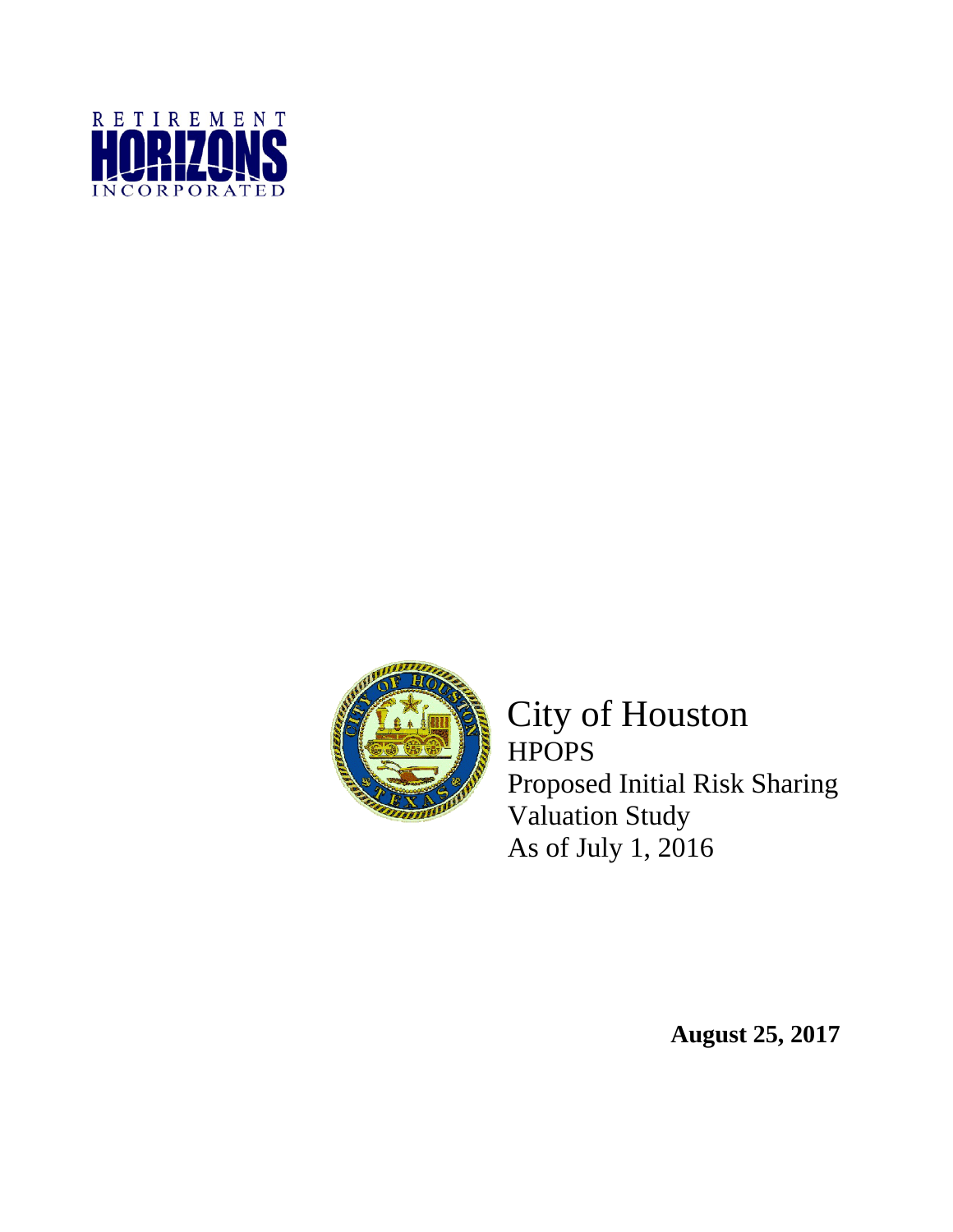

August 25, 2017

Mr. Kelly Dowe Chief Business Officer and Finance Director City of Houston 611 Walker Houston, TX 77002

#### *Re: HPOPS Proposed Initial Risk Sharing Valuation Study*

Dear Kelly:

Texas Revised Statutes article 6243g-4 (the Article) sets forth requirements for an initial Risk Sharing Valuation Study (RSVS) of the Houston Police Officers' Pension System (HPOPS). The purpose of this study is to determine the City Contribution Rate for Fiscal Year 2018. The initial Study will also be used to set the Risk Sharing Corridor Midpoint, Minimum Contribution Rate, and Maximum Contribution Rate for the next 31 years. Retirement Horizons Inc. (RHI) was engaged by the City of Houston to perform this proposed initial Risk Sharing Valuation Study as the municipal actuary. This report provides the results of the Study and is organized as follows:

- Section 1 Forecast of Corridor Midpoint
- Section  $2 -$  Actuarial Exhibits
- Section 3 Summary of Plan Provisions
- Section 4 Actuarial Methods and Assumptions
- Section 5 Summary of Valuation Data
- Section 6 Data Sources

RHI received Actuarial Data as defined in Section 1-a of the Article and required by Section 9A(a) of the Article. RHI conducted our proposed initial RSVS using the Actuarial Data provided and plan provisions as summarized in this report. The analysis presented in this report is based on the interest rate assumption and actuarial cost and asset methods prescribed by law. All other actuarial methods and assumptions summarized in this report were adopted by the City of Houston Finance Department based on existing assumptions used by HPOPS in its July 1, 2016 actuarial valuation and input from RHI for the assumptions resulting from the changes in the plan provisions and compliance with the Article. Please note, the HPOPS actuary's proposed initial RSVS report dated July 11, 2017 was provided to RHI on August 1, 2017.

The actual costs, City Contribution Rates, and other results could be materially different from those described in this report in the future if actual plan experience differs significantly from the underlying valuation basis. Differences could occur for a number of reasons such as plan experience differing from the underlying demographic and economic assumptions or changes in plan provisions. Due to the limited scope of this report, analysis of the potential range of such future measurements has not been performed.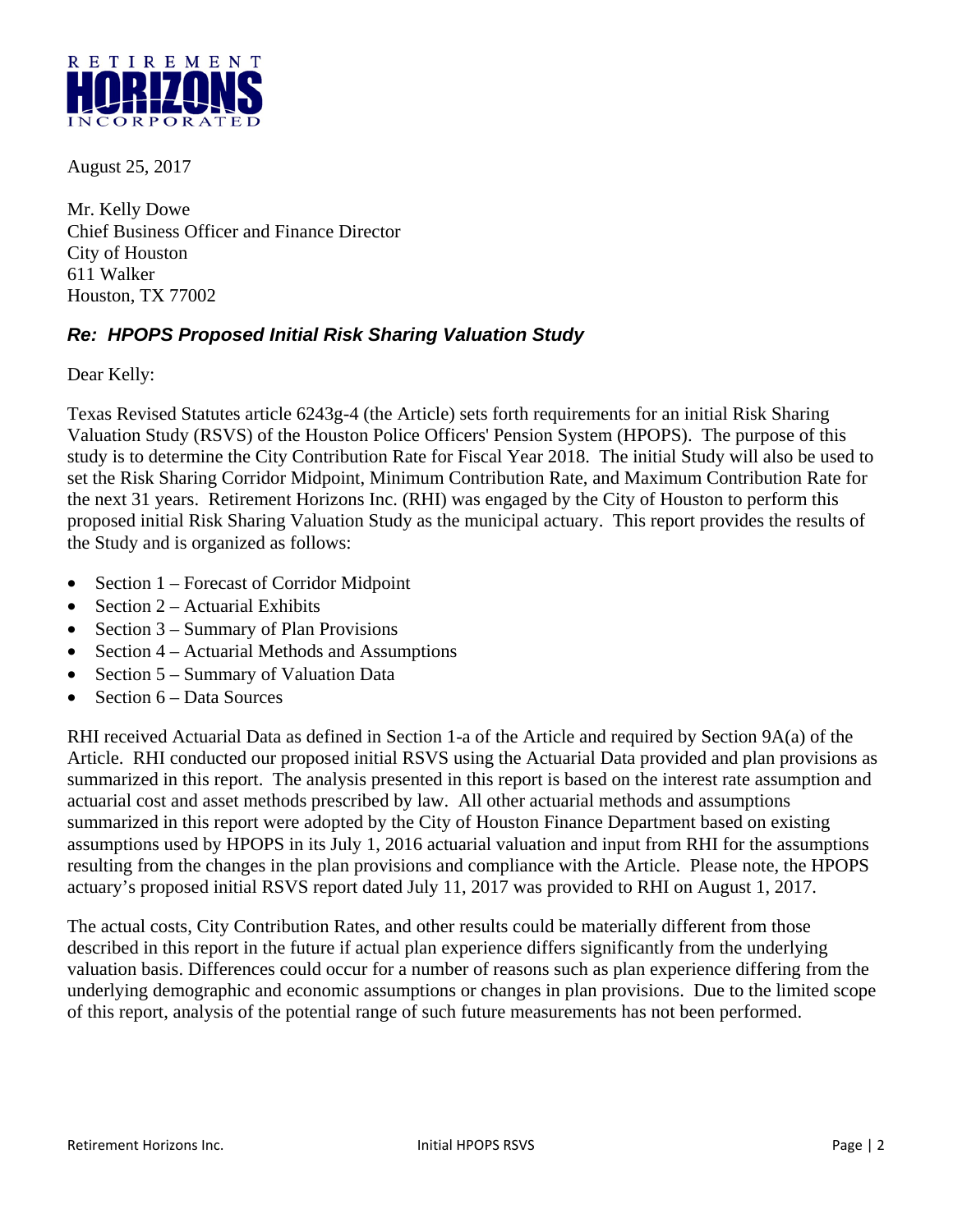The results in this report and any measures of funded status are predicated on the notion of the Fund's ongoing operation and should not be relied upon for assessing the sufficiency of plan assets for settlement of plan termination liabilities.

The information contained in this report was prepared as requested by the City of Houston and solely for the purpose of satisfying the initial RSVS requirements of the Article, and should not be used for any other purpose. As significantly different results from those contained in this report may be needed for other purposes, this report should only be provided to other parties in its entirety.

The signing actuaries for this report are members of the Society of Actuaries and other professional actuarial organizations and meet the "Qualification Standards for Actuaries Issuing Statements of Actuarial Opinion." The undersigned are available to answer questions regarding the information contained in this report or to provide further explanations or details as needed.

Respectfully submitted by Retirement Horizons Inc.

David A Sawyer

Senior Consultant **Actuarial Consultant** 

Carly a. nichols

David A. Sawyer, FSA EA MAAA Carly A. Nichols, FSA EA MAAA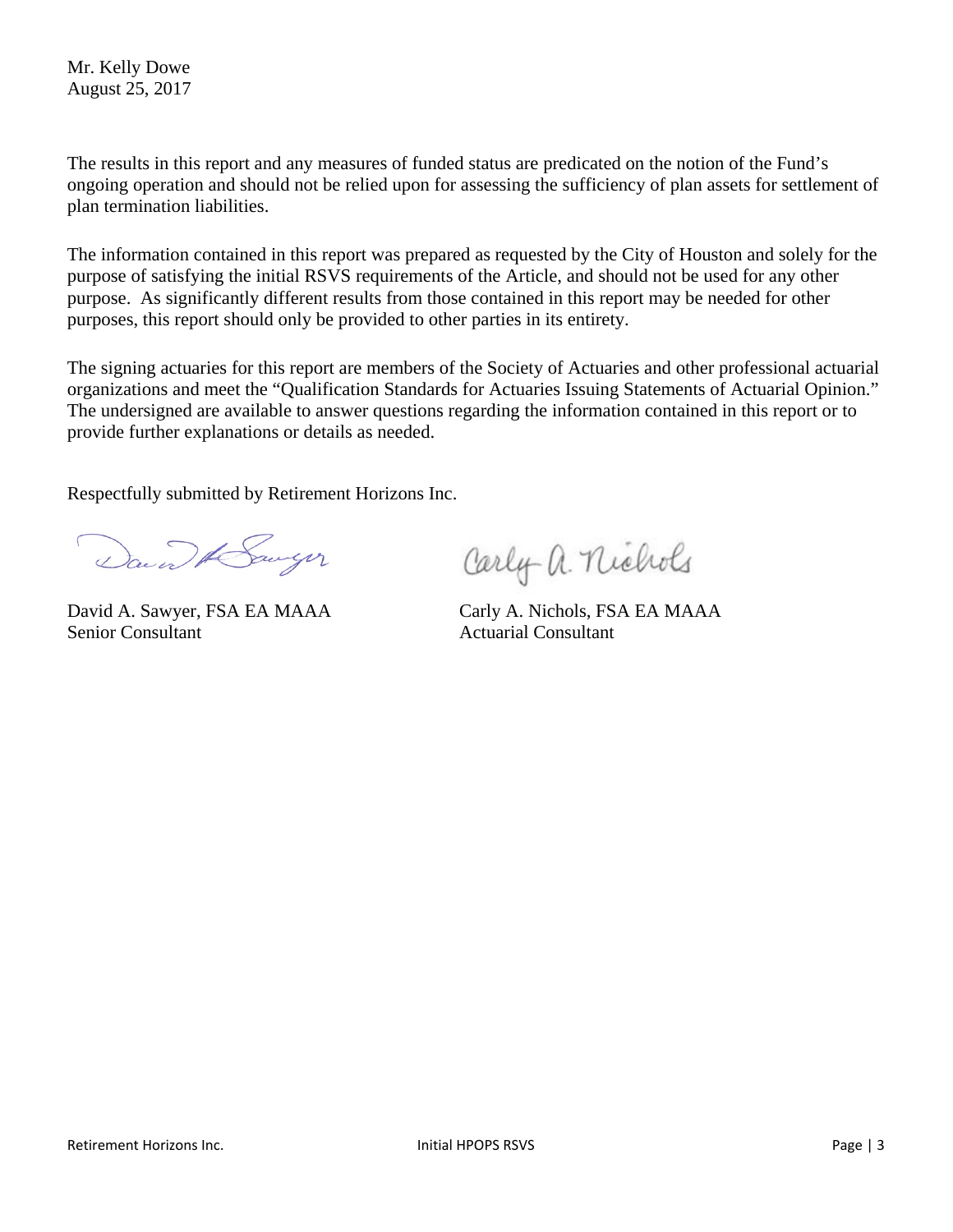#### **Forecast of Corridor Midpoint - 7% Interest Rate**

The table below contains a forecast of the Corridor Midpoint, along with the corresponding Minimum and Maximum Contribution Rates using a 5% Corridor Margin as specified in the Article. Based on RHI's initial RSVS results, the City Contribution Rate for FY 2018 would be 32.18% of pensionable payroll.

|           |                    |                 | Amort. of     |                 | <b>Minimum</b> | <b>Maximum</b> |
|-----------|--------------------|-----------------|---------------|-----------------|----------------|----------------|
|           | <b>City Normal</b> | Admin.          | <b>Legacy</b> | Corridor        | Contribution   | Contribution   |
| <b>FY</b> | <b>Cost Rate</b>   | <b>Expenses</b> | Liability     | <b>Midpoint</b> | Rate           | Rate           |
| 2018      | 12.24%             | 1.00%           | 18.94%        | 32.18%          | 27.18%         | 37.18%         |
| 2019      | 12.27%             | 1.00%           | 18.94%        | 32.21%          | 27.21%         | 37.21%         |
| 2020      | 12.29%             | 1.00%           | 18.94%        | 32.23%          | 27.23%         | 37.23%         |
| 2021      | 12.32%             | 1.00%           | 18.94%        | 32.26%          | 27.26%         | 37.26%         |
| 2022      | 12.34%             | 1.00%           | 18.94%        | 32.28%          | 27.28%         | 37.28%         |
| 2023      | 12.36%             | 1.00%           | 18.94%        | 32.30%          | 27.30%         | 37.30%         |
| 2024      | 12.38%             | 1.00%           | 18.94%        | 32.32%          | 27.32%         | 37.32%         |
| 2025      | 12.41%             | 1.00%           | 18.94%        | 32.35%          | 27.35%         | 37.35%         |
| 2026      | 12.43%             | 1.00%           | 18.94%        | 32.37%          | 27.37%         | 37.37%         |
| 2027      | 12.45%             | 1.00%           | 18.94%        | 32.39%          | 27.39%         | 37.39%         |
| 2028      | 12.46%             | 1.00%           | 18.94%        | 32.40%          | 27.40%         | 37.40%         |
| 2029      | 12.48%             | 1.00%           | 18.94%        | 32.42%          | 27.42%         | 37.42%         |
| 2030      | 12.49%             | 1.00%           | 18.94%        | 32.43%          | 27.43%         | 37.43%         |
| 2031      | 12.50%             | 1.00%           | 18.94%        | 32.44%          | 27.44%         | 37.44%         |
| 2032      | 12.52%             | 1.00%           | 18.94%        | 32.46%          | 27.46%         | 37.46%         |
| 2033      | 12.53%             | 1.00%           | 18.94%        | 32.47%          | 27.47%         | 37.47%         |
| 2034      | 12.54%             | 1.00%           | 18.94%        | 32.48%          | 27.48%         | 37.48%         |
| 2035      | 12.55%             | 1.00%           | 18.94%        | 32.49%          | 27.49%         | 37.49%         |
| 2036      | 12.56%             | 1.00%           | 18.94%        | 32.50%          | 27.50%         | 37.50%         |
| 2037      | 12.56%             | 1.00%           | 18.94%        | 32.50%          | 27.50%         | 37.50%         |
| 2038      | 12.57%             | 1.00%           | 18.94%        | 32.51%          | 27.51%         | 37.51%         |
| 2039      | 12.57%             | 1.00%           | 18.94%        | 32.51%          | 27.51%         | 37.51%         |
| 2040      | 12.57%             | 1.00%           | 18.94%        | 32.51%          | 27.51%         | 37.51%         |
| 2041      | 12.57%             | 1.00%           | 18.94%        | 32.51%          | 27.51%         | 37.51%         |
| 2042      | 12.57%             | 1.00%           | 18.94%        | 32.51%          | 27.51%         | 37.51%         |
| 2043      | 12.57%             | 1.00%           | 18.94%        | 32.51%          | 27.51%         | 37.51%         |
| 2044      | 12.57%             | 1.00%           | 18.94%        | 32.51%          | 27.51%         | 37.51%         |
| 2045      | 12.57%             | 1.00%           | 18.94%        | 32.51%          | 27.51%         | 37.51%         |
| 2046      | 12.57%             | 1.00%           | 18.94%        | 32.51%          | 27.51%         | 37.51%         |
| 2047      | 12.56%             | 1.00%           | 18.94%        | 32.50%          | 27.50%         | 37.50%         |
| 2048      | 12.56%             | 1.00%           | 0.00%         | 13.56%          | 8.56%          | 18.56%         |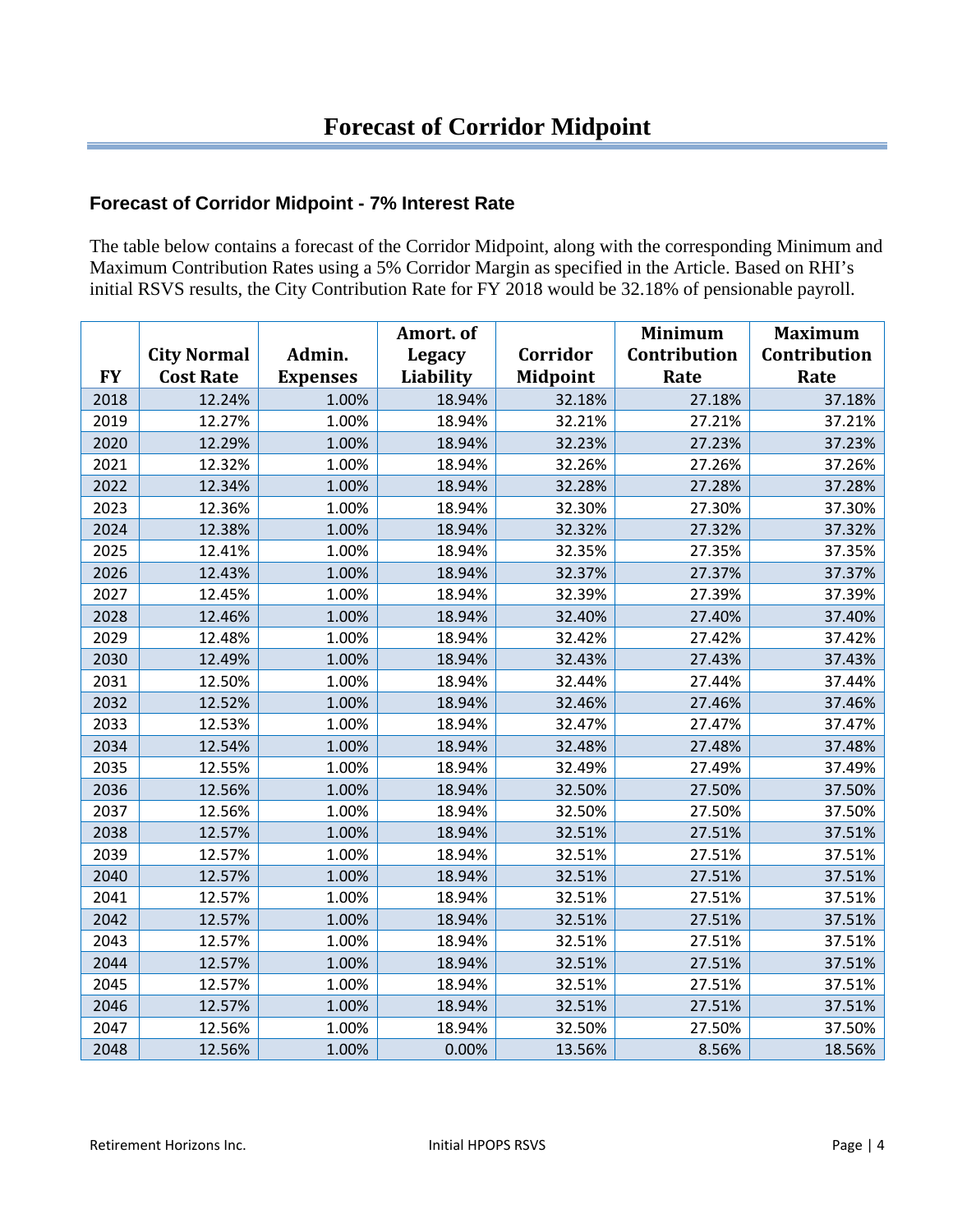# **Actuarial Exhibits**

### *3.1. Actuarial Value of Assets*

| 1. Actuarial Value of Assets, beginning of prior year                    |                                |                                                              |               |       | N/A            |                 |
|--------------------------------------------------------------------------|--------------------------------|--------------------------------------------------------------|---------------|-------|----------------|-----------------|
| 2. Net Cash Flow                                                         |                                |                                                              |               |       |                |                 |
| a. Contributions                                                         |                                |                                                              |               |       |                | N/A             |
|                                                                          | b. Disbursements               |                                                              |               |       |                | N/A             |
|                                                                          | c. Net Cash Flow [2.a. - 2.b.] |                                                              |               |       |                | N/A             |
|                                                                          |                                | 3. Expected Investment Return $[1. x 0.07] + [2.c. x 0.035]$ |               |       |                | N/A             |
| 4. Expected Actuarial Value of Assets at end of year $[1 + 2.c. + 3.]$   |                                |                                                              |               | N/A   |                |                 |
| 5. Market Value of Assets at end of year                                 |                                |                                                              |               |       |                | \$4,758,079,034 |
| 6. Difference [5. - 4.]                                                  |                                |                                                              |               |       |                | N/A             |
|                                                                          |                                | 7. Development of Actuarial Value of Assets, end of year     |               |       |                |                 |
|                                                                          | Remaining                      |                                                              |               |       |                |                 |
|                                                                          | Deferrals of                   |                                                              |               |       |                |                 |
|                                                                          | <b>Excess</b>                  |                                                              |               |       |                |                 |
| Fiscal                                                                   | (Shortfall) of                 |                                                              |               |       |                |                 |
| Year                                                                     | Investment                     | Offsetting of                                                | Net Deferrals | Years | Recognized for | Remaining after |
| Gains/(Losses)<br>Remaining<br>Remaining This Valuation<br>End<br>Income |                                |                                                              |               |       |                | This Valuation  |

| 2016<br>-\$                        | - \$ | - \$                             | $\overline{\phantom{0}}$ | -S | - \$                                          | $\sim$                   |
|------------------------------------|------|----------------------------------|--------------------------|----|-----------------------------------------------|--------------------------|
| 2017                               | N/A  | N/A                              | N/A                      |    | N/A                                           | N/A                      |
| 2018                               | N/A  | N/A                              | N/A                      | 3  | N/A                                           | N/A                      |
| 2019                               | N/A  | N/A                              | N/A                      | 4  | N/A                                           | N/A                      |
| 2020                               | N/A  | N/A                              | N/A                      |    | N/A                                           | N/A                      |
| Total<br>$\boldsymbol{\mathsf{S}}$ | - 8  | - \$<br>$\overline{\phantom{a}}$ | -                        | \$ | $\mathcal{P}$<br>$\qquad \qquad \blacksquare$ | $\overline{\phantom{a}}$ |

Actuarial Value of Assets as of July 1, 2016  $$4,758,079,034$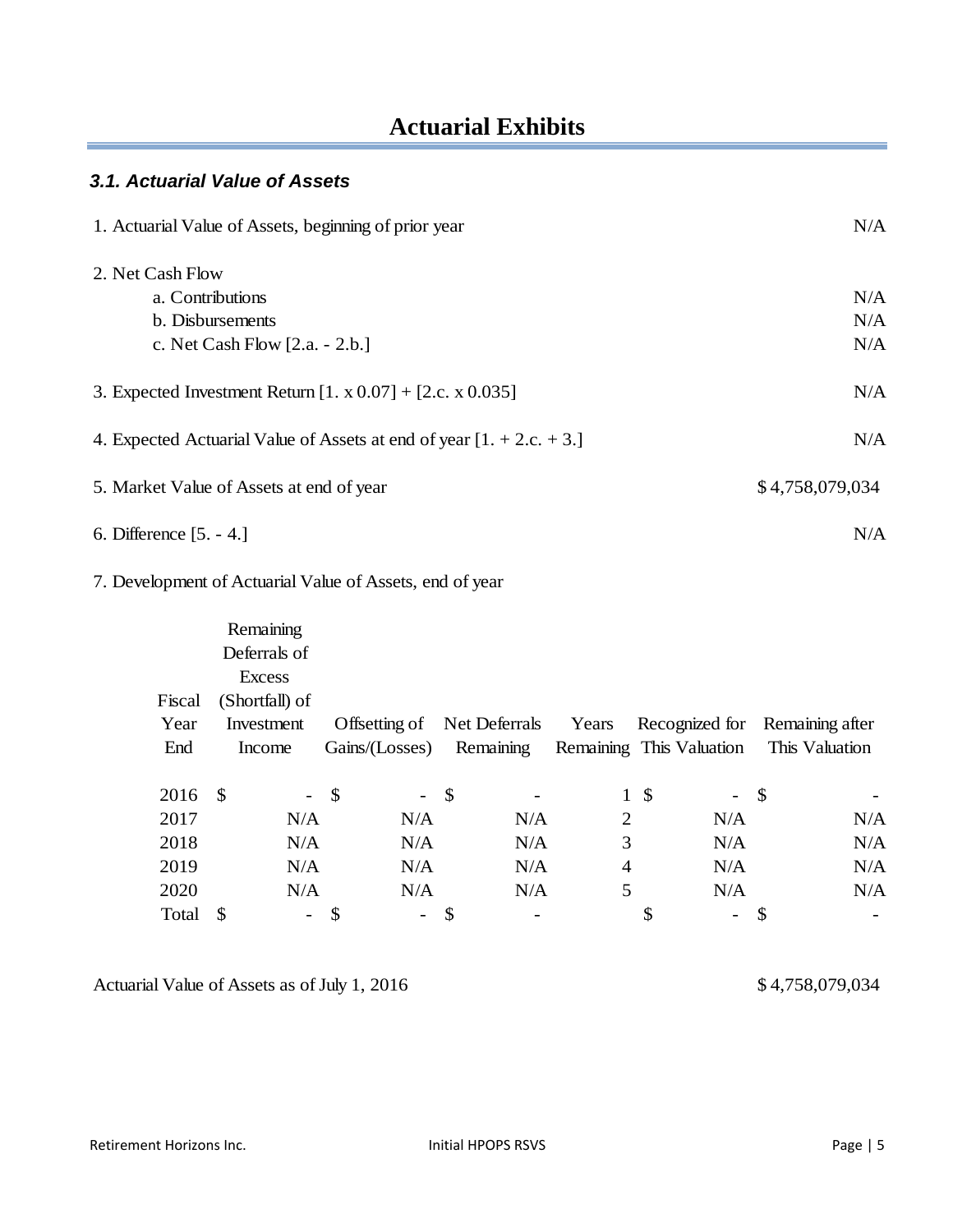### *3.2. Actuarial Accrued Liability*

|                                          | July 1, 2016    |
|------------------------------------------|-----------------|
| A. Discount Rate                         | 7.0%            |
| <b>B.</b> Actuarial Accrued Liability    |                 |
| 1. Active                                | 2,785,521,245   |
| 2. Terminated Vested                     | 6,440,221       |
| 3. Disabled                              | 104,387,919     |
| 4. Retired                               | 3,262,975,448   |
| 5. Total                                 | \$6,159,324,833 |
| C. Change in Actuarial Accrued Liability |                 |
| 1. Benefits Accumulated                  | N/A             |
| 2. Benefits Paid                         | N/A             |
| 3. Decrease in Discount Period           | N/A             |
| 4. Plan Experience                       | N/A             |
| 5. Actuarial Assumptions                 | N/A             |
| 6. Actuarial Methods                     | N/A             |
| 7. Plan Amendments                       | N/A             |
| 8. Net Change                            | N/A             |
| D. Actuarial Value of Assets             | \$4,758,079,034 |
| E. Unfunded Actuarial Liability          | \$1,401,245,799 |
| F. Total Normal Cost % of Payroll        | 22.74%          |
| G. Member Contribution % of Payroll      | 10.50%          |
| H. City Normal Cost Rate [F - G]         | 12.24%          |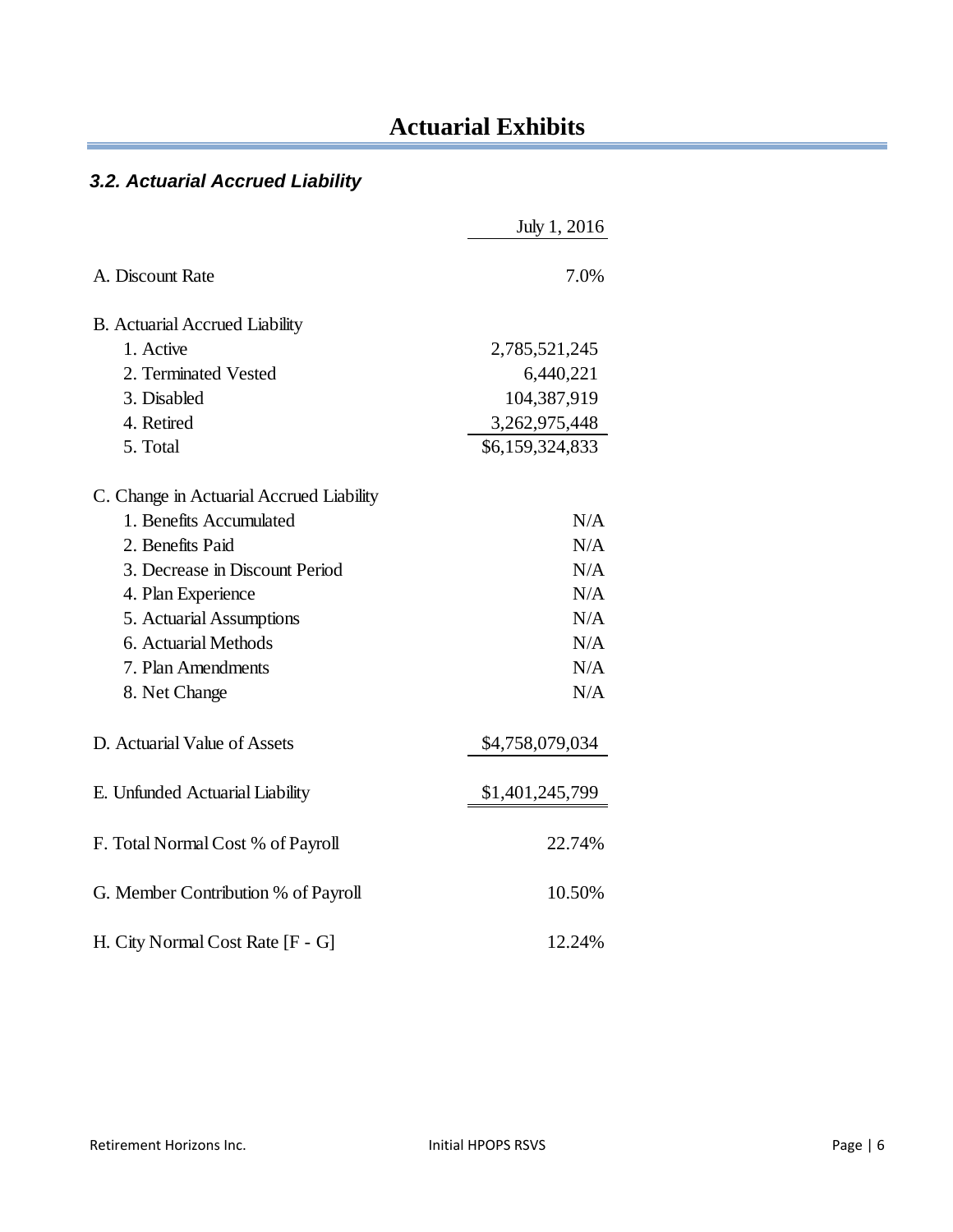# **Actuarial Exhibits**

### *3.3. Gain/Loss Analysis*

|    |                                            | Liability       | Assets          | Unfunded        |
|----|--------------------------------------------|-----------------|-----------------|-----------------|
| A. | Values at Prior Year Beginning             | N/A             | N/A             | N/A             |
| B. | <b>Expected Changes During Year</b>        |                 |                 |                 |
|    | 1. Normal Cost                             | N/A             | N/A             | N/A             |
|    | 2. Contributions                           | N/A             | N/A             | N/A             |
|    | 3. Benefits Paid                           | N/A             | N/A             | N/A             |
|    | 4. Interest on                             |                 |                 |                 |
|    | a. Item A                                  | N/A             | N/A             | N/A             |
|    | b. Item B.1                                | N/A             | N/A             | N/A             |
|    | c. Item B.2                                | N/A             | N/A             | N/A             |
|    | d. Item B.3                                | N/A             | N/A             | N/A             |
|    | 5. Total Expected Changes                  | \$0             | \$0             | \$0             |
| C. | Expected Values at Prior Year End          | N/A             | N/A             | N/A             |
| D. | <b>Other Changes</b>                       |                 |                 |                 |
|    | 1. Plan Experience                         | N/A             | N/A             | N/A             |
|    | 2. Actuarial Assumptions                   | N/A             | N/A             | N/A             |
|    | 3. Actuarial Methods                       | N/A             | N/A             | N/A             |
|    | 4. Plan Amendments                         | N/A             | N/A             | N/A             |
|    | 5. Total Other Changes                     | \$0             | \$0             | \$0             |
| Е. | Actual Values as of Current Year Beginning | \$6,159,324,833 | \$4,758,079,034 | \$1,401,245,799 |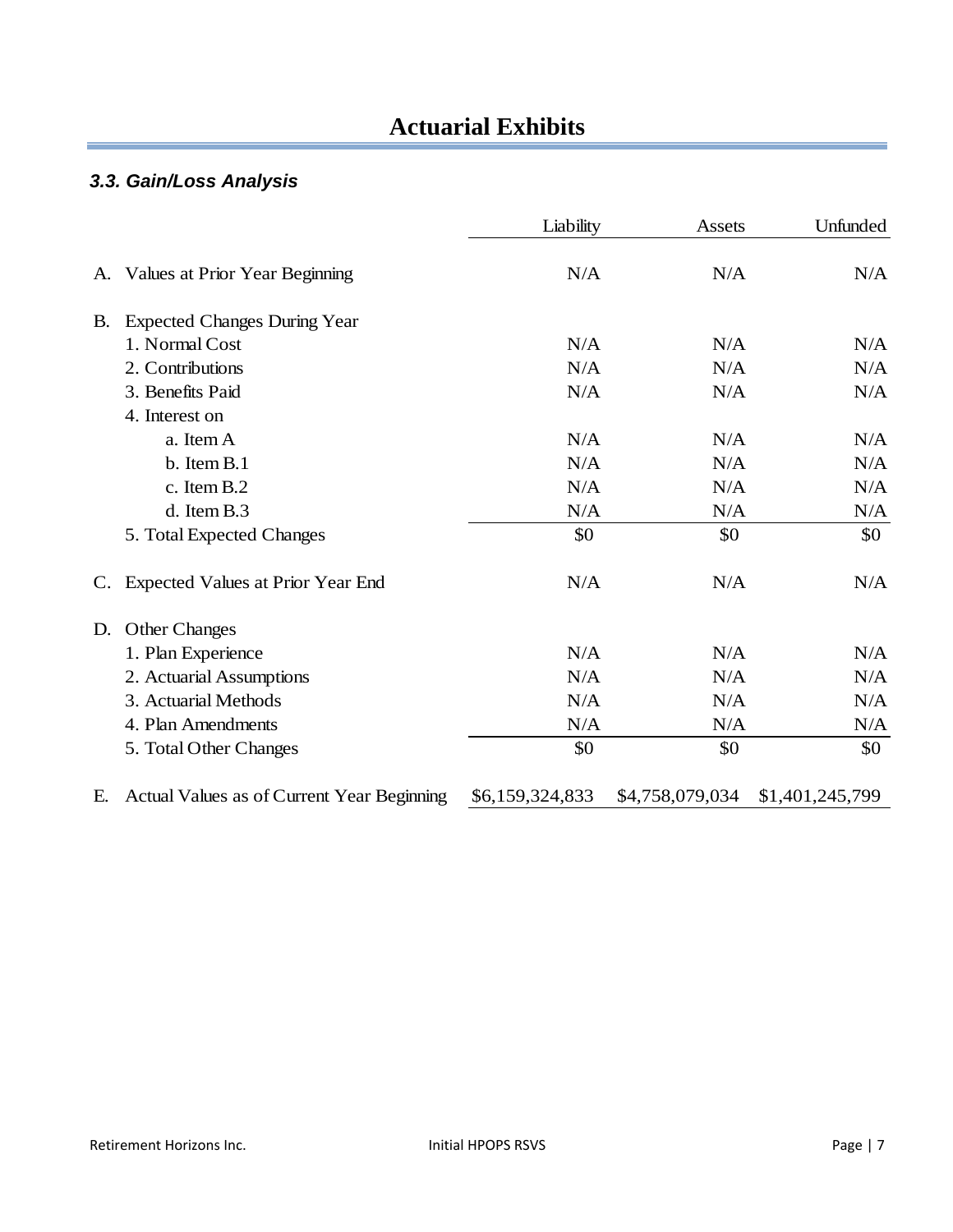# **Actuarial Exhibits**

### *3.4. Liability Layers*

|        | Initial Amount of      | Liability Layer to |              |        |              | Level Percent<br>of Payroll |
|--------|------------------------|--------------------|--------------|--------|--------------|-----------------------------|
| Fiscal | <b>Liability Layer</b> | be Amortized       | Amortization | Payoff | Amortization | Amortization                |
| Year   | (BOY)                  | (EOY)              | Period       | Year   | Amount       | Rate                        |
| 2016   | \$1,401,245,799        | \$1,420,121,991    | 30           | 2047   | \$82,932,273 | 18.94%                      |
| Total  |                        |                    |              |        |              | 18.94%                      |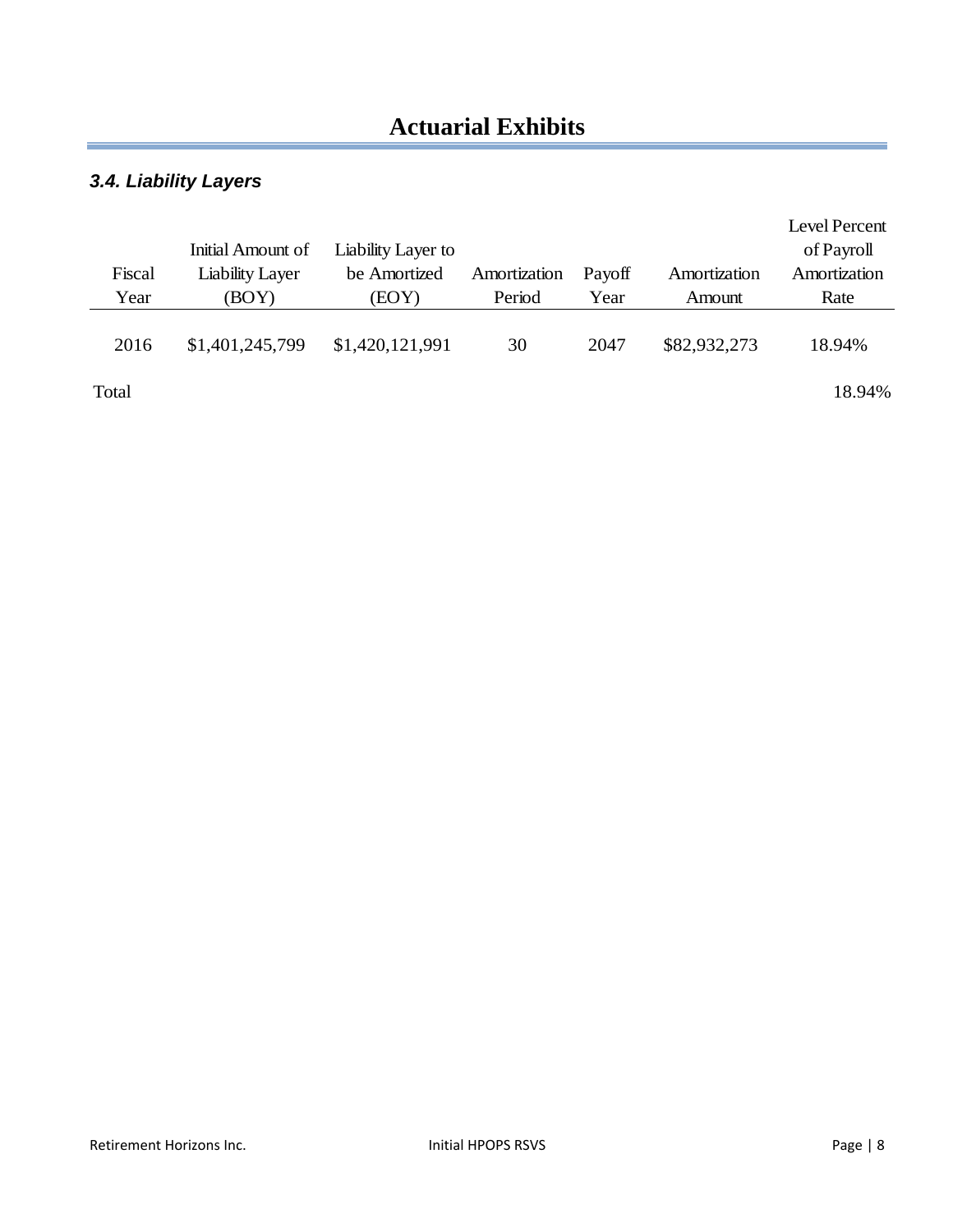| <b>Eligibility and Participation</b> | Any police officer shall automatically become a participant in<br>the plan upon graduation from the police academy.                                                                                                                                                                                                                              |
|--------------------------------------|--------------------------------------------------------------------------------------------------------------------------------------------------------------------------------------------------------------------------------------------------------------------------------------------------------------------------------------------------|
| <b>Final Average Pay (FAP)</b>       | The average of the 78 bi-weekly payroll periods of salary prior<br>to termination of employment or DROP date, before reduction<br>for pre-tax employee contributions and salary deferrals but<br>excluding overtime, executive level pay, strategic officer<br>staffing program pay, motorcycle allowance, clothing allowance<br>and mentor pay. |
| <b>Credited Service</b>              | Elapsed time from date of hire, for all periods of service<br>classified as full-time, fully paid, active duty employment with<br>the City of Houston Police Department, but excluding any<br>period of DROP participation.                                                                                                                      |
| <b>Retirement Benefit</b>            |                                                                                                                                                                                                                                                                                                                                                  |
| Eligibility                          |                                                                                                                                                                                                                                                                                                                                                  |
| Sworn prior to October 9, 2004       | Earlier of 20 years of service or the age at which the member<br>attains both age 60 and at least 10 years of service.                                                                                                                                                                                                                           |
| Sworn after October 9, 2004          | Rule of 70, when age plus service total at least 70.                                                                                                                                                                                                                                                                                             |
| Amount                               |                                                                                                                                                                                                                                                                                                                                                  |
| Sworn prior to October 9, 2004       | Accrued benefit of 2.75% of FAP times credited service up to<br>20 years of service, plus 2.0% of FAP for credited service in<br>excess of 20 years. In addition, the member will receive a<br>\$5,000 lump sum.                                                                                                                                 |
| Sworn after October 9, 2004          | Accrued benefit of 2.25% of FAP times credited service up to<br>20 years of service, plus 2.0% of FAP for credited service in<br>excess of 20 years, up to a maximum of 80% of FAP.                                                                                                                                                              |
| <b>Termination Benefit</b>           |                                                                                                                                                                                                                                                                                                                                                  |
| Eligibility                          | Termination of employment prior to satisfying the retirement<br>eligibility requirements.                                                                                                                                                                                                                                                        |
| Amount                               | Less than 10 years of service: Lump Sum refund of member<br>contributions without interest.<br>At least 10 but less than 20 years of service:<br>Choice of<br>Refund of contributions without interest, or<br>$\circ$<br>Monthly benefit determined as set forth above<br>$\circ$<br>payable at normal retirement age                            |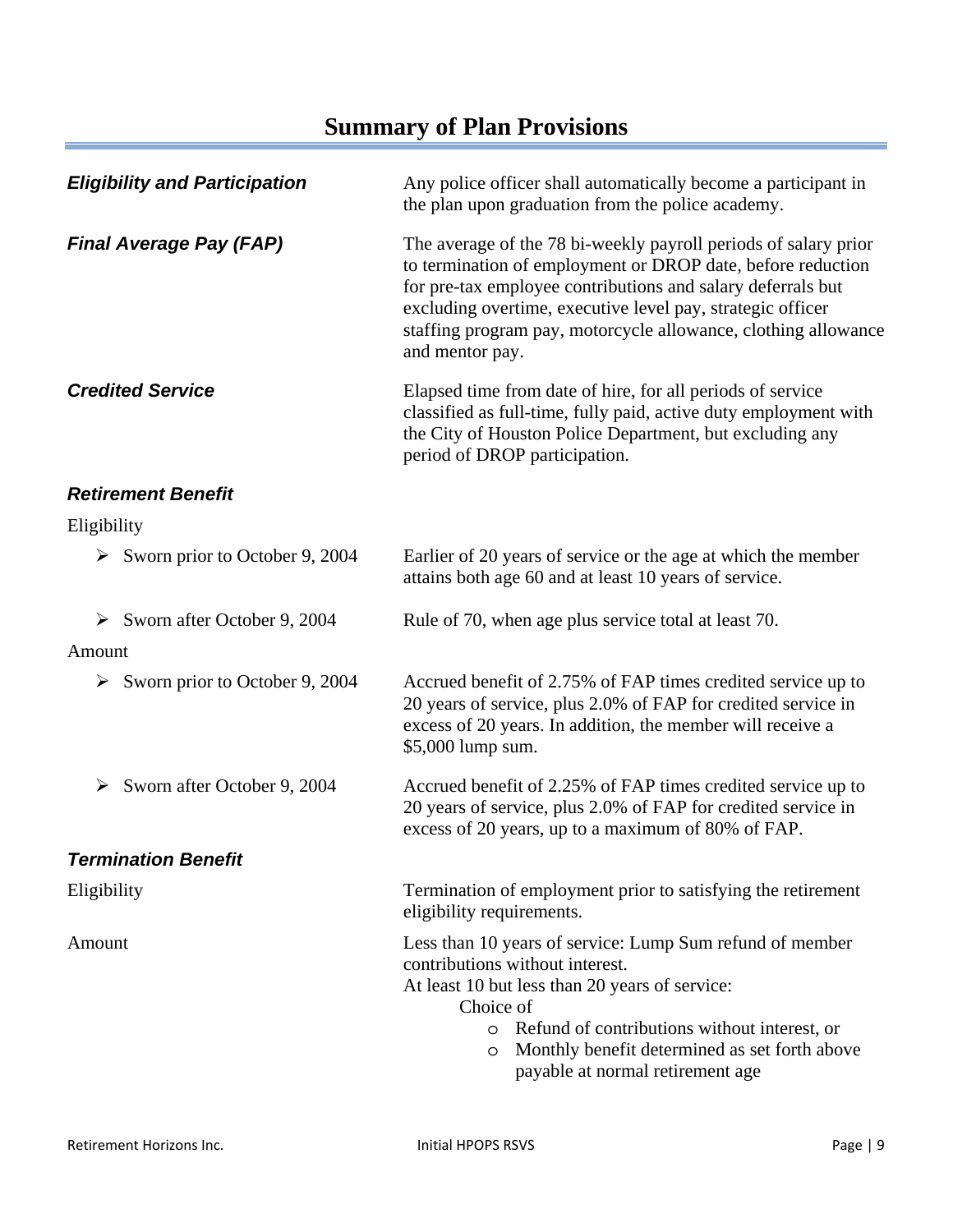### *On-Duty Disability*  Eligibility No age or service requirements. Amount **Conserversity** Officers who are not capable of performing their normal and customary police officer duties receive the greater of their accrued retirement benefit or 45% of FAP (100% of FAP for officers with a Catastrophic Disability). If sworn prior to October 9, 2004, the benefit is the greater of the accrued retirement benefit or 55% of FAP, and the member will receive a \$5,000 lump sum. *Off-Duty Disability*  Eligibility No age or service requirements. Benefit **Defficers** who are not capable of performing their normal and customary police officer duties receive the greater of their accrued retirement benefit or 22.5% of FAP (27.5% of FAP if sworn prior to October 9, 2004, plus \$5,000 lump sum). *Active Member Death*  Eligibility No age or service requirements. Duty Related Benefit 100% of Final Average Pay (FAP). In addition, if the member was sworn before October 9, 2004, a \$5,000 lump sum will be paid, divided equally among eligible survivors. Non-Duty Related Benefit Greater of the accrued retirement benefit or Off-Duty Disability benefit. In addition, if the member was sworn before October 9, 2004, a \$5,000 lump sum will be paid, divided equally among eligible survivors. Allocation to Beneficiaries The benefit amount above is payable to a surviving spouse, or allocated 50% to the surviving spouse with the remaining 50% divided equally among any eligible children, or otherwise paid to any eligible parents. *Retired Member Death*  Eligibility **Retired** and receiving monthly pension. Amount 100% of monthly pension the retired member was receiving. The benefit is paid for at least five years following the member's retirement date, even if the beneficiary dies. Allocation to Beneficiaries The benefit amount above is payable to a surviving spouse, or allocated 50% to the surviving spouse with the remaining 50% divided equally among any eligible children, or otherwise paid to any eligible parents.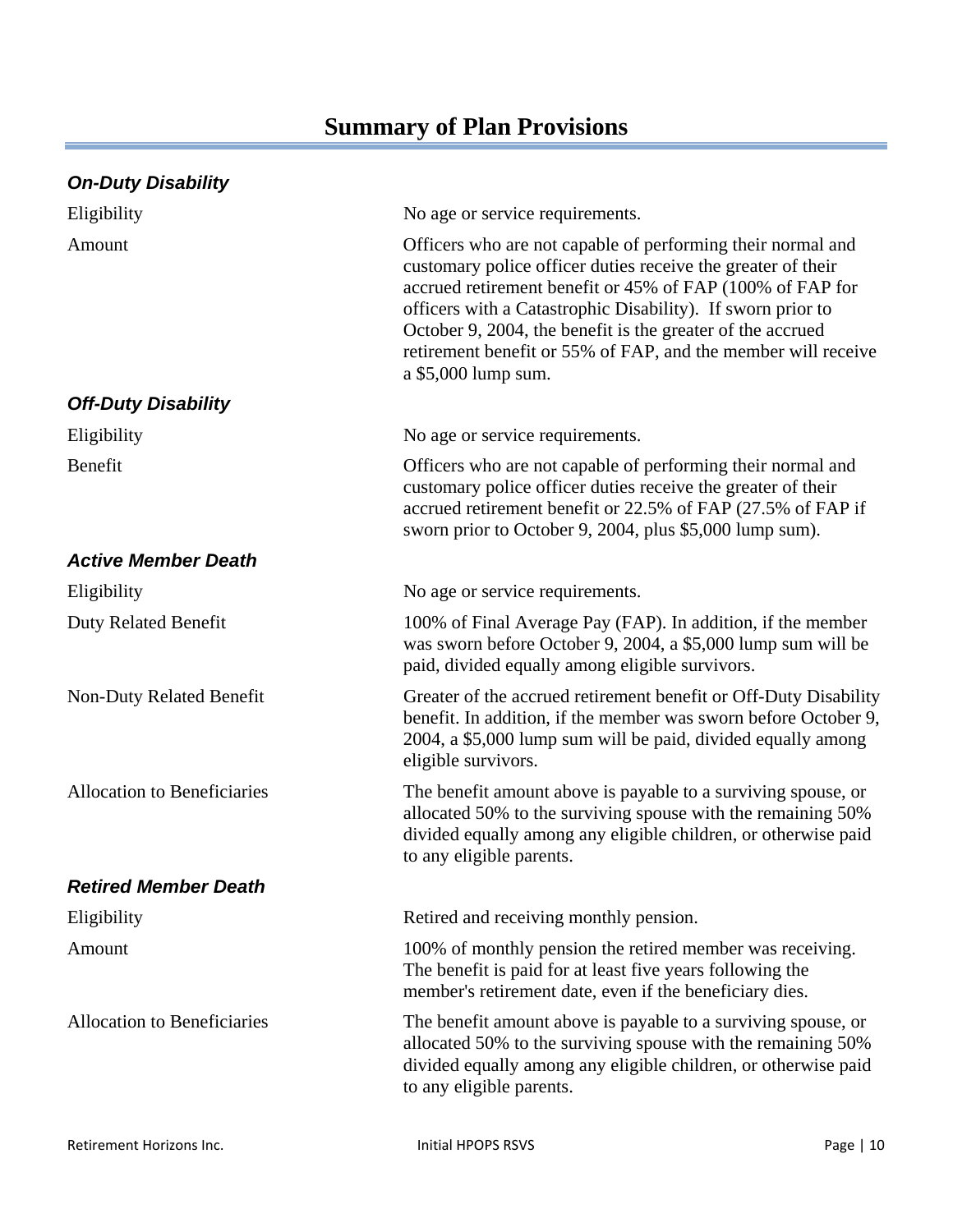| <b>Supplemental Annuity</b>      | An extra monthly benefit of \$150 is payable for life to any<br>retired or disabled member or to an eligible survivor of a<br>deceased member.                                                                                                                                                                                                                                                                                                               |
|----------------------------------|--------------------------------------------------------------------------------------------------------------------------------------------------------------------------------------------------------------------------------------------------------------------------------------------------------------------------------------------------------------------------------------------------------------------------------------------------------------|
| <b>Cost of Living Adjustment</b> | The five-year investment return less 5%. The COLA will be no<br>less than 0% nor greater than 4%. Only retired members or<br>survivors who are age 55 or older, received benefits prior to<br>June 8, 1995, or survivors of members who died in the line of<br>duty will be eligible for the COLA. Notwithstanding the<br>foregoing, there will be no COLA for retired members or<br>survivors under age 70 for the first three years after July 1,<br>2017. |
| <b>DROP</b>                      | Upon reaching retirement eligibility, members sworn prior to<br>October 9, 2004 may enter the Deferred Retirement Option Plan<br>(DROP). The member's monthly annuity (without COLA) is<br>added to a notional account. Interest is credited on the account<br>using 65% of the 5-year compound average of the Fund's rate of<br>return, with a minimum of 2.5%. Members may remain in<br>DROP for a maximum of 20 years.                                    |
| <b>PROP</b>                      | Members sworn prior to October 9, 2004 may have participated<br>in the Post Retirement Option Plan (PROP) at or after service<br>retirement and prior to July 1, 2017. No new amounts are<br>credited to PROP after that date. Account balances are credited<br>with interest at the same rate credited to DROP balances.                                                                                                                                    |
| <b>PLOP</b>                      | Members sworn after October 9, 2004 are eligible for the Partial<br>Lump Sum Option Plan (PLOP) at service retirement eligibility.<br>The member receives a reduced monthly benefit plus a lump<br>sum of up to 20% of the value of the unreduced annuity.                                                                                                                                                                                                   |
| <b>Contribution Rates</b>        |                                                                                                                                                                                                                                                                                                                                                                                                                                                              |
| <b>Members</b>                   | 10.50% of pensionable pay.                                                                                                                                                                                                                                                                                                                                                                                                                                   |
| City                             | The City Contribution Rate from the RSVS applied to<br>pensionable payroll.                                                                                                                                                                                                                                                                                                                                                                                  |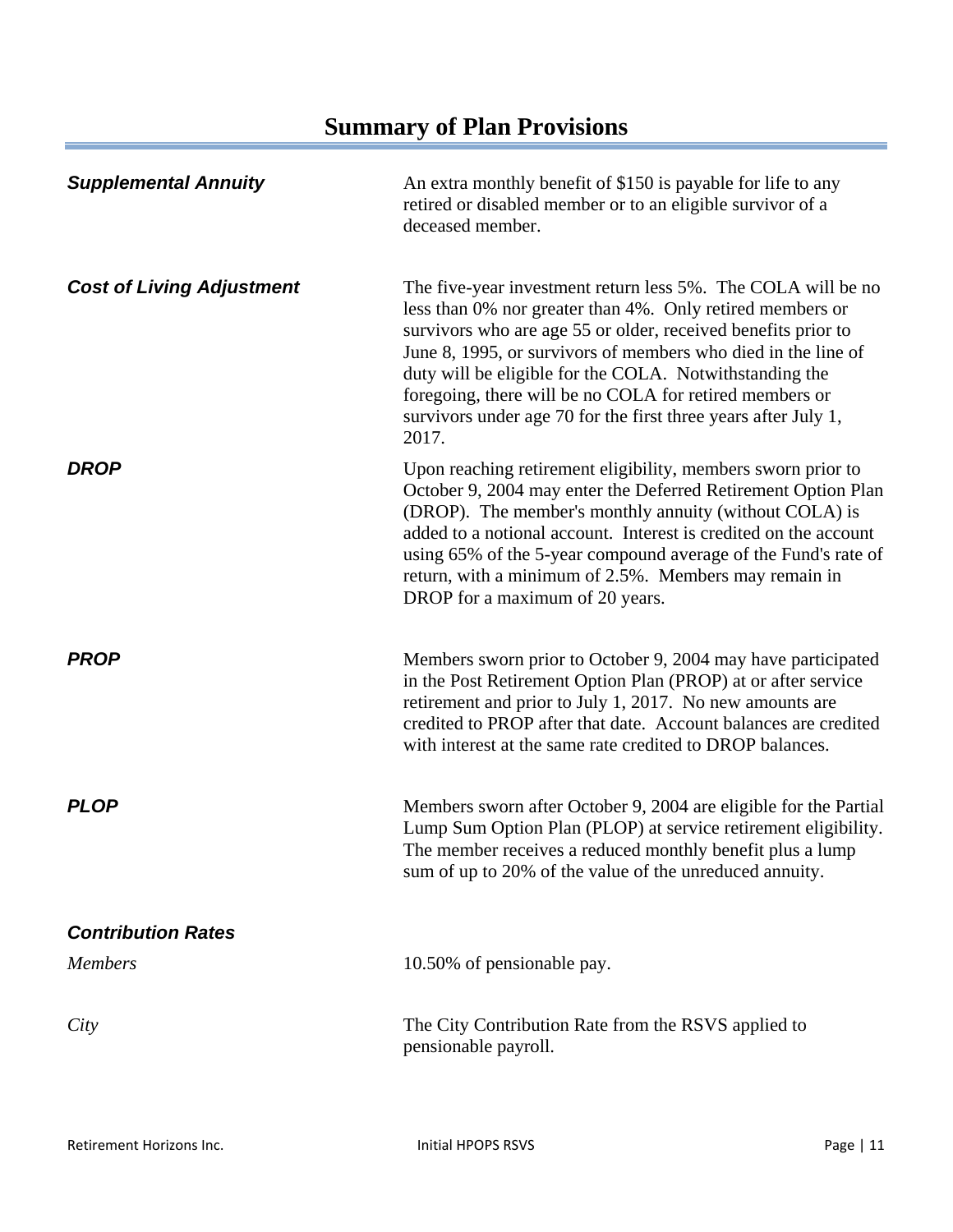#### *Actuarial Cost Methods*

| <b>Measurement Date</b>          | Census data as of July 1, 2016 for all members. Plan changes<br>assumed to take effect July 1, 2016, with changes to City<br>Budget Cost Rate effective July 1, 2017 (Fiscal Year 2018).<br>Impact of plan changes measured on future accruals only; no<br>impact to accruals through the valuation date, including for<br>back-DROP accruals based on dates before the valuation date.                                                                                                                                                                                                                                                                                                                                                                                             |
|----------------------------------|-------------------------------------------------------------------------------------------------------------------------------------------------------------------------------------------------------------------------------------------------------------------------------------------------------------------------------------------------------------------------------------------------------------------------------------------------------------------------------------------------------------------------------------------------------------------------------------------------------------------------------------------------------------------------------------------------------------------------------------------------------------------------------------|
| <b>Actuarial Value of Assets</b> | Fair market value of assets as of June 30, 2016 plus receivable<br>contributions, with smoothing of future gains and losses over a<br>period of no more than five years (that is, initial Actuarial Value<br>equal to Fair Market Value with smoothing thereafter). Gains<br>may be used to offset outstanding losses, and vice versa, to<br>accelerate the amortization.                                                                                                                                                                                                                                                                                                                                                                                                           |
| <b>Actuarial Cost Method</b>     | The Ultimate Entry Age Normal Actuarial Cost Method A<br>method under which the actuarial present value of all potential<br>future projected benefits of each individual included in the<br>valuation is calculated, assuming continued service and pay<br>increases. The <i>normal cost</i> is calculated as the average uniform<br>percentage of payroll which, if applied to the compensation of<br>each participant during the entire period of anticipated covered<br>service, would meet the cost of all benefits payable based on<br>benefits provisions for new hires. The portion of the actuarial<br>present value of future benefits not provided for at the valuation<br>date by the present value of future normal costs is called the<br>actuarial accrued liability. |

#### *Key Economic Assumptions*

| Interest Rate  | 7.0% as prescribed by law. |
|----------------|----------------------------|
| Inflation      | $2.25\%$ .                 |
| Wage Inflation | $2.75\%$ .                 |
| Payroll Growth | $2.75\%$ .                 |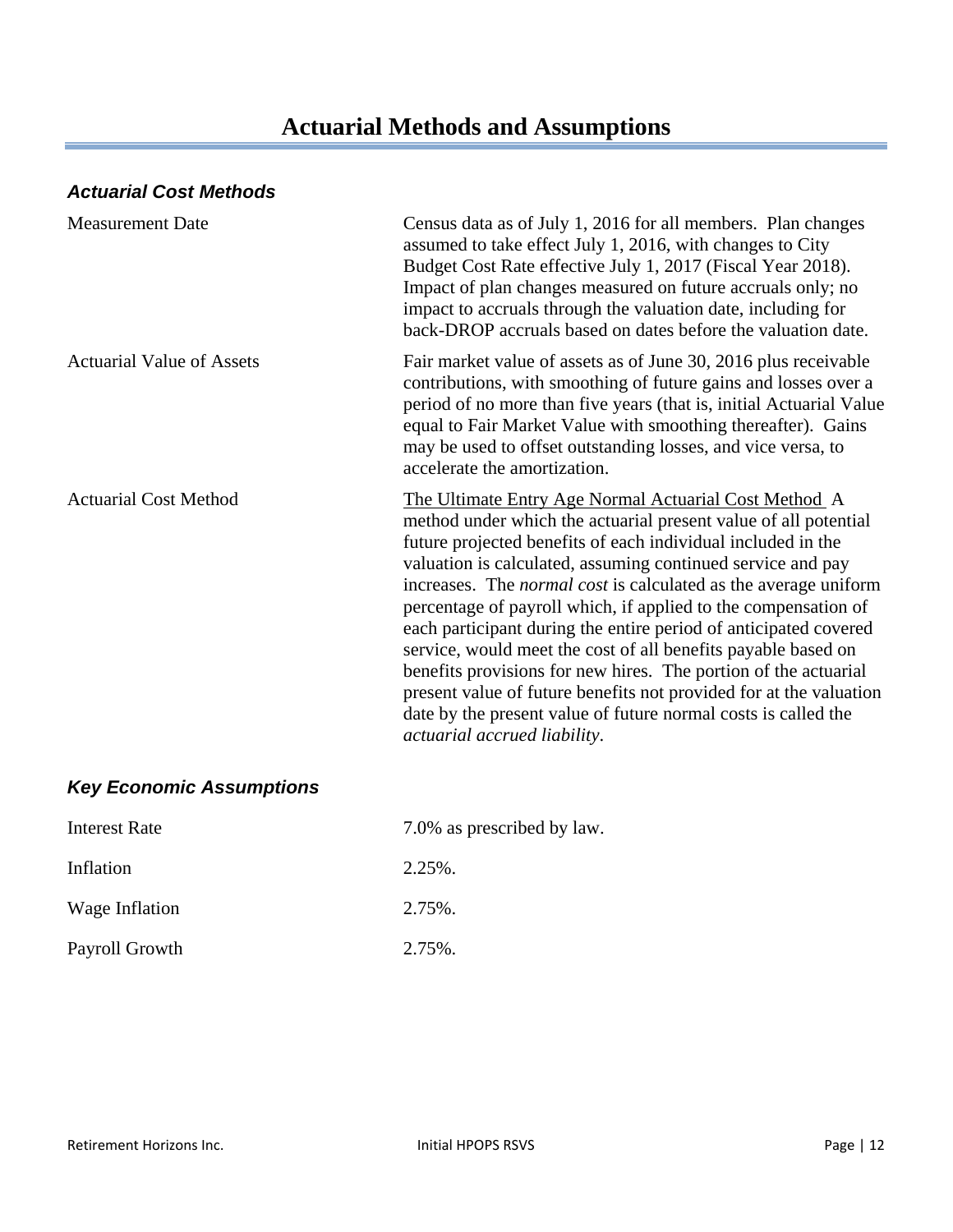Individual Pay Increase Rate A service-related assumption:

| <b>Service</b> | Rate   |
|----------------|--------|
| $\mathbf{1}$   | 14.75% |
| $\overline{c}$ | 11.75% |
| 3              | 10.00% |
| 4              | 8.75%  |
| 5              | 8.25%  |
| 6              | 7.75%  |
| 7              | 7.00%  |
| 8              | 6.75%  |
| 9              | 6.25%  |
| 10             | 6.00%  |
| 11             | 5.75%  |
| 12             | 5.50%  |
| 13             | 5.25%  |
| 14             | 5.00%  |
| 15             | 4.75%  |
| 16             | 4.50%  |
| 17             | 4.25%  |
| $18+$          | 2.75%  |

DROP Interest Crediting Rate 5.10%. Please note: 5.90% was assumed to be credited prior to the valuation date. This reflects the historical assumption, since actual rates of return on DROP balances were not provided.

COLA 2.00%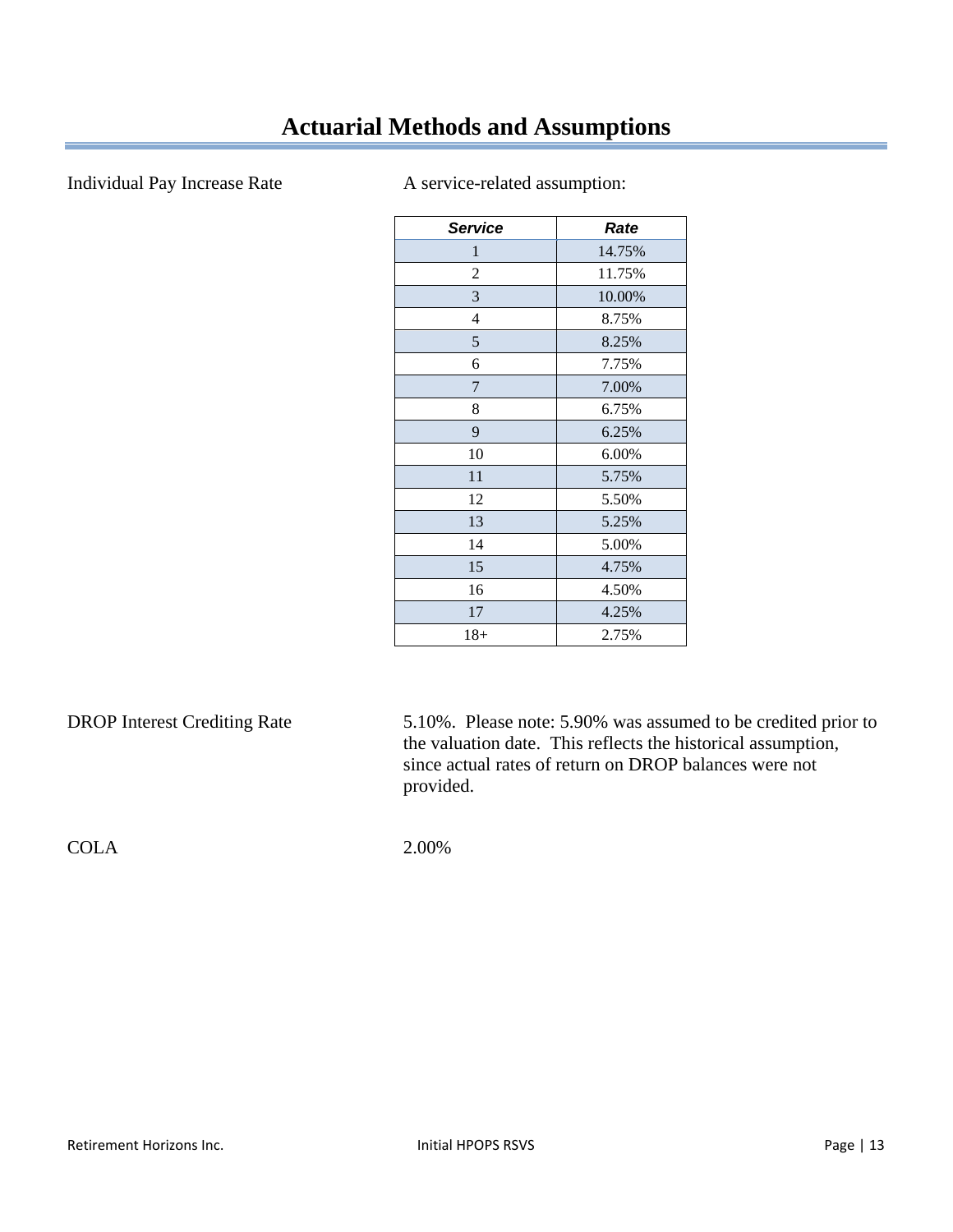#### *Demographic Assumptions*

Mortality Rates

| Healthy retirees           | The RP2000 Combined Healthy Mortality Tables with Blue Collar<br>Adjustment with male rates multiplied by 109% and female rates<br>multiplied by 103%. The rates are projected on a fully generational<br>basis by scale BB.                                                                         |
|----------------------------|------------------------------------------------------------------------------------------------------------------------------------------------------------------------------------------------------------------------------------------------------------------------------------------------------|
| Disabled males and females | The RP2000 Disabled Retiree Mortality Tables without<br>adjustment. The rates are projected on a fully generational basis by<br>scale BB.                                                                                                                                                            |
| Active members             | The RP2000 Combined Healthy Mortality Tables with Blue Collar<br>Adjustment with male rates multiplied by 54% and female rates<br>multiplied by 51%. The rates are projected on a fully generational<br>basis by scale BB. An additive factor of 0.0003 is applied to all<br>active mortality rates. |

Retirement Rates

|           | <b>Service</b> |           |        |
|-----------|----------------|-----------|--------|
| Age       | $25$           | $25 - 29$ | $30+$  |
| $40 - 49$ | 4.0%           | 6.0%      | 10.0%  |
| $50 - 54$ | 4.0%           | 6.0%      | 10.0%  |
| $55 - 59$ | 6.8%           | 10.2%     | 17.0%  |
| $60 - 64$ | 9.6%           | 14.4%     | 24.0%  |
| $65+$     | 100.0%         | 100.0%    | 100.0% |

For members sworn after October 9, 2004, rates in the first year of eligibility were increased by 30%, less 3% for each year below age 55. For members currently in DROP, the rates above were multiplied by 1.1.

Eligible members are assumed to enter DROP at first eligibility and remain in DROP until retirement or reaching the maximum 20 years in DROP.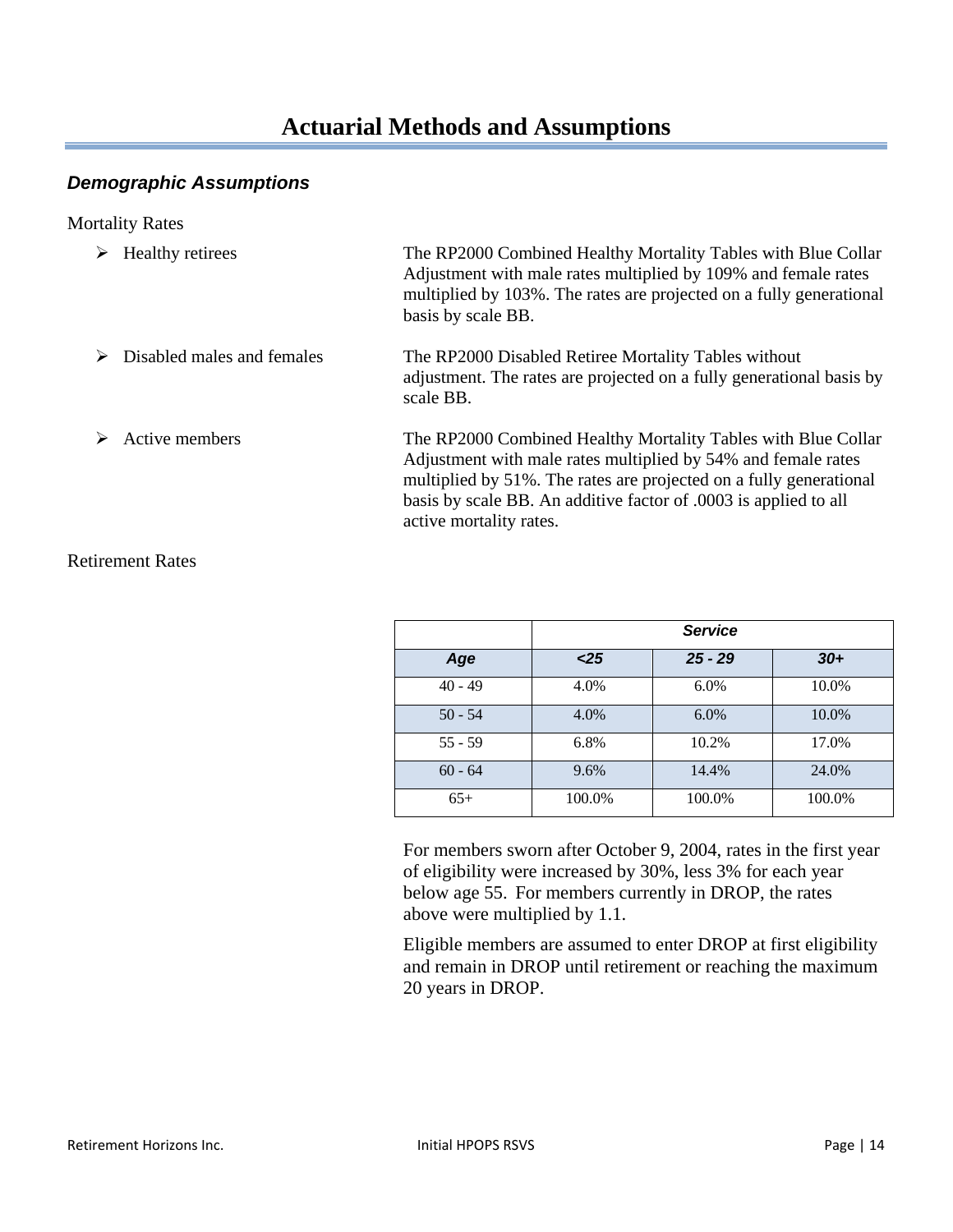#### Disability Rates

| Age | <b>Males</b> | <b>Females</b> |
|-----|--------------|----------------|
| 20  | 0.1149%      | 0.1149%        |
| 25  | 0.1145%      | 0.1145%        |
| 30  | 0.1197%      | 0.1197%        |
| 35  | 0.1321%      | 0.1321%        |
| 40  | 0.1516%      | 0.1516%        |
| 45  | 0.1785%      | 0.1785%        |
| 50  | 0.2126%      | 0.2126%        |
| 55  | 0.2538%      | 0.2538%        |
| 60  | 0.3023%      | 0.3023%        |

#### Percentage of Deaths and Disabilities in the Line of Duty

| $\bullet$ Deaths | 100% |
|------------------|------|
| • Disabilities   | 100% |

Termination Rates Sample Rates

| <b>Service</b> | <b>Termination Rate</b> |
|----------------|-------------------------|
| $\mathbf{1}$   | 2.71%                   |
| 3              | 1.95%                   |
| $\mathfrak{S}$ | 1.40%                   |
| 7              | 1.01%                   |
| 9              | 0.72%                   |
| 11             | 0.52%                   |
| 13             | 0.37%                   |
| 15             | 0.27%                   |
| 17             | 0.19%                   |
| 19             | 0.14%                   |
| $20+$          | 0.10%                   |

For participants with at least 10 years of service but less than 20 years, 50% are assumed to elect a contribution refund, and 50% are assumed to elect a deferred monthly benefit. A commencement age of 60 was used for members hired prior to 2004, and a commencement age of 55 was used for members hired in 2004 and later.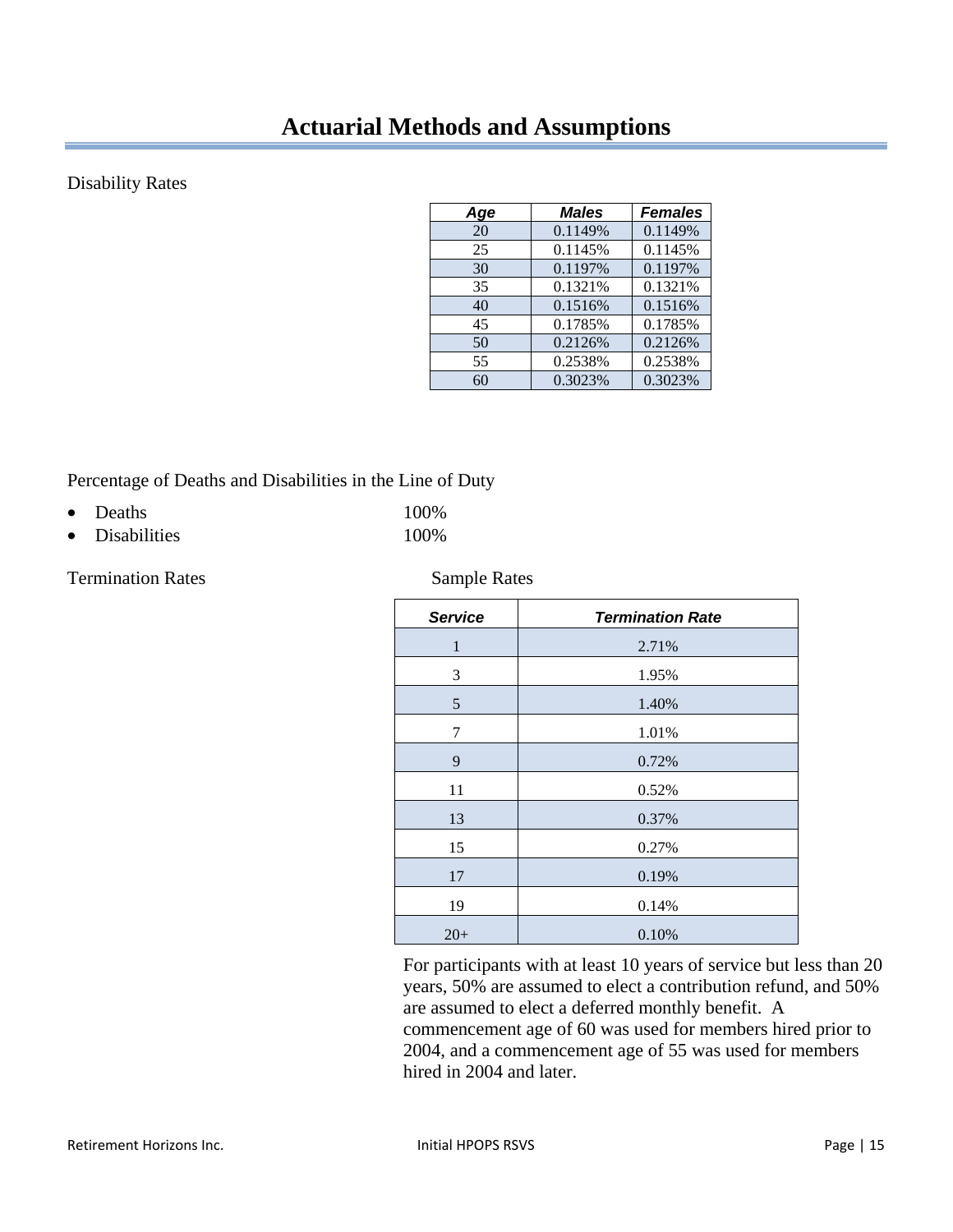| Percentage married              | 90% of participants are assumed to be married.                                                                                                                                                                                                                                                                                                                                                                                                                          |
|---------------------------------|-------------------------------------------------------------------------------------------------------------------------------------------------------------------------------------------------------------------------------------------------------------------------------------------------------------------------------------------------------------------------------------------------------------------------------------------------------------------------|
|                                 | No beneficiaries other than the spouse assumed.                                                                                                                                                                                                                                                                                                                                                                                                                         |
| Age difference                  | Husbands assumed to be three years older than wives.                                                                                                                                                                                                                                                                                                                                                                                                                    |
| Development of Valuation Pay    | Valuation pay is projected by increasing the maximum of the<br>past five years of pay or \$31,000 with the nominal individual<br>pay increase rate. Historical valuation pay for years before data<br>was available was regressed with the nominal individual pay<br>increase rate.                                                                                                                                                                                     |
| <b>Payment of DROP Balances</b> | Installments over 10 years. The value of the DROP balance is<br>multiplied by a factor which reflects the difference between the<br>assumed DROP interest crediting rate and the interest rate<br>assumption (0.9310 at 5.10% DROP interest crediting and 7.0%<br>interest).                                                                                                                                                                                            |
| <b>Administrative Expenses</b>  | 1.00% of payroll                                                                                                                                                                                                                                                                                                                                                                                                                                                        |
| <b>Funding Policy</b>           | The City is assumed to contribute the City Contribution Rate<br>from the prior year. This actuarially determined rate is<br>measured as the normal cost rate, plus the administrative<br>expenses rate, plus 30-year amortization rate of the Unfunded<br>Actuarial Accrued Liability (UAAL) less the member<br>contribution rate, adjusted with interest to mid-year. The 30-<br>year closed amortization rate of the UAAL is calculated as a<br>level percent of pay. |
| <b>Benefits Not Valued</b>      | Due to limitations of the data received, no adjustment has been<br>made for the difference between pay based on the classified<br>position and executive level pay.                                                                                                                                                                                                                                                                                                     |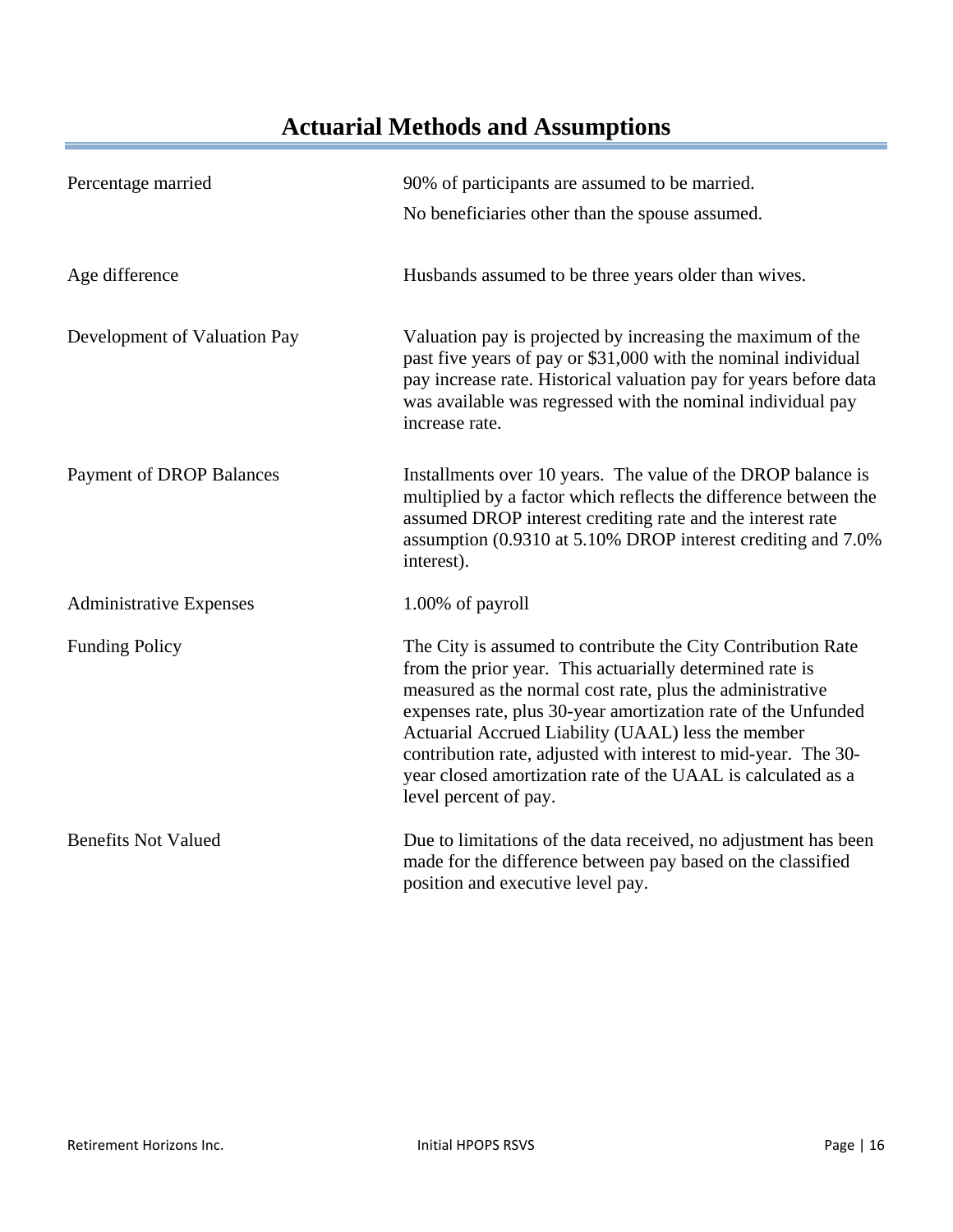## July 1, 2016 A. Active Members Not in DROP 1. Number 3,204 2. Valuation payroll \$235,020,845 3. Average pay \$73,352 4. Average age 36.5 5. Average service 8.8 B. Active Members in DROP 1. Number 2,057 2. Valuation payroll \$191,140,953 3. Average pay \$92,922 4. Average age 52.1 5. Average service 26.5 C. Terminated Vested 1. Number 32 2. Total benefits \$785,327 3. Average Annual benefits \$24,541 D. Disabled 1. Number 161 2. Total benefits \$7,221,170 3. Average Annual benefits \$44,852 E. Retired 1. Number 3,002 2. Total benefits \$155,529,581 3. Average Annual benefits \$51,809 F. Beneficiaries 1. Number 713 2. Total benefits \$30,196,683 3. Average Annual benefits \$42,352

## **Summary of Valuation Data**

#### **Notes:**

1. DROP Balance values not shown.